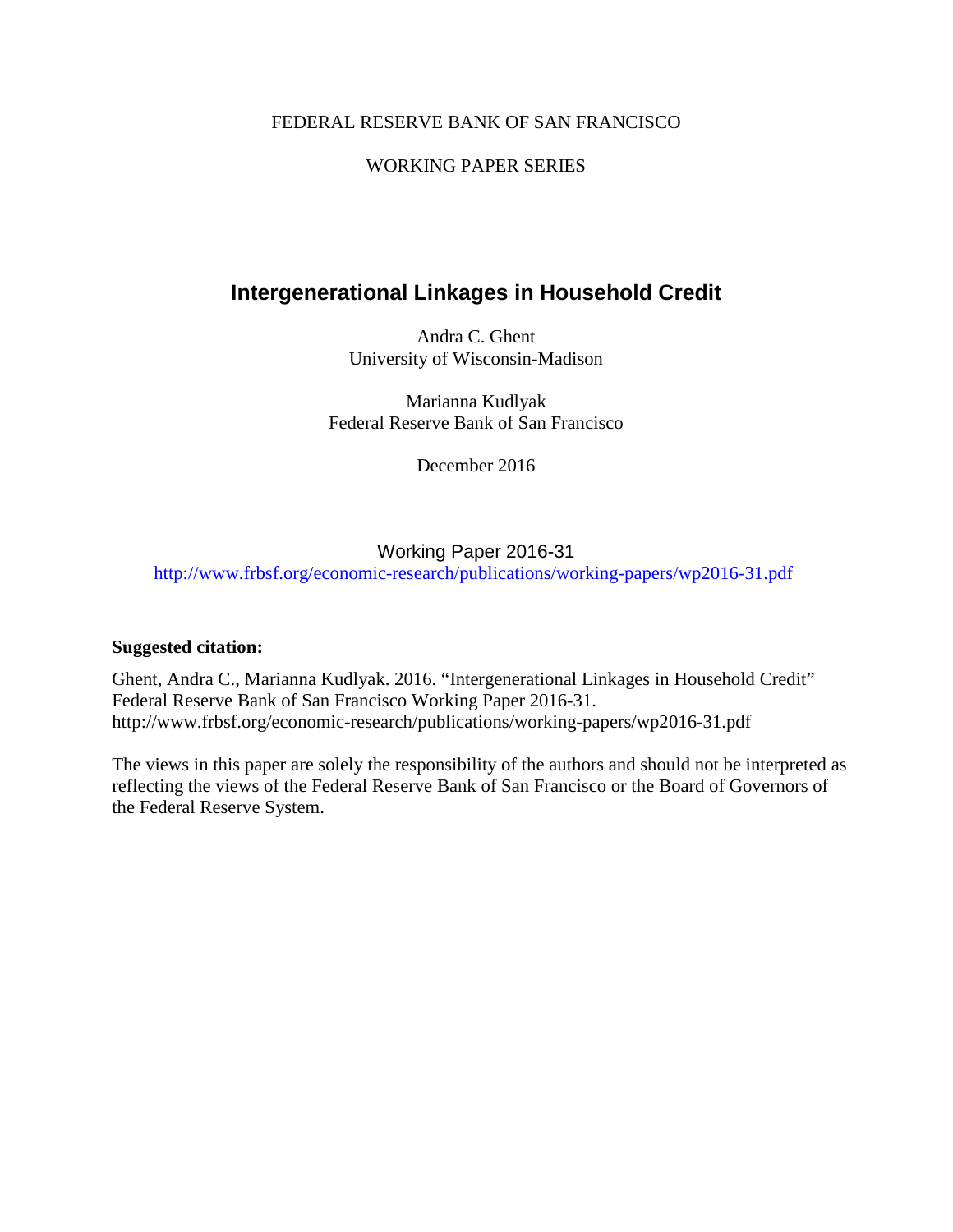# Intergenerational Linkages in Household Credit

University of Wisconsin-Madison [ghent@wisc.edu](mailto:ghent@wisc.edu)

Andra C. Ghent Marianna Kudlyak Federal Reserve Bank of San Francisco [marianna.kudlyak@sf.frb.org](mailto:marianna.kudlyak@sf.frb.org)

> First Draft: November 5, 2015 This Draft: December 21, 2016

We document novel, economically important correlations between children's future credit risk scores, default, and homeownership status and their parents' credit characteristics measured when the children are in their late teens. A one standard deviation higher parental credit risk score when the child is 19 is associated with a 24 percent reduction in the likelihood that the child goes bankrupt by age 29, a 36 percent lower likelihood of other serious default, a 35 point higher child credit score, and a 23 percent higher chance of the child becoming a homeowner. The linkages persist after controlling for parental income. The linkages are stronger in cities with lower intergenerational income mobility, implying that common factors might drive both. Existing measures of state-level educational policy have limited effects on the strength of the linkages. Evidence from a sample of siblings suggests that the linkages might be largely due to family fixed effects.

JEL: D14, E21, G10. Keywords: Household Finance. Intergenerational Mobility. Credit Constraints. Inequality.

We thank Joanna Hsu and audiences at the University of Illinois-Chicago and the Boulder Summer Conference on Consumer Financial Decision Making for their generous comments. Helen Irvin, David Min, and Peter Debbaut provided excellent research assistance. The views expressed here are those of the authors and do not necessarily reflect those of the Federal Reserve Bank of San Francisco, the Federal Reserve System, or any other institution with which the authors are affiliated.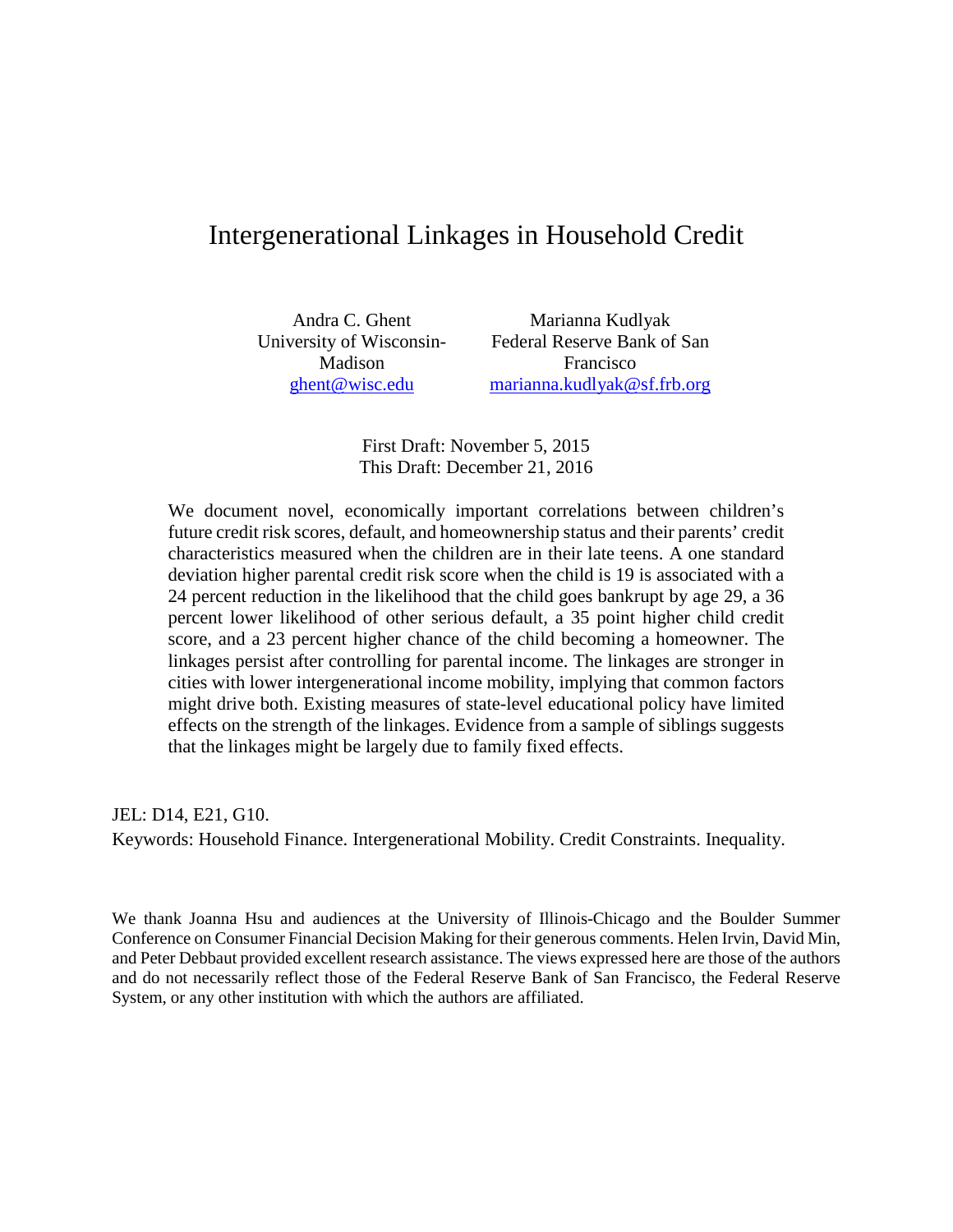#### **1. Introduction**

 $\overline{a}$ 

Economists have long been interested in intergenerational economic mobility. A large, active area of research documents persistent intergenerational linkages in income (e.g., Solon, 1992; Chadwick and Solon, 2002), wealth (Charles and Hurst, 2003), and consumption (Waldkirch, Ng, and  $\cos 2004$ .<sup>[1](#page-2-0)</sup> Economists have theorized that credit markets might be an important mechanism driving intergenerational mobility (Grawe and Mulligan, 2002). However, the intergenerational linkages in household credit have not been explored. Understanding the nature of such linkages and the factors that influence them can advance our understanding of intergenerational economic mobility and, more broadly, income inequality.<sup>[2](#page-2-1)</sup> Moreover, in the post-financial crisis world, intergenerational linkages in credit are important in and of themselves due to the rapid rise of the financial technology and a growing emphasis on financial literacy.[3](#page-2-2)

We take a new approach to studying intergenerational economic linkages by exploiting the rich administrative panel data on individual credit records from the Federal Reserve Bank of New York Consumer Credit Panel/Equifax (CCP). To our knowledge, ours is the first study to explore intergenerational linkages in credit. Using household identifiers available in the CCP, we link individuals' credit records to the records of the adults (i.e., parents) in their household when the individuals were 18 or 19 years old, the earliest age at which an individual's information enters the credit report data. We refer to the former individuals as "children" and use panel dimension of the data to follow children's credit outcomes - default behavior, homeownership, credit card behavior, and the credit risk score as measured by Equifax Risk Score (hereafter, risk score) – for ten years.[4](#page-2-3) The intergenerational linkage is the slope of the linear relationship between the child's future credit outcome (up to the age of 29) and the parents' credit characteristics (the incidence of serious default, the degree of credit constraints, or risk score) at the time when the child was 18 or 19 years old and lived in the household with the parents.

<span id="page-2-0"></span><sup>&</sup>lt;sup>1</sup> See reviews by Solon (1999) and Black and Devereux (2011) and the references therein.

<span id="page-2-1"></span><sup>&</sup>lt;sup>2</sup> The rise in income inequality over the last decades and considerable body of research to understand it have recently placed a spotlight on understanding the role of the family (De Nardi and Fella, 2016).

<span id="page-2-2"></span><sup>&</sup>lt;sup>3</sup> Chishti and Barberis (2016) describe a world in which financial literacy tests are obligatory for participation in the financial transactions.

<span id="page-2-3"></span><sup>4</sup> The data span allows us to study child credit outcomes up to the time when the children are 29 years old.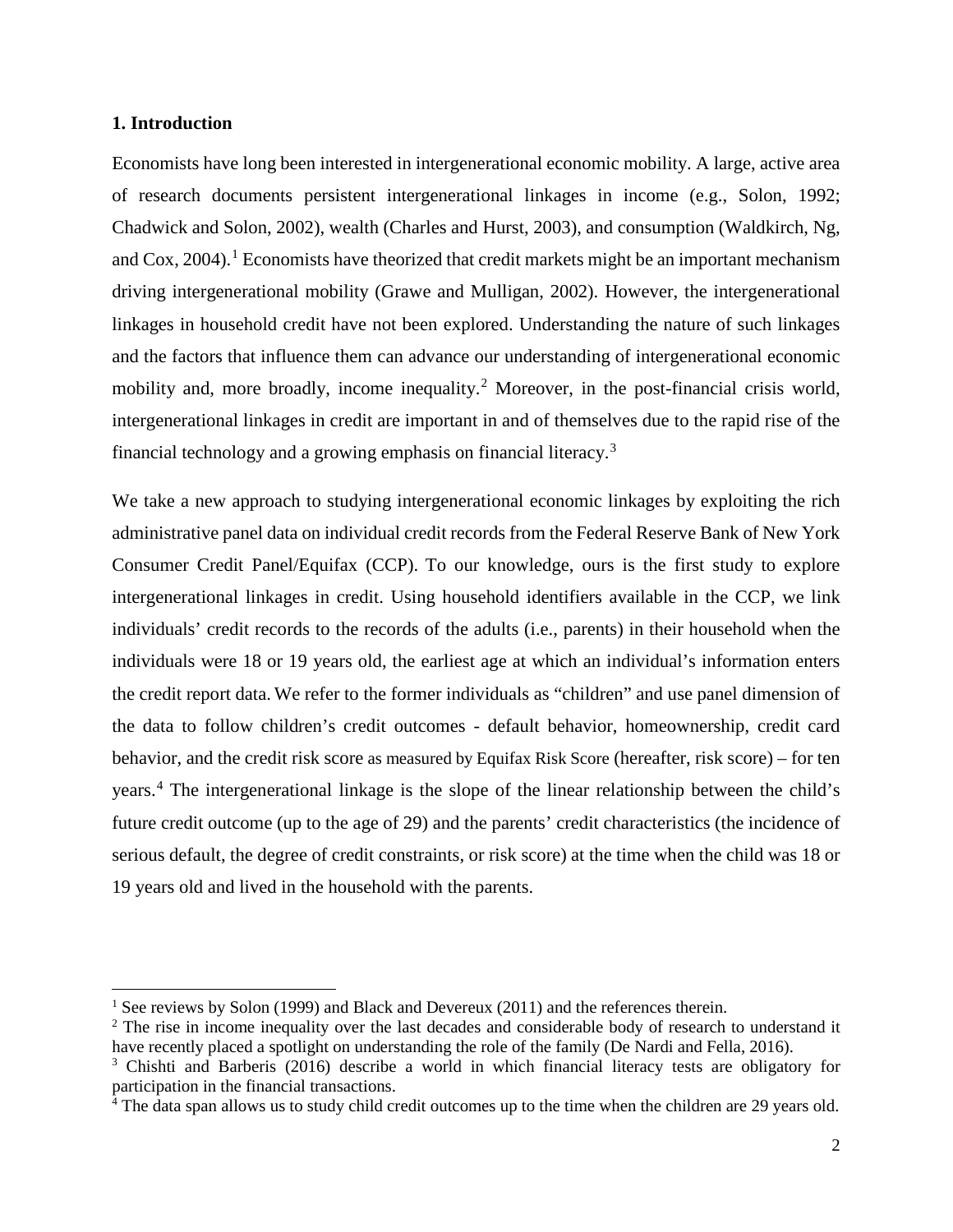We document several novel results. We first document economically and statistically significant linkages between children's future credit outcomes and their parents' credit risk scores, default, and credit constraints. Children of parents with high credit scores, low levels of credit utilization, and no serious defaults are less likely to default, have higher credit scores, are more likely to become homeowners in their 20s, and are more likely to have credit cards. Controlling for the household's location (zip code) weakens the relationships only slightly, suggesting the linkages are not merely caused by access to local amenities such as schools or the affluence of the child's peers. Rather, there exists a correlation between parents' and children's credit market outcomes in excess of the effect of neighborhood. Furthermore, the relationships persist into ages 25 to 29.

The magnitudes of the effects are economically large. For example, after controlling for zip code and cohort fixed effects, a one standard deviation increase in parental credit risk score is associated with a 35 percent reduction in the child's likelihood of bankruptcy, a 49 percent decrease in the child's likelihood of other serious default, and a 6 percent increase in the child's credit score by the time the child is 25 years old. It is also associated with a 12 percent increase in the likelihood of becoming a homeowner by age 25 and a 23 percent increase by age 29. Conversely, a one standard deviation increase in the extent to which parents are credit constrained is associated with an 8 percent reduction in the likelihood of a child becoming a homeowner by age 25 and a 14 percent reduction by age 29. We also find that weaker parental credit conditions are positively associated with the child having student debt, with the relationship being much stronger in higher quintiles of parental income distribution.<sup>[5](#page-3-0)</sup>

In the second part of the study, we examine what local factors are correlated with the strength of the linkages. We consider a broad range of local characteristics correlated with income mobility as well as the income mobility measures of Chetty, Hendren, Kline, and Saez (2014). Overall, we find that the linkages are stronger in cities with lower levels of income mobility suggesting that some of the same factors that drive intergenerational linkages in household credit also drive income mobility. The linkages, however, are not consistently stronger in cities with more income inequality as measured by the Gini coefficient.

l

<span id="page-3-0"></span><sup>&</sup>lt;sup>5</sup> The data, however, do not contain information on college attendance.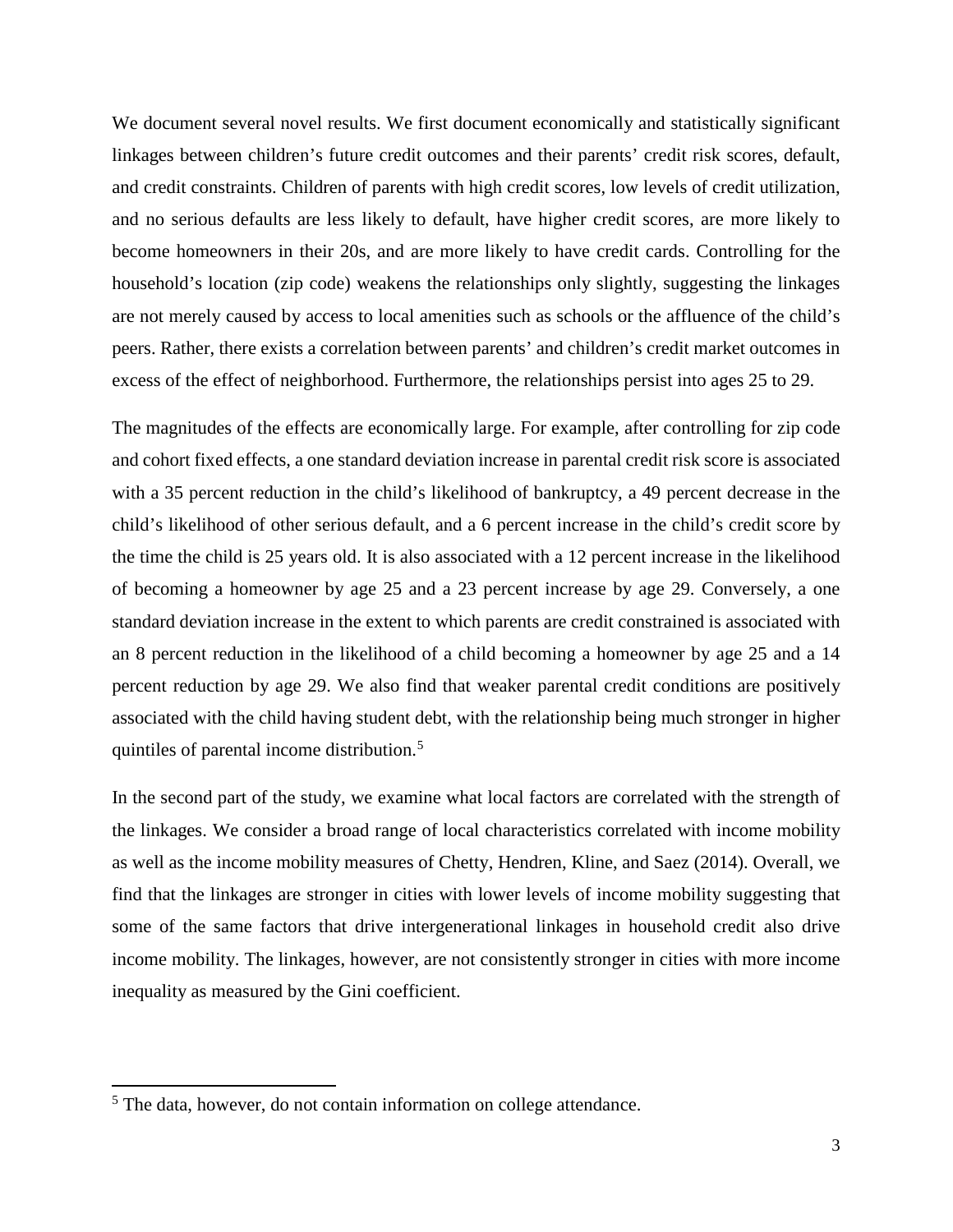In the third part of the study, we turn to the question of what policies can affect the strength of the intergenerational linkages in household credit. The identification strategy exploits state-level differences over time in economic, financial, and quantitative literacy programs that Brown, Grigsby, van der Klaauw, Wen, and Zafar (2016) and Urban and Schmeiser (2015) document. We also examine whether the quality of public schooling affects the linkages, as high-quality public schooling is often perceived as the main equalizer of opportunity for children. Among the four policy interventions that we study (financial literacy, economic education, mathematics education, and school spending per pupil), we find that higher economic education requirements is the only policy that slightly weakens the intergenerational linkages in household credit.

Finally, we study the factors that drive the intergenerational linkages in household credit. First and most importantly, we find that the linkages persist and are only slightly weaker even when controlling for parental income. Second, we examine whether the correlations can be explained by family heterogeneity, i.e., underlying factors that drive both the credit attributes of parents and the future credit outcomes of their children. The linkages, alternatively, may arise because the credit conditions parents experience directly affect their children's outcomes because more creditconstrained parents have less resources available to invest in their children.

To control for family fixed effects, we construct a sample of siblings that gives us observations on more than one child-parent pair from within the same family. We then exploit between-sibling variation in their parents' credit characteristics, measured when each sibling is 19. How the future credit outcomes vary across siblings as parental credit conditions change informs us as to whether the linkages arise because credit conditions that the parents experience directly affect their children's outcomes.

In the sample of siblings, we cannot reject the hypothesis that the linkages are due to family fixed effects. These results do not necessarily imply that parental credit constraints do not matter, because the sibling results are picking up the effect of changes in parental credit conditions late in childhood.[6](#page-4-0) Rather, the siblings results show that there are parental endowments beyond current financial resources that are important for child outcomes.

<span id="page-4-0"></span> <sup>6</sup> For example, Lochner and Monge-Naranjo (2012) argue that credit constraints matter most early in life.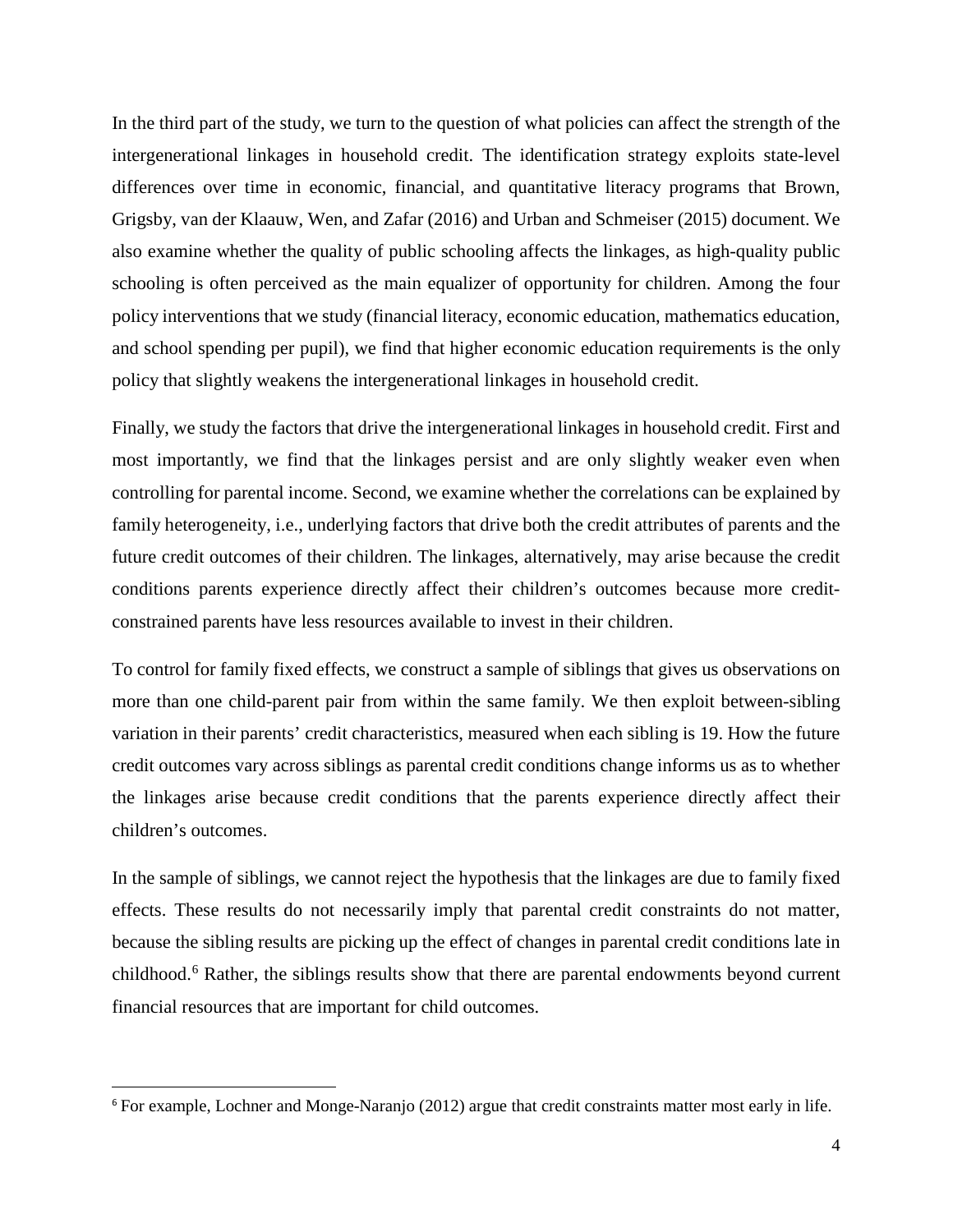In summary, we find economically important intergenerational linkages between children's future credit outcomes and their parent's credit attributes when the children are in their late teens. The linkages persists after controlling for zip code fixed effects and parental income, and are little affected by differential state-level educational policies. An initial investigation from a sample of siblings suggests that these linkages might be due, to a large extent, to family heterogeneity. Ours is the first study that documents intergenerational linkages in household credit. More research is needed to understand the factors behind the linkages. Similarly to numerous papers on intergenerational economic mobility, in this study we focus on parental credit attributes during a particular period of children's life (late adolescence). [7](#page-5-0) As more data become available, future research can look into the factors that cause some households to fare better in credit markets than others. Specifically, there is a need for models that illustrate how household characteristics that persist across generations manifest themselves in credit market outcomes, such as default and homeownership.

#### **1.1. Related Literature**

l

To our knowledge, ours is the first study of intergenerational linkages in household credit. The study is related to the extensive literature on intergenerational mobility in income, wealth, and consumption.[8](#page-5-1) Similarly to our conclusions, the existing evidence points towards a large unexplained component – family heterogeneity. In a seminal review, referring to intergenerational mobility of income, Solon (1999) concludes "[…] A comparison of sibling and intergenerational correlations suggests that much, perhaps most, of the intergenerational influence on earnings is unrelated to parental income. Where it does come from remains a fascinating and important puzzle for future research."

Similarly, Charles and Hurst (2003) use the Panel Survey of Income Dynamics (PSID) to document intergenerational linkages in wealth and find that more than a third of the relationship

<span id="page-5-1"></span><span id="page-5-0"></span> $<sup>7</sup>$  For example, Lovenheim (2011) studies the effect of short-run housing wealth changes to identify the</sup> effect of housing wealth on college attendance. Cooper and Luengo-Prado (2015) examine whether rising house prices immediately prior to children entering college have an impact on their earnings as adults. <sup>8</sup> See, among others, Solon (1992), Chadwick and Solon (2002), Aaronson and Mazumder (2008), Lee and Solon (2009), Corak (2013), Chetty, Hendren, Kline, and Saez (2014), Chetty, Hendren, Kline, Saez, and Turner (2014), Dahl, Kostol, and Mogstad (2014), Olivetti and Paserman (2015), and Olivetti, Paserman, and Salisbury (2015).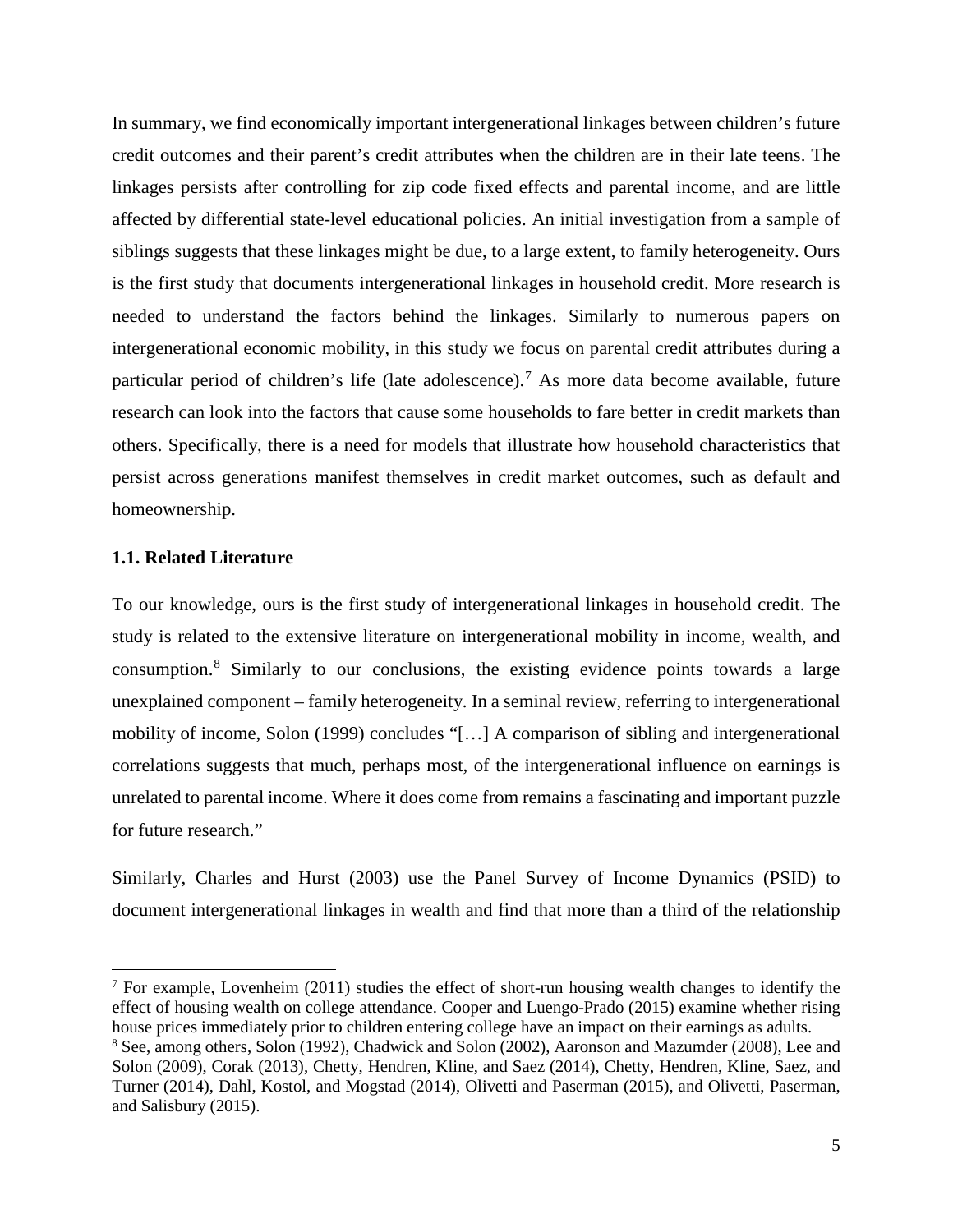between parental and child wealth remains unexplained after controlling for income, propensity to own assets, education, gifts, and expected bequests. Even after controlling for income, there are similarities in the types of assets that children and parents hold, a finding that they attribute to similarities in risk preferences. Fagereng, Guiso, Malacrino, and Pistaferri (2016) use Norwegian data to document heterogeneity and persistence in returns to wealth and find that the permanent component of the return to wealth is correlated across generations. Waldkirch, Ng, and Cox (2004) use data from the PSID to report that there are similarities in familial consumption patterns even after controlling for parental income. Charles, Danziger, Li, and Schoeni (2014) similarly find that intergenerational linkages in consumption patterns persist after controlling for intergenerational linkages in income.

The findings above suggest that children may have similar preferences to their parents. Dohmen, Falk, Huffman, and Sunde (2012) and Zumbuehl, Dohmen, and Pfann (2013) use German survey data to test more directly for intergenerational linkages in preferences. They find that attitudes toward risk are linked across generations. Cesarini, Dawes, Johannesson, Lichtenstein, and Wallace (2009), Barnea, Cronqvist, and Siegel (2010), and Cesarini, Johannesson, Lichtenstein, Sandewall, and Wallace (2010) use data on twins to conclude that genetics constitute a substantial component of risk preferences. Kuhnen and Chiao (2009) and Zhong, Israel, Xue, Ebstein, and Chew (2009) link risk-taking behavior with particular genes. Such similarity in preferences will manifest itself in household fixed effects and suggests a reason why we observe intergenerational linkages in credit even if changes to parental credit conditions do not affect children.

Our work is also related to a literature in labor economics that studies intergenerational linkages in labor market outcomes or transmission of human capital.<sup>[9](#page-6-0)</sup> For example, Keane and Wolpin (2001) study whether the documented positive relationship between parents' and children's higher education is causal (i.e., more educated parents, due to their own preferences for more educated children and/or higher wealth, may invest more heavily in their children's human capital) or due

 $\overline{a}$ 

<span id="page-6-0"></span><sup>9</sup> For example, Oreopolous, Page, and Stevens (2008) find that children of parents displaced from a job during plant closures have lower long-run earnings. Hilger (2016) finds that layoffs dramatically reduce family income but only slightly reduce college enrollment, college quality and early career earnings, consistent with a weak estimated propensity to spend on college out of marginal parental income. More generally, Vosters and Nybom (forthcoming) find intergenerational persistence in socioeconomic status rather than merely income, wealth, or education.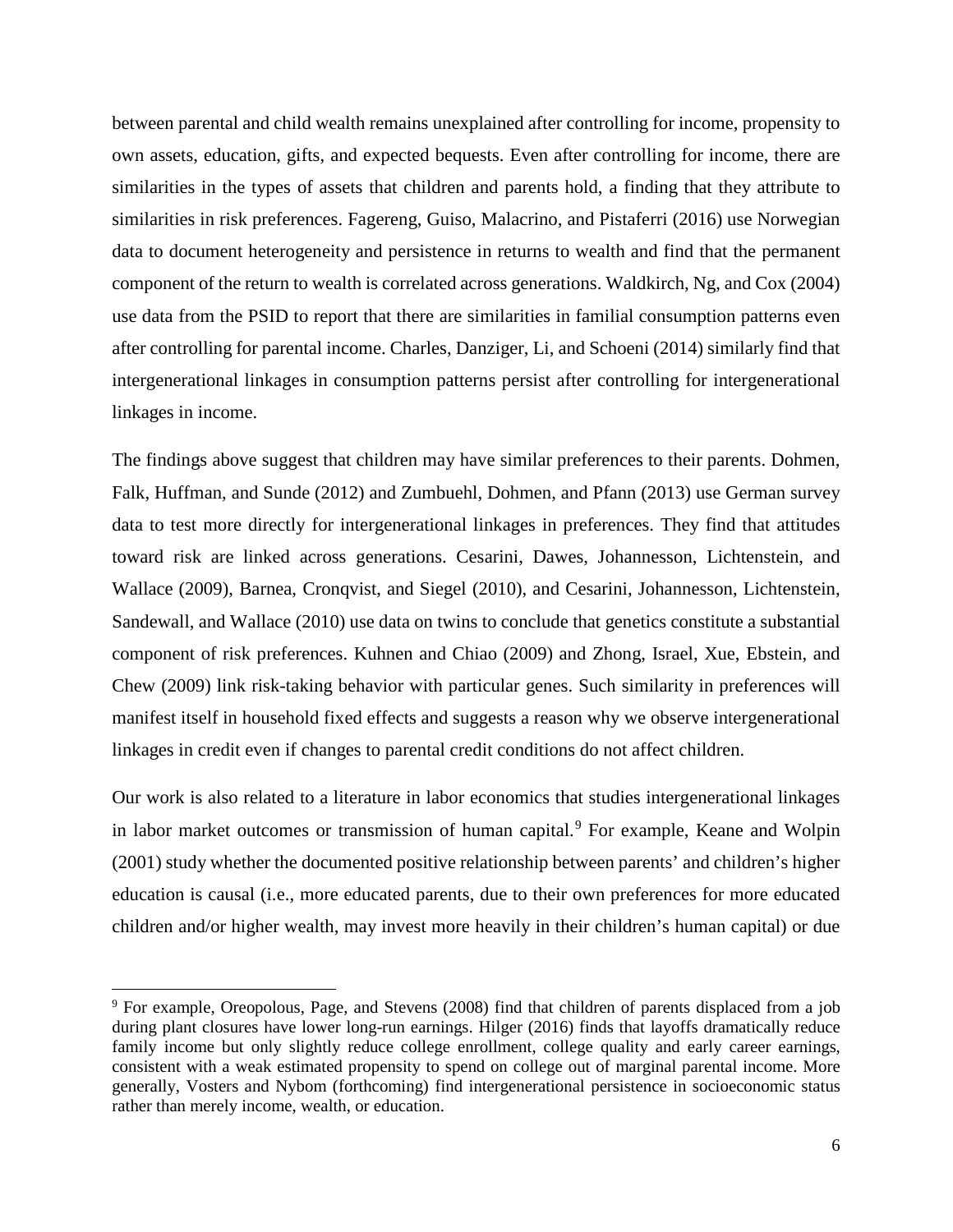to family heterogeneity (i.e., due to the heritability of traits, whereby children of more educated parents may inherit the abilities, personalities, and preferences that led to the higher educational achievement of their parents). Keane and Wolpin find that while some of the intergenerational correlation in schooling can be attributed to the larger college attendance contingent transfers made by more educated parents, essentially none of the correlation can be attributed to credit market constraints (i.e., the relaxation of borrowing constraints induces students to work less while in college, but it does little to affect attendance decisions).

Parents may also transmit human capital to their children in excess of what may manifest itself in the labor market. In particular, parents may transmit financial literacy. Lusardi, Mitchell, and Curto (2010) use the National Longitudinal Survey of Youth (NLSY) to conclude that financial literacy among youth is generally low. Moreover, they report that youth financial literacy is strongly associated with family financial sophistication.

The remainder of the paper proceeds as follows. Section 2 describes the framework for measuring the intergenerational linkages in household credit and the data. Section 3 documents our benchmark measurement of linkages in household credit markets. Section 4 explores environmental factors that affect the strength of the intergenerational linkages. Section 5 studies the effect of educational policy interventions on the linkages. Section 6 re-estimates the benchmark specifications with controls for parental income, and examines the mechanism behind the intergenerational linkages using a sample of siblings. Finally, Section 7 concludes.

#### **2. Framework for Measuring Intergenerational Linkages in Household Credit**

#### **2.1. New York Federal Reserve Bank Consumer Credit Panel/Equifax Data**

The data are from the New York Federal Reserve Bank Consumer Credit Panel/Equifax (CCP). The CCP is an individual-level panel dataset that contains detailed records of individual debt and borrowing on a quarterly basis from the first quarter of 1999 to the most recent quarter. The CCP is a 5 percent random sample of all U.S. consumers with a credit record. These individuals constitute the primary sample. In addition, the CCP has information about individuals who reside at the same address as individuals in the primary sample. Using this information, we link individual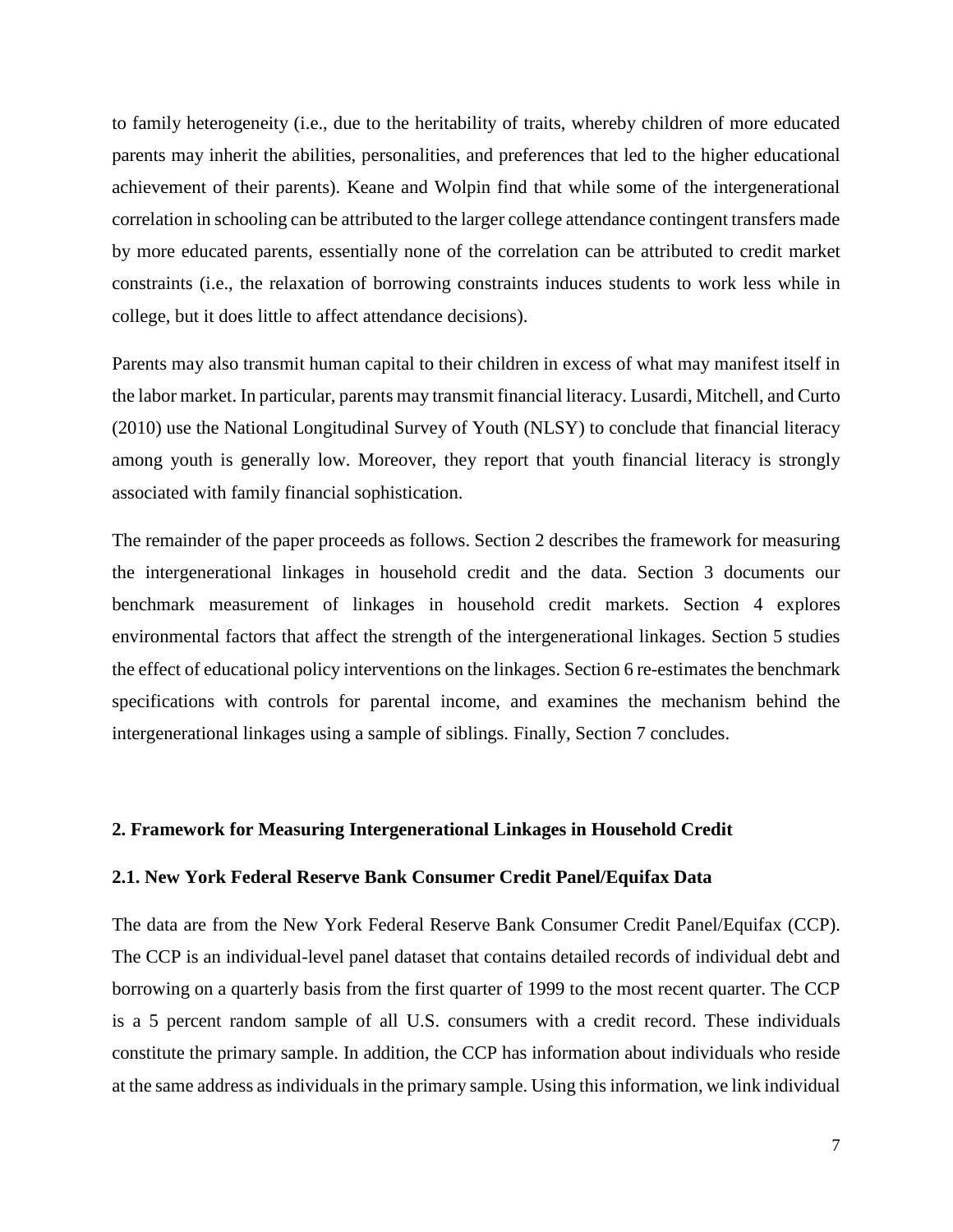records to a household and then use individuals' ages to identify children's and parents' records as described below. [10](#page-8-0)

The advantage of the CCP relative to survey data (e.g., PSID, Health and Retirement Study, NLSY) is its sample size and accuracy. The data in the study cover the period from the first quarter of 1999 to the fourth quarter of 2013. The resulting dataset on children contains over 300,000 individual records that we follow for a full decade starting in 1999-2003 and even more individual records that we follow for five years.

The CCP data contain detailed credit records data but no information on income. In Sections 3 and 6, we supplement the analysis with data from Equifax Credit Risk Insight<sup>TM</sup> Servicing McDash (CRISM) which is a subset of the CCP data matched to the mortgage-level McDash servicing data. The CRISM dataset contains the income variable, Personal Income Model (PIM), which is ameasure from a proprietary algorithm that exploits a large national sample of employer-provided incomes to predict consumer incomes using credit bureau attributes. The CRISM data are available starting in 2005.

#### **2.2. Construction of Intergenerational Records**

l

To link the data records of children and parents, we combine individual records that correspond to the same mailing address into household records. The earliest age of the individuals included in the CCP is generally 18. In the paper, we refer to the individuals for whom we have records at age 18 or 19 as children. An individual who resides in a household with a 19-year-old child and is 34 years or older is considered a parent (i.e., an adult in the household). The adult might not be a genetic parent of the child. However, the analysis in the paper is concerned with the transmission of credit market behavior within the household in which the child grows up rather than solely genetic transmission (for a similar focus, see, for example, Solon, 1992).<sup>[11](#page-8-1),[12](#page-8-2)</sup> Having identified children and their parents from the household identifiers at the time when children are 18 or 19

<span id="page-8-0"></span><sup>&</sup>lt;sup>10</sup> Lee and van der Klaauw (2010) provides an excellent description of the CCP data and contains additional details on the CCP.

<span id="page-8-1"></span> $11$  To decrease the probability of capturing some nontraditional living arrangements (for example, military bases), we restrict our analysis to the individuals who at the age of 19 live in households with at most two adults. We also drop households with more than 10 members.

<span id="page-8-2"></span><sup>&</sup>lt;sup>12</sup> Dettling and Hsu (2014) use the household dimension of the CCP data to study debt and parental coresidence among young adults.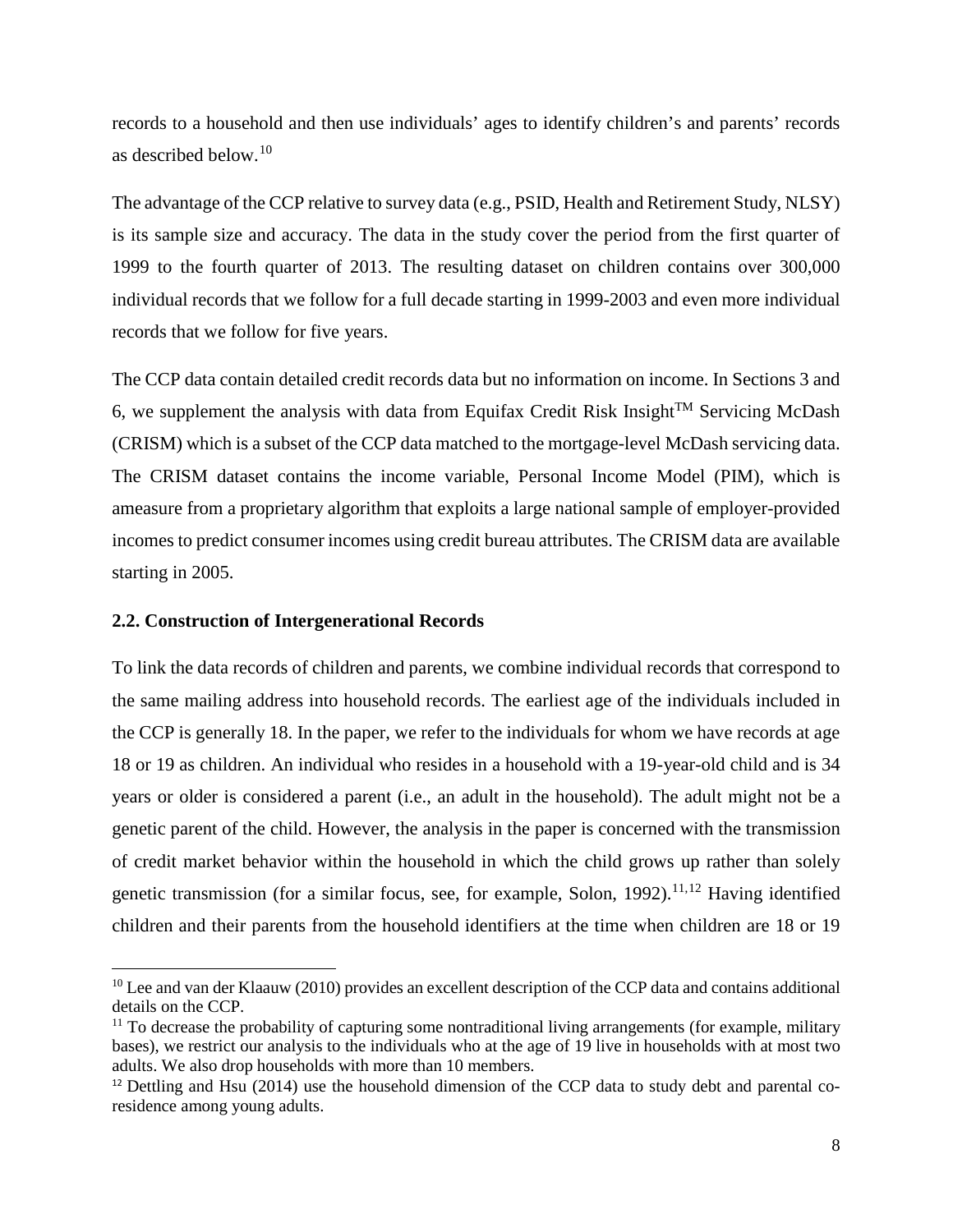years old, we follow the individual records over time even when children and their parents no longer reside in the same household. We present results from the sample of the individuals whom we identify as children at 19 years old. <sup>[13](#page-9-0)</sup> While our identification limit us to children that live with their parents at age 19, a high fraction of young adults live with their parents at age 19.<sup>[14](#page-9-1)</sup> Our data also do not contain information on "unbanked" individuals.

#### **2.3. Measurement Framework for Intergenerational Linkages**

We define the intergenerational linkages in household credit as the slope of the linear relationship between an individual's (i.e., child's) credit outcomes and the individual's parents' credit characteristics at the time when the individual was 19 years old and lived in the same household with the parents

We focus on measuring the children's credit outcomes at two different time horizons: (1) a shortterm horizon, which covers the first five years after we identify an individual as a child in our sample, i.e., the period when the children are 19 to 24 years old; and (2) a long-term horizon, which covers the second five-year period after we identify an individual as a child in our sample, i.e., the period during which children are between 25 and 29 years old.<sup>[15](#page-9-2)</sup> Since the data in the study cover the first quarter of 1999 to the fourth quarter of 2013, we can identify five cohorts of children – cohorts who are 19 in 1999, 2000, 2001, 2002, and 2003 – whom we can follow for the full 10 years and thus construct both the short- and long-term horizon outcomes. We use data from the fourth quarter of each year.

We consider the following children's credit outcomes: default patterns (delinquencies and serious default), credit risk score (Equifax Risk Score), homeownership status, and having a credit card. We define indicators of default, homeownership, or having a credit card using the information from the years between  $t_0$  and  $t_0 + 5$  for short horizon outcomes and from the years between  $t_0 + 6$ 

 $\overline{a}$ 

<span id="page-9-0"></span><sup>&</sup>lt;sup>13</sup> In unreported analyses, instead of 19-year-olds, we use 18-year-olds (with parents being 33 or over). The results using 18-year-olds are very similar to those with 19-year-olds. The results from this sample are available from the authors upon request.

<span id="page-9-1"></span><sup>&</sup>lt;sup>14</sup> In the 2000 US Census, 57% of men and 47% of women aged 18-24 lived with their parents while. In the 2010 Census, 57% of men and 48% of women aged 18-24 lived with their parents.

<span id="page-9-2"></span><sup>&</sup>lt;sup>15</sup> In the appendix Table A8, we consider child outcomes over a range of possible horizons since age 19.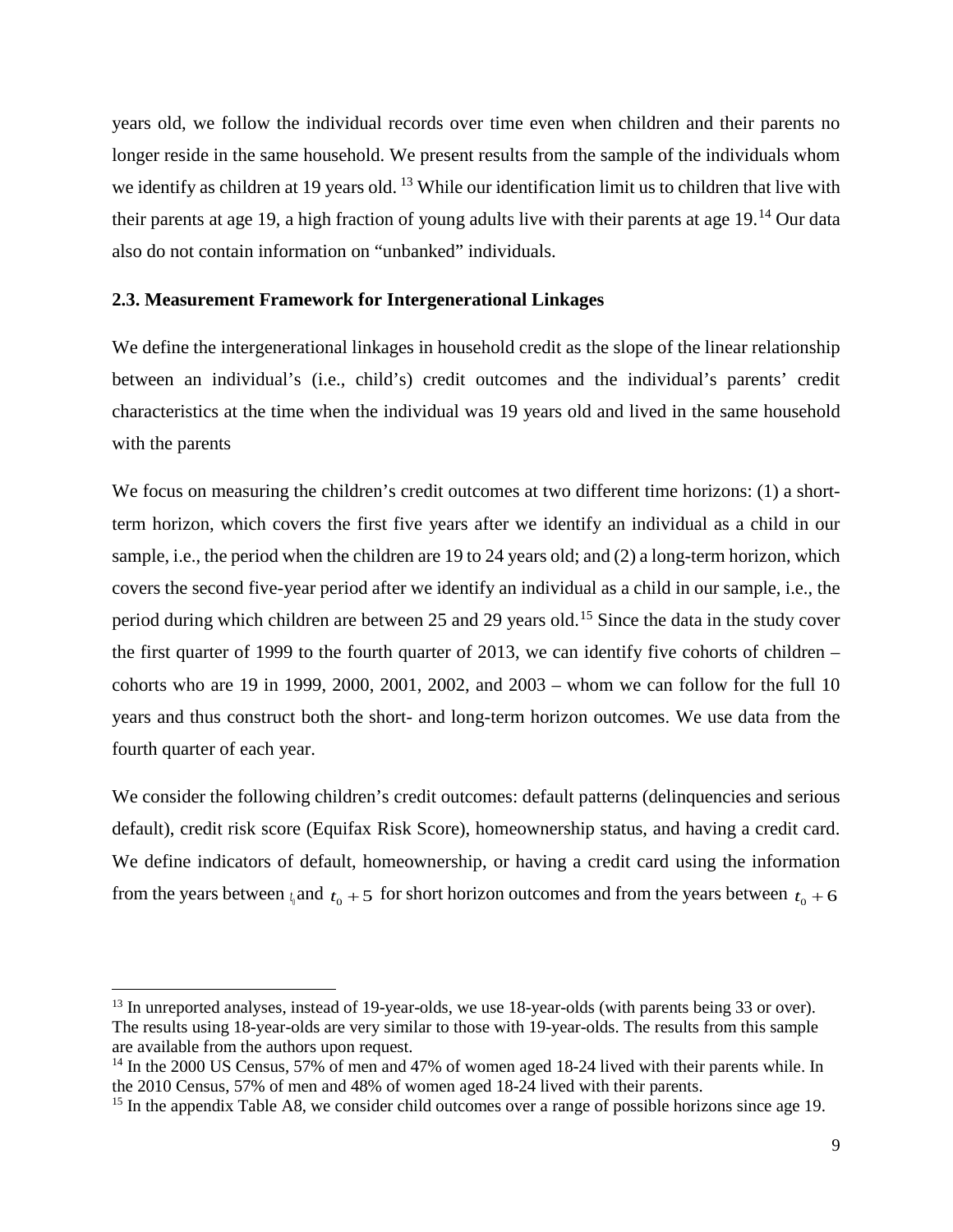and  $t_0 + 10$  for long horizon outcomes. For the credit risk score, we consider the average risk score over the respective horizon as well as the end-of-horizon risk score.

We define parents' credit attributes using information from the year when the child is 19 years old  $(t_0)$ . For parents, we create variables that summarize whether a parent has a default and its severity (e.g., bankruptcy, foreclosure, or delinquency), the extent to which the parent is credit-constrained, and the parents' average credit score.

In the benchmark analysis, we estimate the following relationship

$$
\mathbf{C}_{_{iaT}} = \alpha + \beta \mathbf{P}_{_{iat_0}} + \delta \mathbf{A}_{_{iat_0}} + \mathbf{D}_{_{t_0}} + \mathbf{D}_{_{a^+}} + \mathbf{D}_{_{at_0}} + \varepsilon_{_{iaT}}
$$
\n<sup>(1)</sup>

where  $C_{i\alpha T}$  is the outcome of child *i* over horizon T (T is between  $t_0$  and  $t_0 + 5$  for the short horizon and between  $t_0 + 6$  and  $t_0 + 10$  for the long horizon),  $P_{\text{int}_0}$  is the outcome of parents of child *i* in year  $t_0$ ,  $A_{ia t_0}$  is the age of the parents of child *i* in year  $t_0$ ,  $D_{t_0}$  is the cohort effect of children who are 19 in year  $t_0$ ,  $D_a$  is the location-specific effect of location  $a$  where the child resides when she is 19, and  $D_{a t_0}$  is the cohort- and location-specific effect. In the estimation below, we also allow the linear relationship described in (1) to differ by quartile of the distribution of the parents attribute for continuous attributes.

The child's credit outcomes we analyze are indicators of bankruptcy, serious default, and delinquency in any of the years during the short- or long-term horizon, an indicator of homeownership, an indicator for having a credit card, and, finally, the average risk score over the horizon and the end-of-the-horizon risk score.<sup>[16](#page-10-0)</sup> We use three alternative variables to summarize the parents' credit attributes at the time their child is 19 years old. First, we consider a binary variable,  $P_{\text{iat}_0}^D$ , that takes value 1 if any parent has a serious default at t<sub>0</sub>, where serious default is defined when a parent has a 90-day or greater delinquency, a bankruptcy, or a foreclosure. The second measure,  $P_{\text{iat}_0}^C$ , is the credit balance as a percentage of credit limit available for use at time

 $\overline{\phantom{a}}$ 

<span id="page-10-0"></span><sup>&</sup>lt;sup>16</sup> Appendix A contains a detailed description of the variables.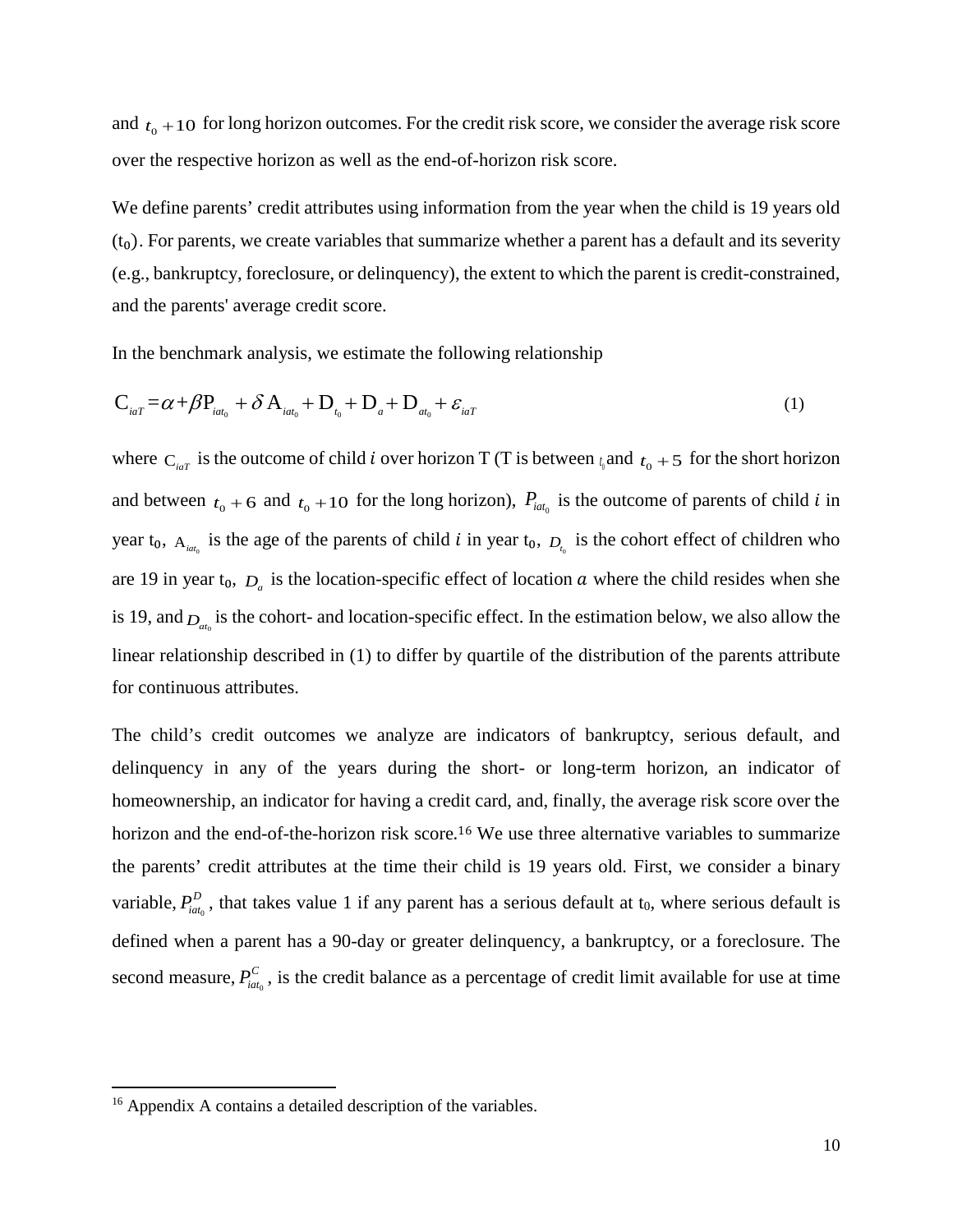t<sub>0</sub>. It captures the extent to which a parent may be able to borrow to improve their children's outcomes. Finally,  $P_{\text{iat}_0}^R$ , is the parents' risk score (the average of the scores if there are two parents).

#### **2.4. Summary Statistics**

 $\overline{\phantom{a}}$ 

Table 1 shows the summary statistics of the parental variables when the children are 19 years old. Panel A of Table 1 shows the summary statistics for the parents for the sample of 19-year-olds that we can follow until age 24. Panel B shows the statistics for the parents of the 19-year-olds that we can follow until age 29. If a child has two parents in the CCP, the summary statistics in Table 1 are calculated using both observations; see the appendix for details. In general, the samples in Panel A and B are very similar.

For comparison, the last column of Table 1 presents analogous statistics for adults 34 years or older who have at least one child 18 years or older in the 1998 through 2010 waves of the Survey of Consumer Finances (SCF). The parents in the CCP sample look broadly similar to those in the SCF. The CCP parents' homeownership rate is slightly lower than the homeownership rate in the SCF (55 percent vs. 65 percent), largely because in our data we define homeownership as having a mortgage. In both samples, 8.0 percent of parents have experienced a bankruptcy in the last 10 years (the longest time a bankruptcy can be retained on a credit record). The average age of parents in the CCP is 48 while it is 45 in the SCF. The most substantial difference is that only 22 percent of parents in the CCP sample are single parents, while 30 percent of parents in the SCF are single parents.

Table 2 presents key statistics for the children in our sample at ages 24 and 29. Panel A presents these statistics for the sample of children that we follow to age 24, i.e., those children who turn 19 in 1999 through 2003. In this sample, 34 percent experience a serious default sometime between ages 19 and 24, 10 percent become homeowners by age 24 and 84 percent have a credit card at some point between ages 19 and 24.<sup>[17](#page-11-0)</sup> The average Equifax Risk Score at age 24 is 636. Panel B presents the same statistics for individuals who are 25 to 29 years old, that is, those individuals

<span id="page-11-0"></span> $17$  The rate of serious default in our sample is higher than the delinquency rate because we use only data from quarter four of the year. Serious default is akin to a stock variable while delinquency is a flow variable such that an individual could enter serious default in Q2 and remain there in Q4 without our ever having observed a delinquency. See Debbaut, Ghent, and Kudlyak (2016) for additional discussion of this feature of the CCP data.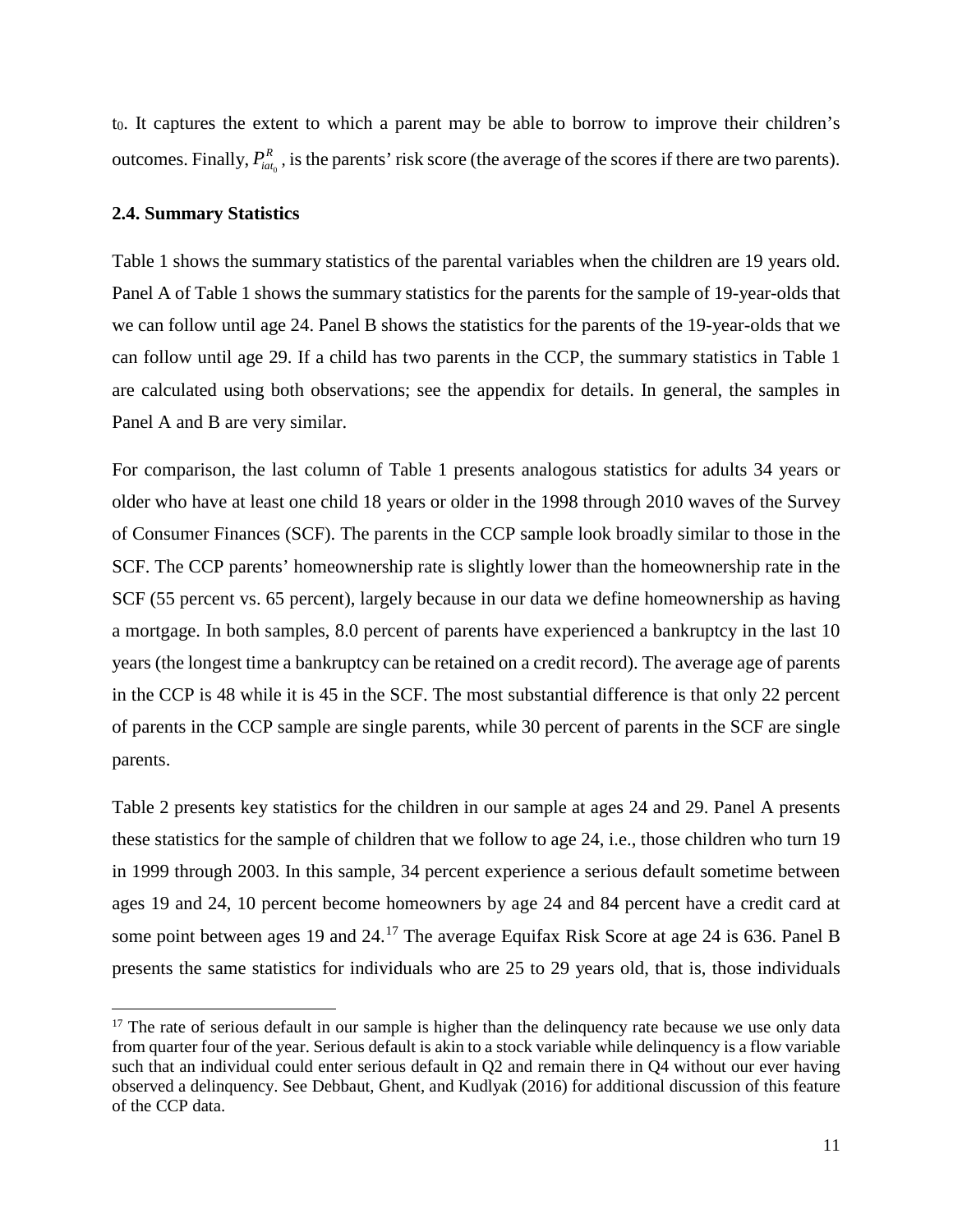who turn 19 sometime between 1999 and 2003 and whom we can follow to age 29 – the long horizon sample.<sup>[18](#page-12-0)</sup> The long horizon sample has fewer observations than the short horizon sample because fewer individuals can be followed for 10 years than can be followed for five years.<sup>[19](#page-12-1)</sup>

Although the SCF has too few observations of any particular age to compare to our young individuals, we can get some sense of the representativeness of the children in our sample by comparing all individuals aged 24 and aged 29 in the CCP to those in our sample of children. Table 3 presents these comparisons. The children in our sample are more likely to have a credit card and be homeowners than all young adults in the CCP. However, the individuals in our sample have similar credit scores, delinquency rates, and rates of serious default to the population as a whole.

#### **3. Intergenerational Linkages in Household Credit**

 $\overline{a}$ 

This section documents key empirical facts about intergenerational linkages in household credit. We first measure the strength of the linkage between parental and child credit outcomes controlling only for cohort effects without conditioning on geographic location. We then analyze how much of the linkage across generations is explained by the household's geographic location at  $t_0$  versus differences in parental characteristics within the location and variation over time in the labor market opportunities available to individuals in different locations. Finally, to absorb differential changes in macroeconomic conditions over time, we estimate an equation with state-cohort fixed effects.

Tables 4 through 6 show the relationship between children's outcomes and parental credit attributes – parental default, the extent of parental credit constraints, and parental credit score, respectively. For each child outcome, we estimate three different specifications. The first row for

<span id="page-12-1"></span><span id="page-12-0"></span><sup>&</sup>lt;sup>18</sup> Unlike the rest of the variables, the following variables - an indicator of whether the child left the parents' home, the age at which she left home, the age when she got her first card, and the age at which she bought her first home – are defined over the entire 10 years in the long horizon sample rather than just ages 25-29.  $19$  Also, the individuals in the long horizon sample are not strictly a subsample of the individuals in the short horizon sample or vice versa. This is because, to be included in the short or long horizon sample we require the individual to have a credit record at the end of the horizon (at 24 years old for the short horizon and at 29 years old for the long horizon) and at age 19. In the appendix Table A1 presents summary statistics for an alternative definition of the short horizon sample in which the short horizon sample is a subsample of the long horizon sample.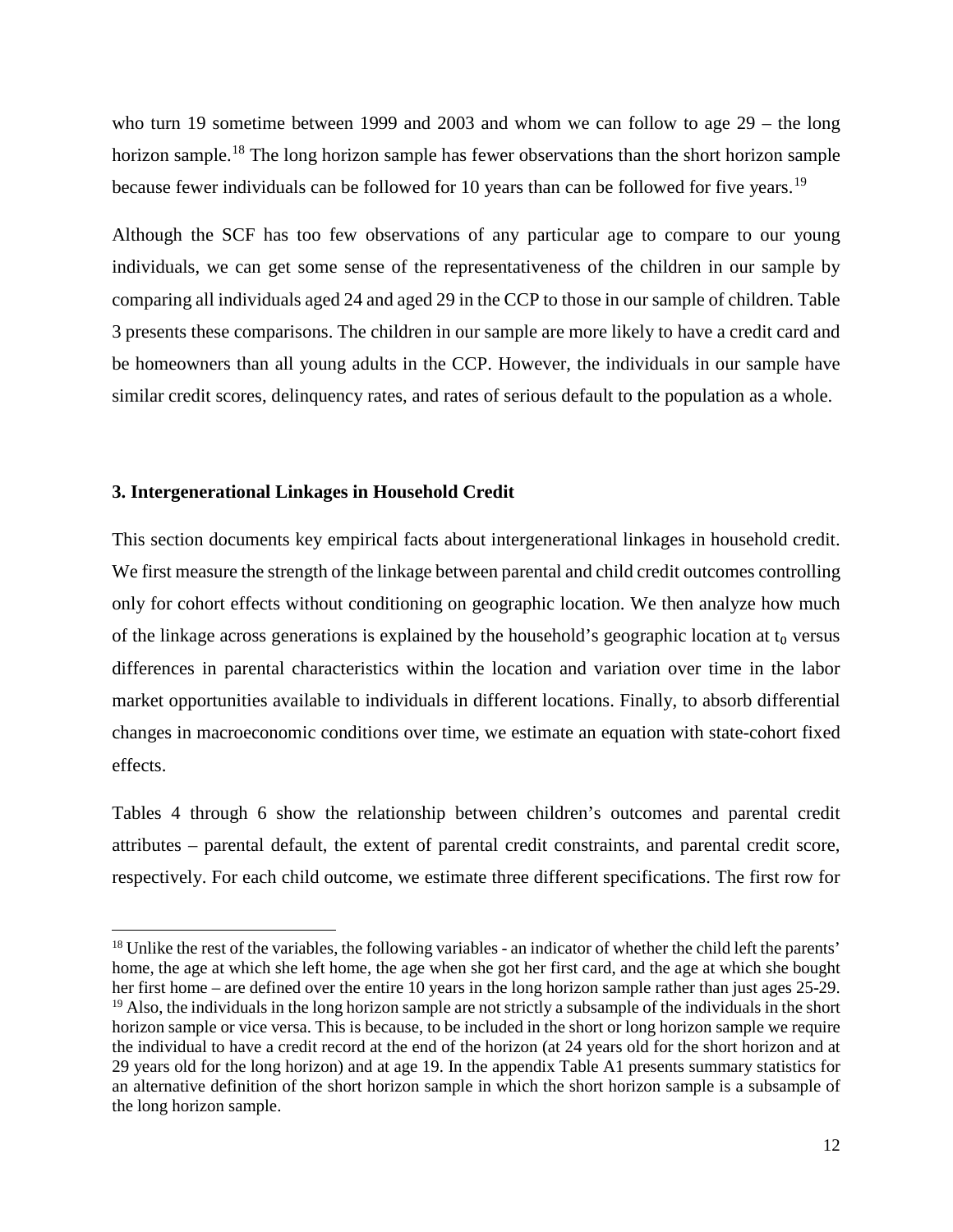each outcome shows the coefficients from the specification with cohort effects. The second row shows the coefficients from the specification with cohort and zip code fixed effects. Finally, the third row shows the coefficients from the specification with cohort, zip code, and state-cohort fixed effects. Depending on the child's outcome, including zip code fixed effects decreases the magnitude of the coefficients on parental variables by 10 to 30 percent. The results using cohort, zip code, and state-cohort fixed effects are virtually identical to those with only cohort and zip code fixed effects. All the results in the tables are based on specifications in which the standard errors are clustered by state. Finally, Table 7 aids in the interpretation of the effects by providing a summary of the magnitude of the estimated effect in response to a one standard deviation increase in  $P_{\text{int}_0}^c$  and  $P_{\text{int}_0}^R$  for each of the child outcome variables from the regressions with zip code fixed effects presented in Tables 4 through  $6.20$  $6.20$ 

#### **3.1. Children's Default and Bankruptcy**

l

As can be seen in Tables 4 through 6, there exist strong intergenerational linkages between children's likelihood of default or bankruptcy and the parental credit attributes. The linkages are found between parental credit attributes and children's outcomes measured when children are 19- 24 years old and also children's outcomes measured at 25-29.

In particular, focusing on the results with zip code fixed effects, we observe that children of parents with stronger credit characteristics (i.e., those without a serious default, those less credit constrained, and those with higher credit scores) are less likely to experience a bankruptcy or other serious default and less likely to be delinquent. For delinquency and other serious default, the magnitude of the effect is slightly larger in the 19- to 24-year-old sample than in the 25- to 29 year-old sample. For bankruptcy, the effect of parental credit is twice as large for 25- to 29-yearolds than for 19- to 24-year-olds in part because there are relatively few bankruptcies among those under the age of 25 (see Table 2).

<span id="page-13-0"></span> $20$  In Tables 4-6 we present the results from the regressions in which children's outcomes are measured at two horizons, i.e., when the children are 19-24 years old and when the children are 25-29 years old. In Table A8 in the appendix, we present results from the regressions estimated separately for each age between 20 and 29. All results carry through.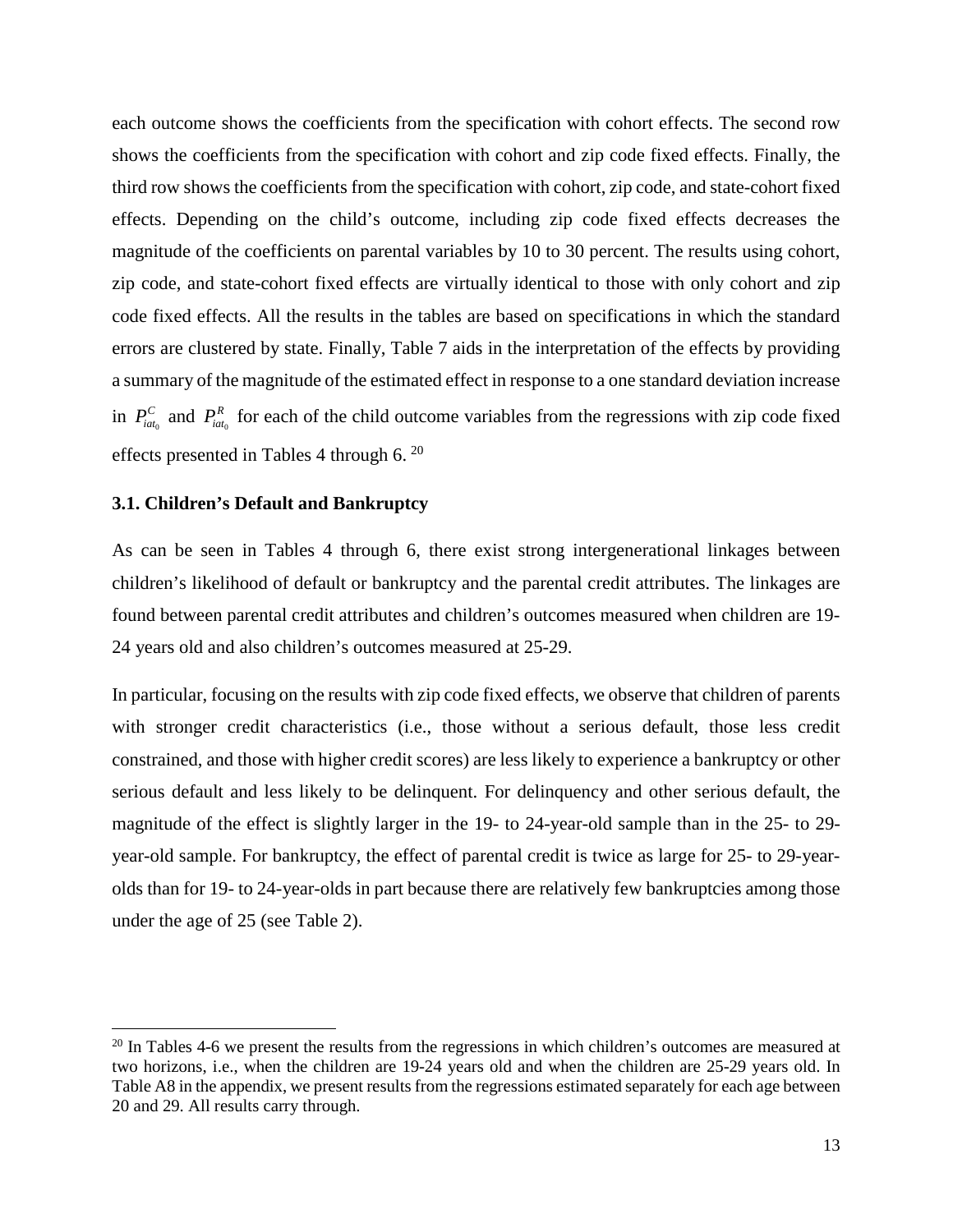The magnitudes of the intergenerational credit linkages are economically substantial. For example, children of parents with a serious default are 68 percent (1.3 percentage points) more likely to experience a bankruptcy by age 24 and 46 percent (2.4 percentage points) more likely to experience a bankruptcy between ages 25 and 29. A one standard deviation increase in  $P_{iat_0}^R$  is associated with a 24-35 percent decrease in the risk of bankruptcy, a 36-49 percent decrease in the risk of other serious default, and a 23-36 percent decrease in the risk of delinquency for the child (see Table 6).

#### **3.2. Children's Homeownership and Credit Cards**

Children's participation in credit markets is also correlated with parental credit attributes. Children of parents with good credit characteristics are more likely to become homeowners or have a credit card early in life. For example, a one standard deviation increase in  $P_{\text{int}_0}^C$  is associated with an 8 percent decrease in the probability of the child becoming a homeowner by the age of 24 and a 14 percent decrease in the probability that the child becomes a homeowner by age 29. Similarly, a one standard deviation increase in  $P_{\text{int}_0}^R$  is linked to a 12 percent increase in the probability that a child is a homeowner by age 24 and a 23 percent increase by age 29. In the regressions for homeownership presented in Tables 4 through 6, the coefficients on parental age are all negative and statistically significant indicating that children of older parents are less likely to become homeowners.

#### **3.3. Children's Credit Risk Scores**

l

Children of parents with a serious default have Equifax Risk Score 51 points lower at age 24 and 46 points lower at age 29 than those of parents without default. A one standard deviation increase in the extent to which parents are credit constrained is associated with child risk score 4 percent lower at age 24 and a 3 percent lower at age 29. Similarly, a one standard deviation increase in the parental risk score is associated with child risk score that is 6 percent higher at age 24 and 5 percent higher at age 29.<sup>[21](#page-14-0)</sup>

<span id="page-14-0"></span><sup>&</sup>lt;sup>21</sup> We also estimate the relationship between  $P_{iat_0}^C$  and children's risk scores as well as between  $P_{iat_0}^R$  and children's risk scores using quantile regression. The relationships are similar at the  $25<sup>th</sup>$ ,  $50<sup>th</sup>$ , and  $75<sup>th</sup>$ percentiles. These results are available from the authors upon request.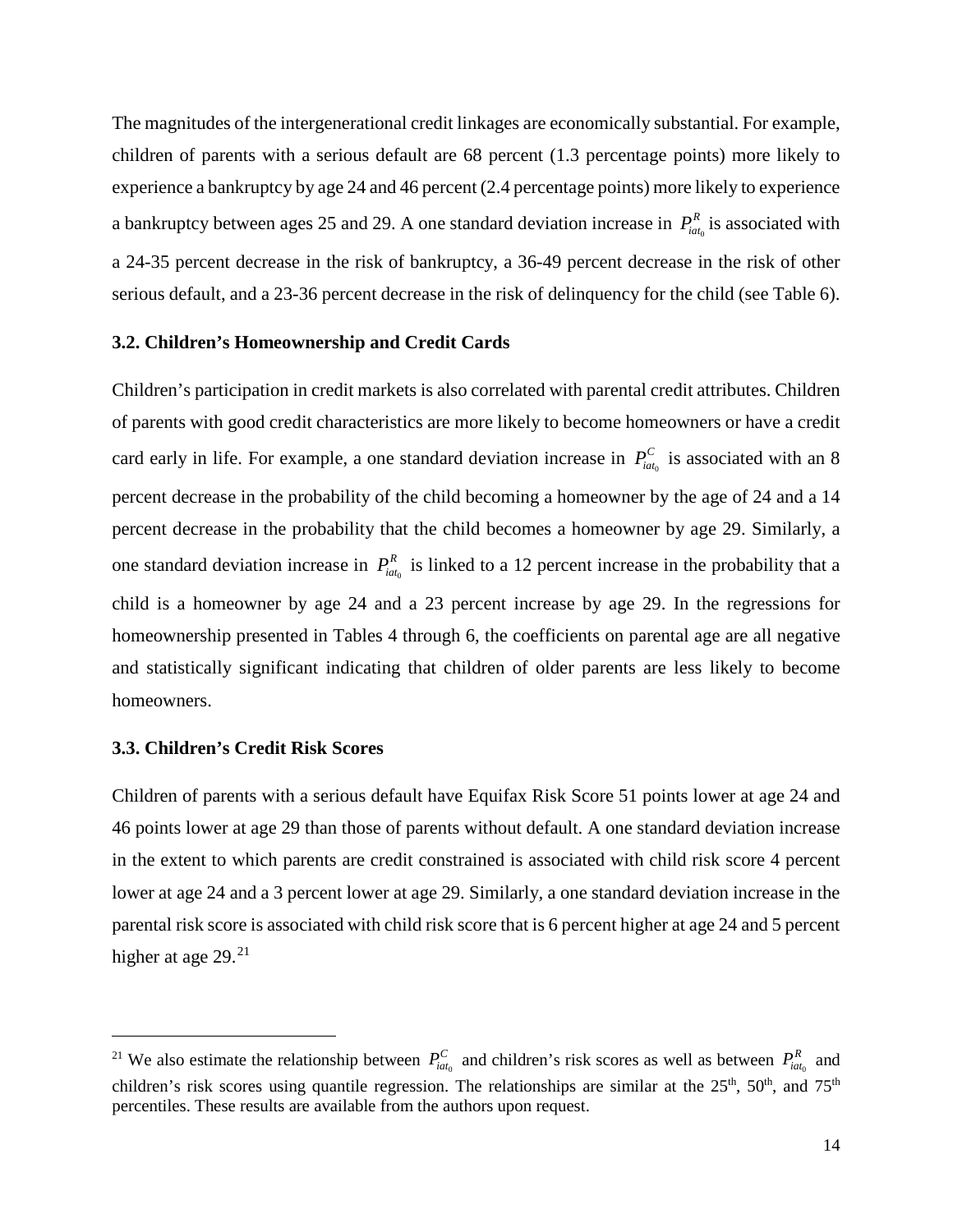One might be concerned that the documented linkages in household credit could mechanically arise due to children and parents sharing cosigned credit cards. We thus re-estimate the benchmark specification in equation (1) adding an indicator for whether a child has a cosigned account in retail trade or credit card and the interaction of this indicator with the parental credit variable. We find that the documented intergenerational linkages in credit are very similar to the ones estimated in our benchmark specification. Consequently, the benchmark results on the linkages are not driven by the joint accounts. $^{22}$  $^{22}$  $^{22}$ 

#### **3.4. Children's Student Debt**

A key outcome for young adults is whether they attend college and, if they do, whether they accumulate debt that has consequences later in life. Our data do not indicate whether the individual attends (or attended) a college; however, it contains information on whether the individual has a student loan. If all individuals who attended college did so using a student loan, we could use our data to measure the extent to which parental credit characteristics correlate with college attendance. However, less than 40% of youth that attend college have student debt (Avery and Turner, 2012). As such, no student debt indicates one of two very different things: Either 1) the individual does not attend college, or 2) the individual attends college but is fortunate enough to not have to take on student debt to do so. To understand the relationship between parental credit characteristics and children's student debt, it is therefore important to condition on additional information.

We use information about parental income. Our logic is that the presence of student debt has a more homogeneous meaning for kids within a parental income group. For example, existing literature documents that children from higher income groups are much more likely to attend college. Carneiro and Heckman (2002) report that, in 1998, 80% of male 18-24 year-old high school graduates from parents in the top quartile of the income distribution attended college while only 50% of those from the bottom quartile attended college. Lochner and Monge-Naranjo (2011) also report that, within all AFQT score quartiles, children from higher income backgrounds are more likely to attend college.<sup>[23](#page-15-1)</sup> Consequently, we hypothesize that, for children of higher income

<span id="page-15-0"></span><sup>&</sup>lt;sup>22</sup> These results are in Tables A2-A4.

<span id="page-15-1"></span><sup>&</sup>lt;sup>23</sup> Since high school completion rates and AFQT scores increase with parental income (Belley and Lochner, 2011) and our data do not condition on high school completion or AFQT rates, we expect the relationship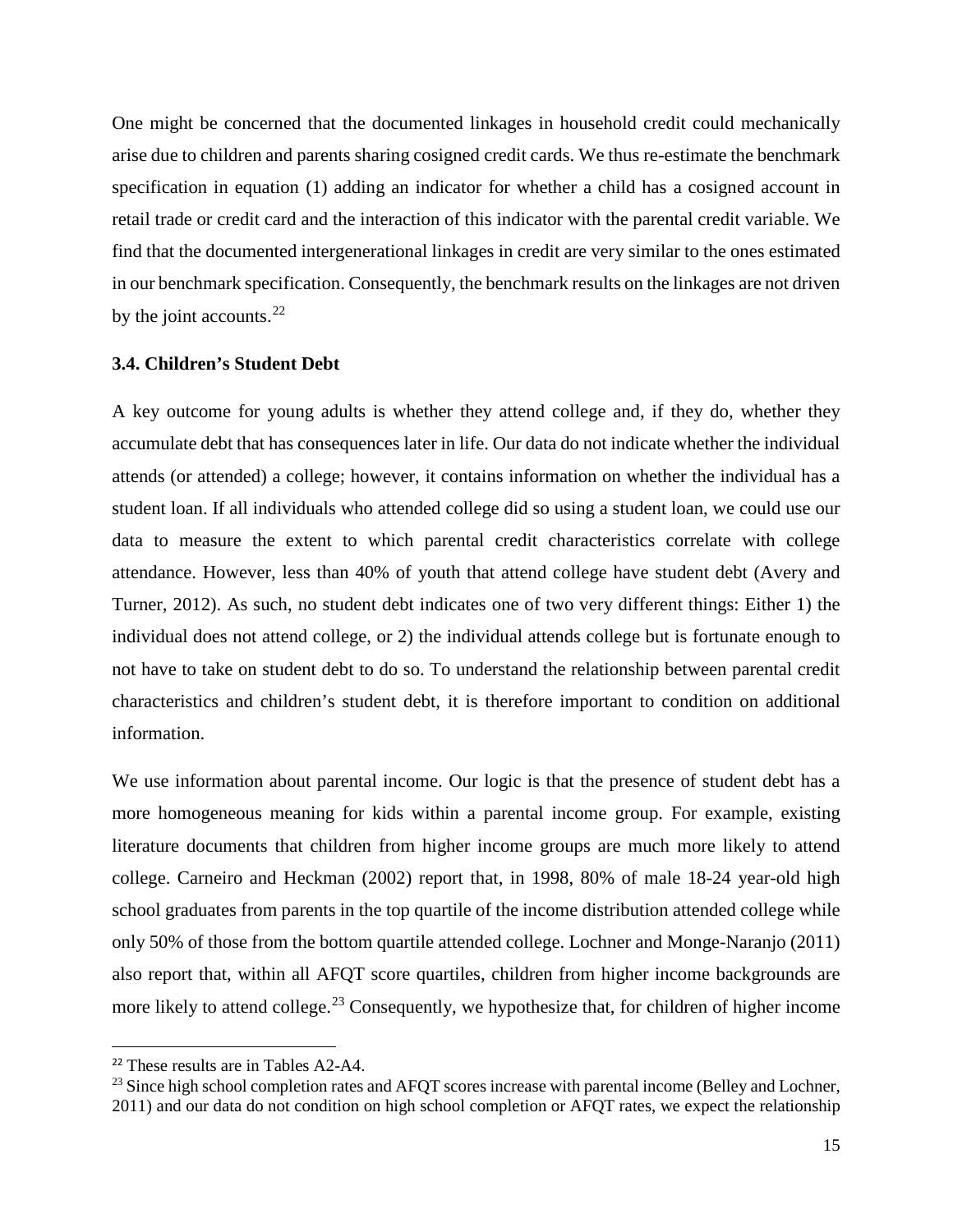parents, the lack of a student loan is not a good predictor that the individual does (or did) not attend college. However, the presence of a student loan in the records of children of higher income parents is likely to indicate that the individual is forced to borrow to go to college instead of getting parental cash transfers.

We estimate our benchmark regressions by parental income quintile. For this exercise, we use a subsample of the CCP that has predicted income via CRISM as described in Section 2. Since the CRISM data are available only starting in 2005, we can follow children for only 5 rather than 10 years as in the benchmark sample.

Table 8 shows that weaker parental credit conditions are associated with a greater likelihood of the child having student debt by age 24 for all income quintiles. The relationship is much stronger as parental income increases. The relationship is highly statistically significantly for all five quintiles in the regression on parental credit constraints. That is, the more credit constrained the parents are, the more likely the children have a student loan. The estimates from the regression on parental default and parental credit score are qualitatively similar but not statistically significant for the lowest parental income quintile.

#### **4. Intergenerational Linkages in Household Credit and Local Characteristics**

In this section, we use the household's location information at the time the child is 19 years old to examine what local area characteristics are correlated with the strength of the intergenerational linkages.

#### **4.1. Local Income Levels, Income Inequality, and Racial Composition**

 $\overline{a}$ 

To estimate the role of the local area characteristics in the estimated intergenerational linkages, we estimate the following specification:

$$
C_{_{iaT}} = \alpha + \beta P_{_{iat_0}} + \gamma P_{_{iat_0}} L_a + \delta A_{_{iat_0}} + D_{_{t_0}} + D_{_{a}} + D_{_{at_0}} + \varepsilon_{_{iaT}}
$$
 (2)

to be even stronger in our data than the one estimated in the conditional data reported by Carneiro and Heckman (2002) and Lochner and Monge-Naranjo (2011).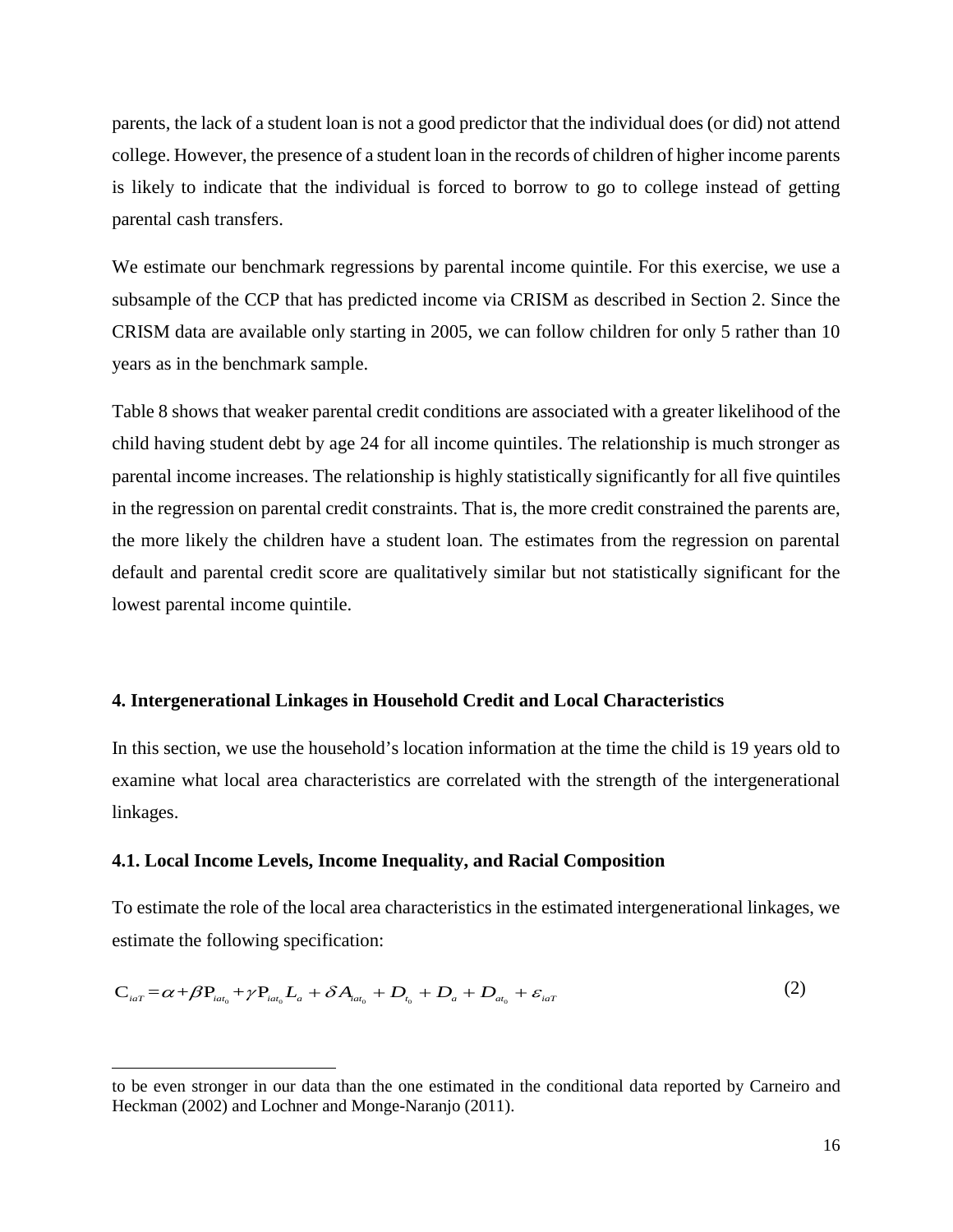where  $L_a$  is the characteristic of area <sub>*a*</sub> in year  $t_a$  and  $P_{iab}$   $L_a$  is the interaction term between the area characteristic and the parental credit attribute.

Tables 9 and 10 contain estimates of the benchmark regressions with the local characteristic interacted with the extent of parental credit constraints and parental risk score, respectively. Following Chetty, Hendren, Kline, and Saez (2014), we consider the following area characteristics: per capita household income for working-age adults in the county, percent of middle class in the county (i.e., the fraction of parents in the county who have family incomes between the 25<sup>th</sup> and 75<sup>th</sup> percentiles of the national parent income distribution), county Gini coefficient, county-level income segregation, and the fraction of black residents in the county.<sup>[24](#page-17-0)</sup>

For all local characteristics, we find that the coefficient on the parental credit attribute remains economically and statistically significant. In addition, the coefficients on the interaction terms between local characteristics and parental credit attributes are statistically significant. In locations with higher income, we find stronger intergenerational linkages for children's delinquency and risk score but weaker intergenerational linkages for homeownership and the presence of a credit card.

Intergenerational credit linkages are generally weaker in cities with higher inequality as measured by the Gini coefficient. They are also often weaker in cities with high income segregation. The coefficient on the interaction on the percent of middle class is often statistically insignificant but sometimes also indicates that the linkages are stronger in cities with a larger middle class, consistent with our results for the Gini coefficient. Overall, the linkages are not much stronger in cities in which a higher share of the population is black. The only case in which the interaction term between the percent of the population that is black and the parental credit attribute is consistently statistically significant is with parent risk score in the regression for child delinquency.

#### **4.2. Intergenerational Linkages in Household Credit and Income Mobility**

 $\overline{a}$ 

Finally, we examine the extent to which intergenerational linkages in household credit are driven by factors that are also associated with intergenerational income mobility. We use the MSA-level

<span id="page-17-0"></span><sup>&</sup>lt;sup>24</sup> See Chetty, Hendren, Kline, and Saez (2014) for the calculation of county income segregation indicators.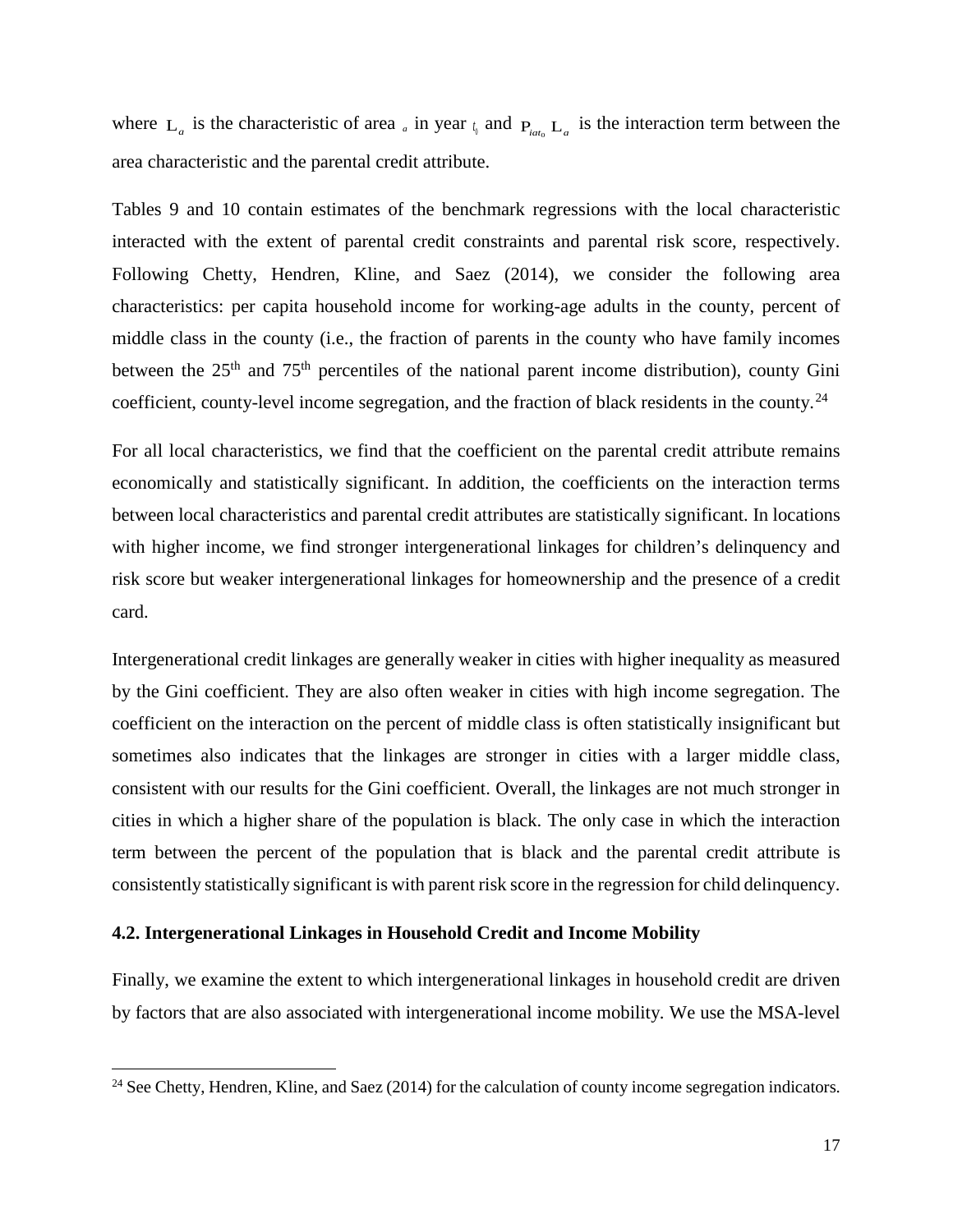estimates of intergenerational income mobility from Chetty, Hendren, Kline, and Saez (2014), which are based on data from IRS tax records. We estimate the following specification

$$
\mathbf{C}_{_{iaT}} = \alpha + \beta \mathbf{P}_{_{iat_0}} + \gamma \mathbf{P}_{_{iat_0}} \mathbf{M}_a + \mathbf{D}_{_{t_0}} + \mathbf{D}_{_{a}} + \varepsilon_{_{iaT}} \,,\tag{3}
$$

where  $M_a$  is the income mobility measure in area  $_a$  and  $P_{iab}M_a$  is the interaction between the mobility measure and the parental attribute variable.

We estimate equation (3) for 381 MSAs and use the two measures of mobility provided by Chetty, Hendren, Kline, and Saez (2014). The first, relative mobility, is the difference in outcomes for children with the wealthiest parents from those for children with the poorest parents. A higher number indicates a greater correlation between parent and child outcomes and may thus perhaps be thought of as a measure of immobility. The second measure, absolute mobility, is the predicted rank for a child born to parents at the 25<sup>th</sup> percentile and indicates a measure of upward mobility. The results of the estimation are contained in Tables 9 and 10 with the extent of parental credit constraints and parental risk score, respectively.

We find that intergenerational linkages in household credit are stronger in cities with lower intergenerational income mobility. While our analysis does not speak to the direction of the causality between intergenerational linkages in credit and income, the results suggest that common factors drive both. This conclusion is consistent with our finding in Section 6 that family heterogeneity drives the intergenerational linkages in household credit.

#### **5. Intergenerational Linkages in Household Credit and Educational Policies**

In this section, we examine whether local policy on financial education or, more generally, better school quality affect the strength of the intergenerational linkages.

#### **5.1. Financial Literacy, Economic Education, and Math Education**

To estimate the effect of educational policies on the strength of the intergenerational linkages in household credit, we augment equation (1) with interactions between parents' credit characteristics and state-level policy variables regarding financial education. Financial education may be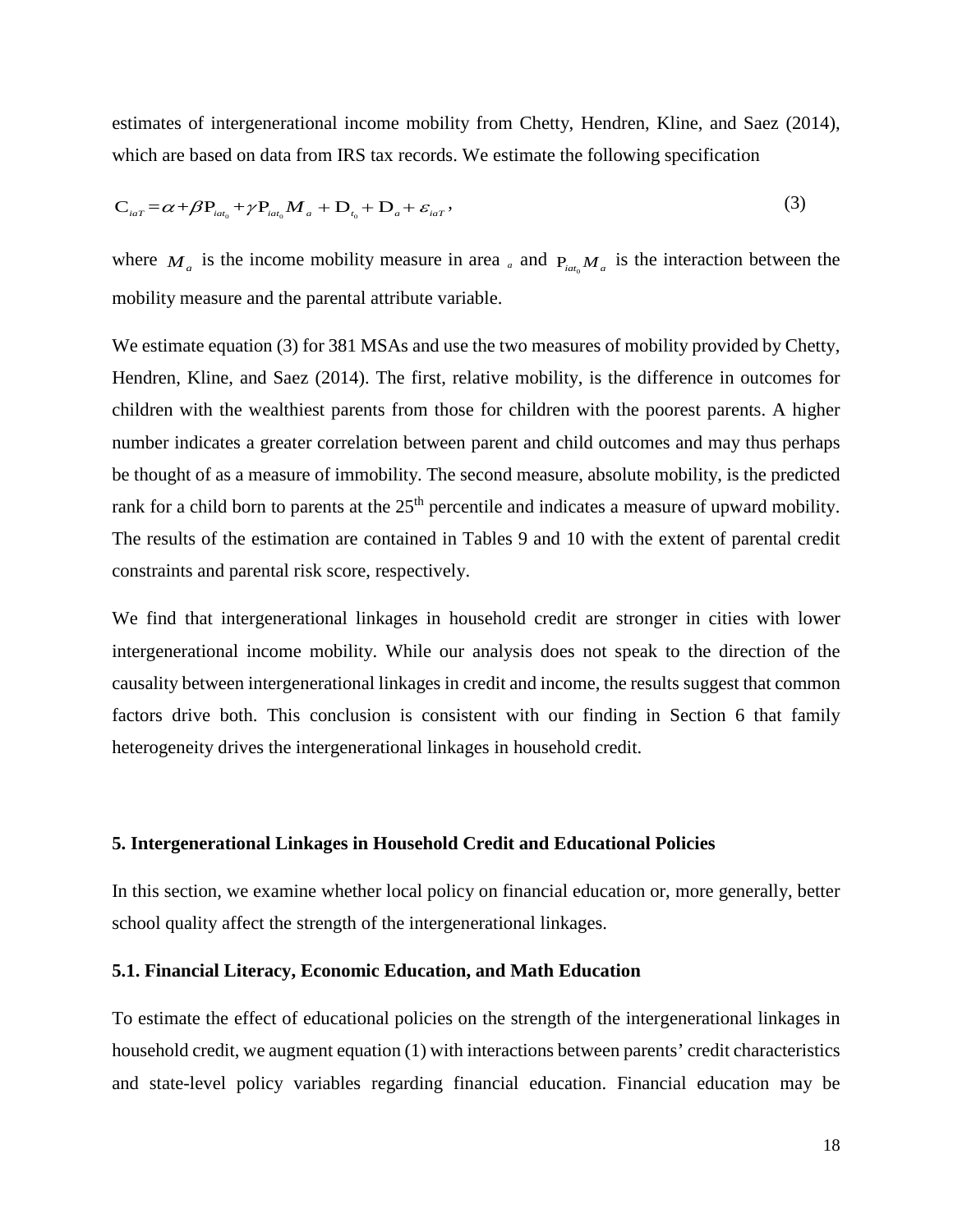associated with lower intergenerational linkages in household credit by reducing the influence of family background on financial decision-making.

The schooling curriculum regarding financial literacy, economic education or mathematical education varies by state and by year. We use the state-year classification for these three components from Brown, Grigsby, van der Klaauw, Wen, and Zafar (2016).<sup>[25](#page-19-0)</sup> For each state, Brown, Grigsby, van der Klaauw, Wen, and Zafar identify years in which each state changed requirements for each of the three components. Consequently, the educational policy varies across locations (states) as well as across time (for those states that experienced the policy change during the sample period). We estimate the following specification with different measures of local educational policy

$$
C_{_{iaT}} = \alpha + \beta P_{_{iat_0}} + \chi E_{_{at_0}} + \gamma P_{_{iat_0}} E_{_{at_0}} + D_{_{t_0}} + D_{_{a}} + \varepsilon_{_{iaT}} , \qquad (4)
$$

where, for economic and financial literacy,  $E_{a}$  is a dummy variable for whether a financial literacy or economic education mandate was enacted or strengthened before the individual turned 18; for math,  $E_{at}$  takes values of 0, 1, or 2 for no reform, one reform, or two reforms.

Tables 11 and 12 contain the results of estimating educational policy equation (4) with two alternative parental credit attributes - the extent of parental credit constraints and parental risk score, respectively, separately for each educational policy.

If economic education improves decision-making in credit markets, the expected effect of the (level of) economic education on children's bankruptcy, delinquency, and serious default, *ceteris paribus*, is negative, while the expected effect on children's homeownership, likelihood of having a credit card, and risk score is positive. In addition, economic education might weaken intergenerational linkages in household credit by mitigating the influence of household endowments. That is, under the null hypothesis, the sign on the interaction term between the economic education measure and the parental credit attribute is opposite of the sign of the coefficient on the parental credit attribute variable.

 $\overline{\phantom{a}}$ 

<span id="page-19-0"></span><sup>&</sup>lt;sup>25</sup> See Table 1 in Brown, Grigsby, van der Klaauw, Wen, and Zafar (2016).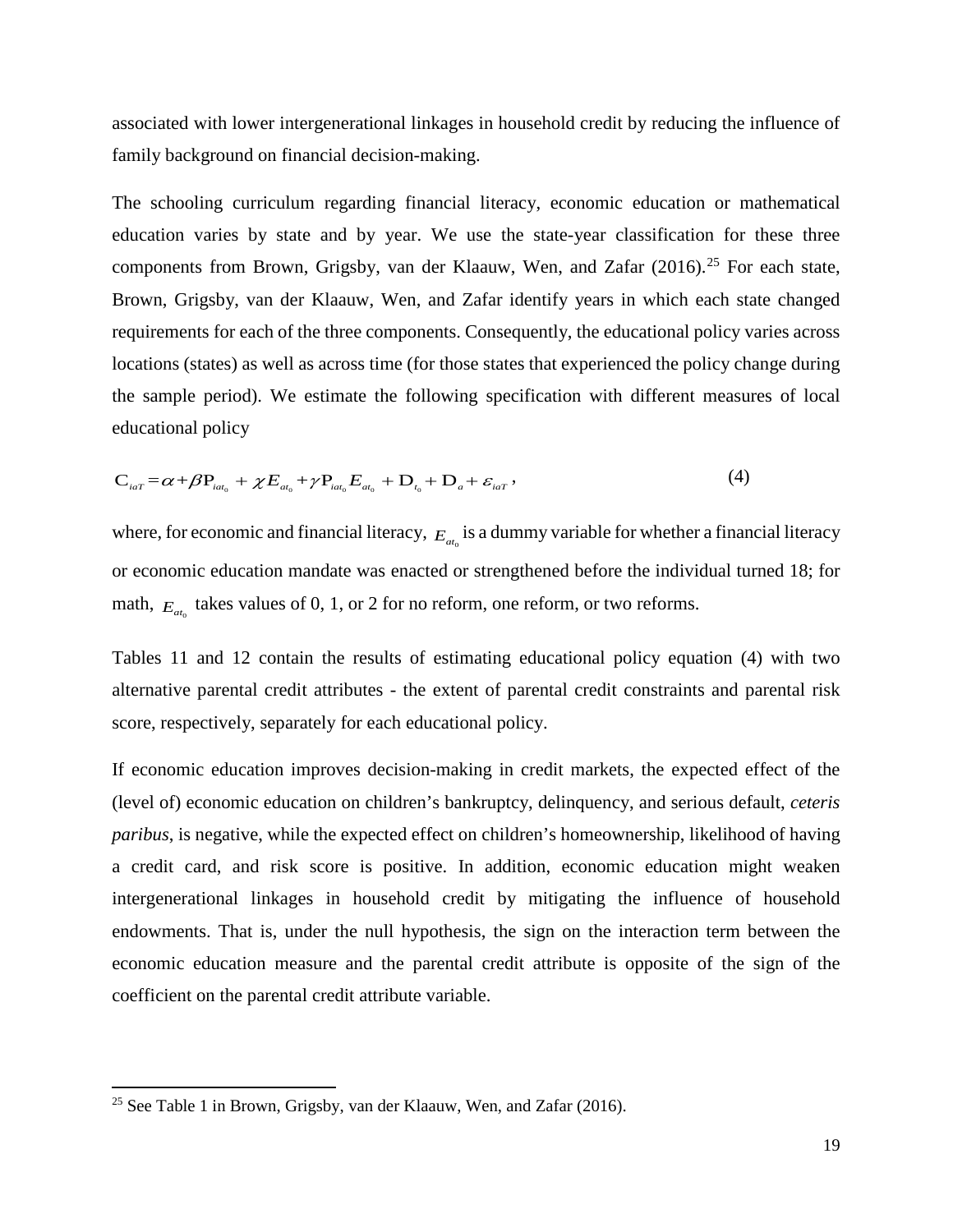As Tables 11 and 12 show, the estimated coefficient on the economic education measure is small in magnitude and often not statistically significant for children credit outcomes except for endperiod children risk score, for which the coefficient is statistically significant and has an expected positive sign. However, since we cannot include state-year fixed effects in a regression that also includes a state-specific and time-varying measure of economic education in levels and cohort fixed effects, the coefficient on the economic education measure might capture state effects other than educational policy. We thus focus on the interaction between the educational policy variables and parental credit attributes.

In the regressions with child bankruptcy, delinquency, serious default, homeownership, and risk score, the interaction term and parental credit attribute variable have opposite signs. This suggests that a higher level of economic education is associated with weaker intergenerational linkages in household credit. The coefficient on the interaction term is close to zero and not statistically significant only in the regressions on the credit card indicator. Importantly, the inclusion of the interaction term of the economic education measure and a parental credit attribute in equation (1) leaves the coefficient on the parental credit attribute almost unchanged.

We next proceed to analyzing the effect of financial literacy. We estimate equation (4) using the financial literacy measure from Brown et al. (2016). As Tables 15 and 16 show, the estimated coefficient on the financial literacy measure is small in magnitude and often not statistically significant. As can be seen from Tables 11 and 12, the inclusion of the interaction terms between financial literacy and parental credit attributes in equation (1) leaves the coefficient on the parental credit attribute almost unchanged and the interaction term itself is rarely statistically significant. Consequently, it appears that the changes in the state-specific measures of financial literacy requirements do not affect intergenerational linkages in household credit.

Similarly, we find no statistically significant effect of existing measures of mathematical reform on intergenerational linkages in household credit.[26](#page-20-0)

 $\overline{\phantom{a}}$ 

<span id="page-20-0"></span><sup>&</sup>lt;sup>26</sup> We also re-estimate educational policy equation (4) using alternative measures of financial and economic education across states. In particular, we use the state graduation requirement variables developed by Urban and Schmeiser (2015). However, the same conclusions carry through. These results are contained in Table A5 (for the extent of parents' being credit constrained) and Table A6 (for the parents' risk score).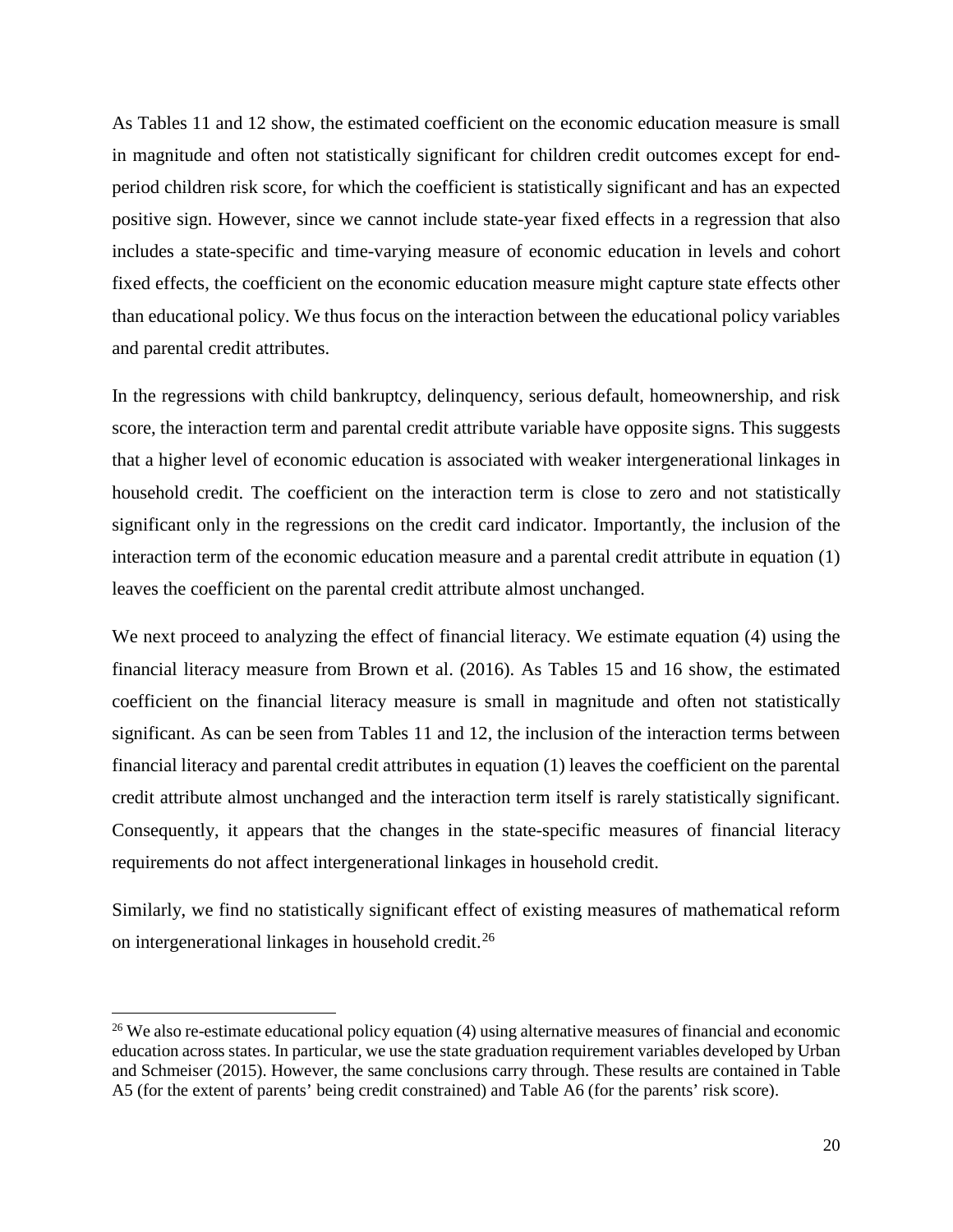#### **5.2 School Quality**

Finally, we examine the effects of school quality on intergenerational linkages in credit. We use local tax rates as a proxy for the quality of inputs into public schooling. Because public schools in the United States are primarily funded by local taxes, areas with higher local taxes are likely to spend more on schooling. In particular, we estimate

$$
\mathbf{C}_{_{iaT}} = \alpha + \beta \mathbf{P}_{_{iat_0}} + \gamma \mathbf{P}_{_{iat_0}} \mathbf{S}_a + \mathbf{D}_{_{t_0}} + \mathbf{D}_{_{a}} + \varepsilon_{_{iaT}} \,, \tag{5}
$$

where  $S_a$  is the average total spending per pupil on K-12 education in student *i*'s state of residence. The data on state-level spending per pupil is available from the U.S. Census Bureau tables "Public Elementary-Secondary Education Finance Data" for 2001-2012. We use the earliest year available, 2001-2002. As in estimating equations (3) and (4), the first order effect of  $S_a$  is subsumed in the zip code fixed effects.

The results of the estimation are contained in Tables 11 and 12. In general, higher levels of school spending are associated with weaker transmission of parental credit characteristics on homeownership and participation in credit card markets. However, the effect of parental credit characteristics on delinquency and risk scores is actually *stronger* in states with higher spending per pupil. As such, high-quality schooling does not seem to level the playing field.

#### **6. What Drives the Intergenerational Linkages in Credit?**

Finally, in this section we examine the factors that drive the intergenerational linkages in credit. First, we study whether the documented linkages can be entirely explained by parental income. Second, we study the role of family heterogeneity in a sample of siblings.

#### **6.1. The Role of Parental Income**

We first examine whether the documented intergenerational linkages in credit are present even after controlling for income. To understand the relations between parental income and the intergenerational linkages in credit that we have documented, we use the data from CRISM, which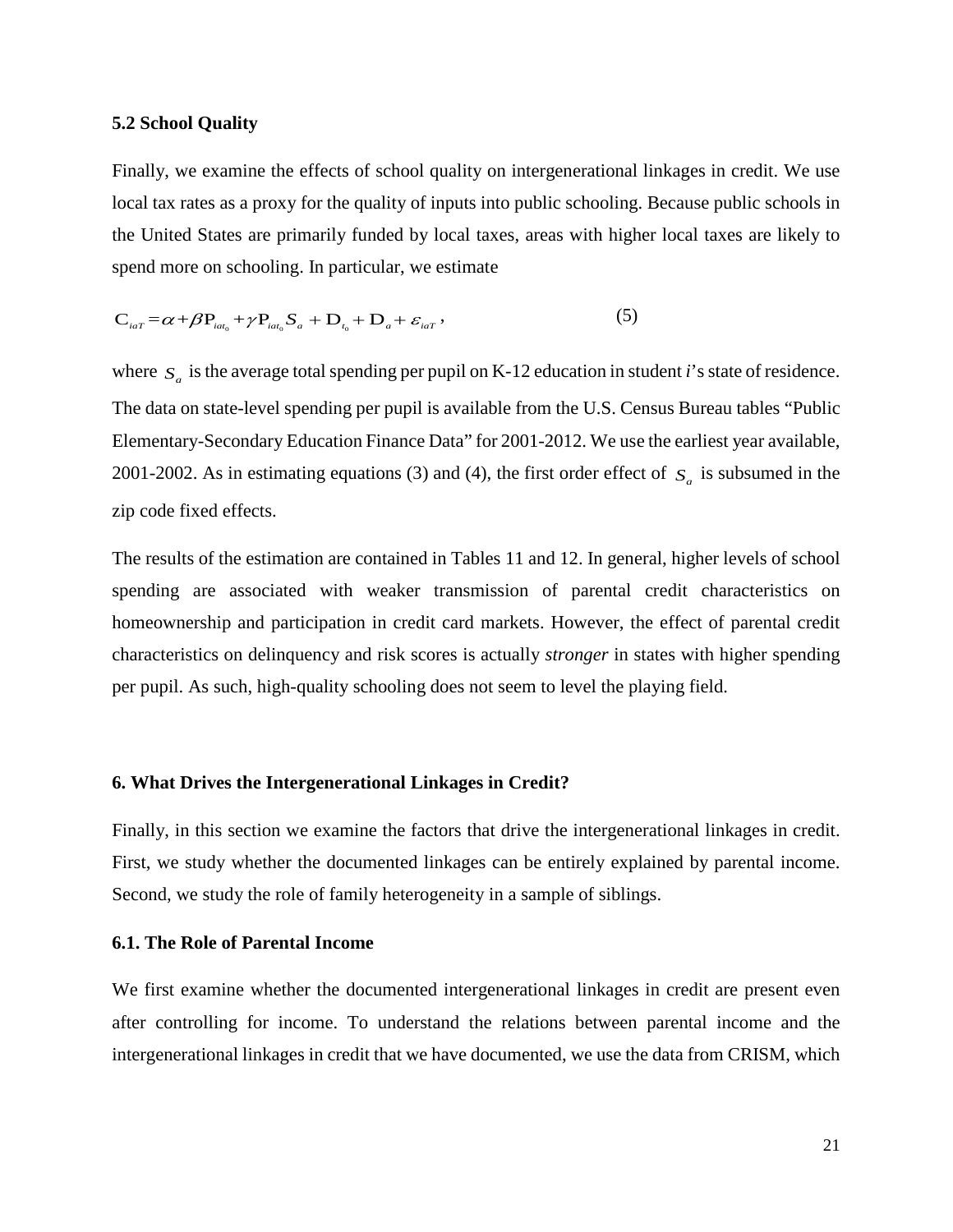is a subsample of the CCP that contains information on predicted individual income and is available from 2005-onwards.

First, we find that income and credit characteristics are closely related (Table 13). There is a monotonic relationship between predicted income and risk scores although there remains substantial individual heterogeneity around the means. Those in the lowest quintile of income have the lowest risk scores, averaging 624. The average risk score for those in the middle quintile of income is 738 while individuals in the top quintile of income average risk scores of 781.

We now assess to what extent the estimated intergenerational linkages in credit are capturing the role of income rather than credit characteristics per se. We re-estimate our benchmark regressions in the sample from CRISM, without and with the parental income variable. Table 14 presents the results from estimating equation (1) for various children's outcome on the parental credit score and parent income using the CRISM sample for the horizon  $t_0 + 5$ . We find that higher parental income is associated with a lower likelihood of bankruptcy, delinquency, and other serious default and a greater likelihood of having a credit card. Higher parental income is also associated with higher credit scores for children. Most importantly, including parental income only slightly weakens the intergenerational linkages in credit or, in the case of homeownership, actually strengthens the linkage. Adding a control for parental income to the regressions where we use parental credit constraints or parental default for measurement of intergenerational linkages in credit also has a negligible effect on the benchmark estimates of the linkages.<sup>[27](#page-22-0)</sup>

### **6.2. Family Heterogeneity: Evidence from Siblings**

The previous section documents that individuals whose parents are more credit-constrained at the time when individuals are in their late teens are more likely to be in default and have lower risk scores in the future. What factors drive such intergenerational linkages? There are a few potential mechanisms. One possibility is that the credit conditions experienced by the parents when the child is a teenager directly affect their children's outcome. Another possibility is that the correlations are entirely due to family heterogeneity, i.e., underlying factors that drive both the credit attributes

 $\overline{\phantom{a}}$ 

<span id="page-22-0"></span> $27$  These results are available from the authors upon request.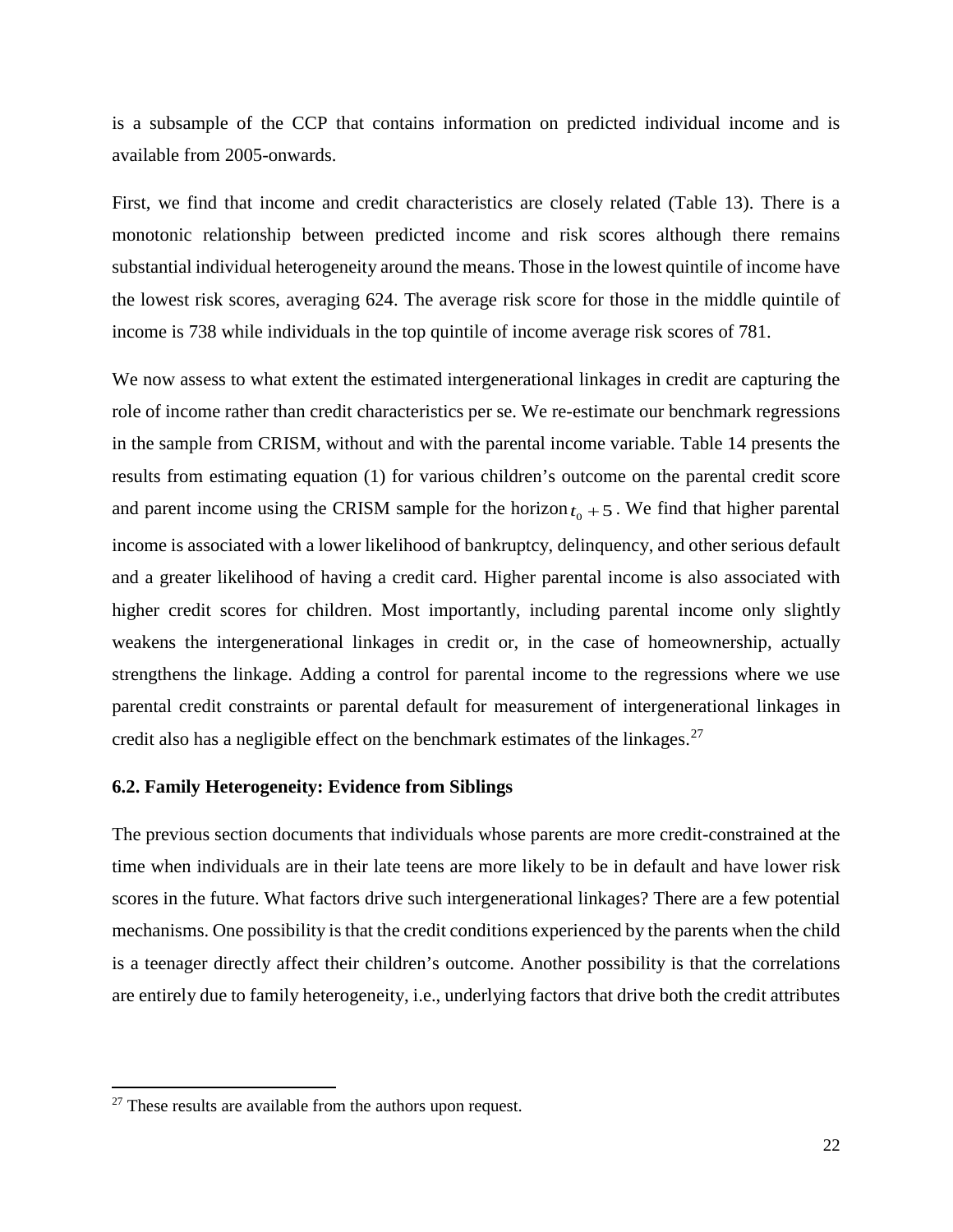of parents and the future credit outcomes of children. The two mechanisms are not mutually exclusive.

To better understand these alternatives, consider, for example, the case under which all individuals are homogeneous in terms of their preferences and endowments and are subject to similar shocks. Under this scenario, less credit-constrained parents have the means to invest more in their children's human capital or, more generally, are able to provide better insurance against shocks. As a result, children of less credit constrained parents are also less credit constrained, fare better when faced with negative shocks, and their measurable credit market outcomes are better – they have higher risk scores and lower default rates. Under such a scenario, the documented intergenerational linkages are caused by parental credit characteristics.

Alternatively, consider the scenario wherein there is no causal effect of parental credit on the children's credit market outcomes. Instead, households differ in their preferences and/or endowments such that measurable credit market characteristics – risk scores, default rates, delinquency rates, homeownership rates – differ systematically across households. That is, children of parents with high risk scores tend to also have higher risk score, children of less creditconstrained parents tend to be less-credit constrained, and children from households where parents default less tend to also default less. However, higher parent risk score does not contribute to higher children's risk score and parents being less credit-constrained does not directly cause less credit-constrained children. Instead, the linkage arises due to, for example, some common saving and consumption habits passed from generation to generation or some other common factor. Under such a scenario, the documented intergenerational linkages are a result of family heterogeneity rather than being caused by parental credit market behavior or opportunities. Similarly, parental disadvantages in early childhood may manifest themselves as worse parental credit characteristics at the time the child is age 19.

The identification of which of the two scenarios better describes the estimated intergenerational linkages requires observations on more than one child-parent pair from the same household with some variability in the measured parents' credit characteristics in the pairs from the same household. We obtain such observations by constructing a sample of siblings. Using the sample of siblings, we estimate the following specification

23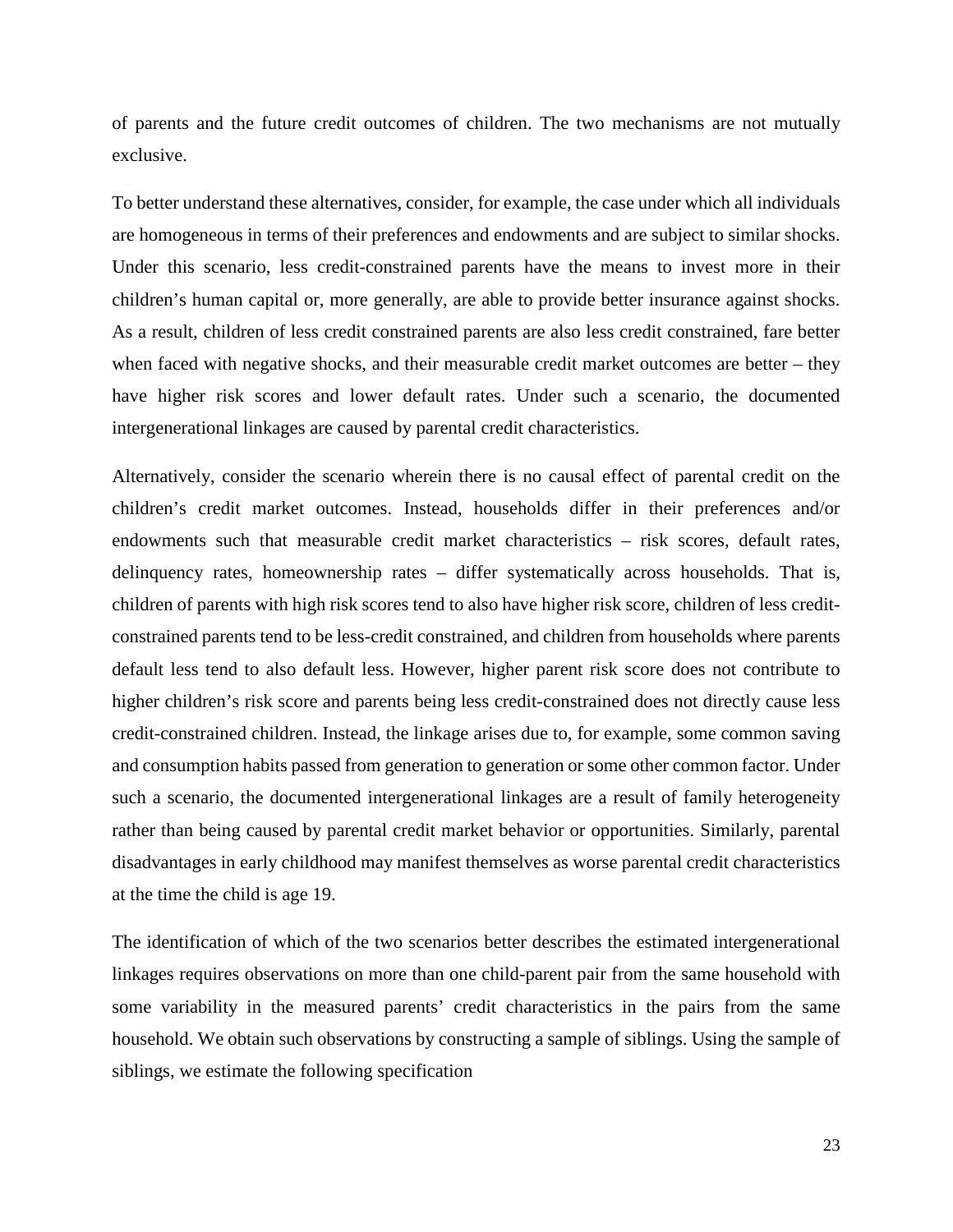$$
C_{iaT} - \overline{C}_{iaT} = \alpha + \beta \left( P_{iat_0} - \overline{P}_{iat} \right) + \delta \left( A_{iat_0} - \overline{A}_{iat} \right) + D_{t_0} + D_a + D_{at_0} + \varepsilon_{iaT}, \qquad (7)
$$

where  $\overline{C}_{i\alpha T}$  is the average outcome of all children in the household that child *i* is associated with at age 19, and  $\bar{P}_{i\alpha T}$  is the average outcome of the parents at the time the children in the household are 19 years old. All other variable definitions are as described after equation (1).

The specification in equation (7) controls for the family fixed effect. Thus, any correlation between the difference in child *i*'s outcome and the average outcome of all children in the household,  $(C_{\mu T} - \overline{C}_{\mu T})$ , and  $(P_{\mu T} - \overline{P}_{\mu T})$  is the causal effect of the parental attribute on the child's outcome.

In our analysis, the parental characteristics are measured as transitory changes in parental credit conditions late in childhood. Since we can only see children in our data starting at the age 18-19, the identifying assumption in equation (7) is then that parental credit conditions have more influence on the child at age 19 than later in life. This is plausible as age 19 is a crucial age for educational investment relative to older years and older children are typically more financially independent from their parents. Another important consideration for identification in equation (7) is how much variability is in the data in parental credit characteristics across siblings. First, the siblings in our sibling sample are on average 2 years apart from one another.<sup>[28](#page-24-0)</sup> Second, in our data the mean range of a 2-year horizon within-an-individual "Parent Constrained" and "Parent Risk Score" variables are 0.26 and 26, respectively. That is, within a 2-year horizon, an individual's risk score varies by an average of 26 points.

Table 15 contains the results from estimating the intergenerational linkages in the sample of siblings with controls for household-level fixed effects. To construct the household-level fixed effect, we estimate the specifications with continuous parental variables only – parental risk score and the extent of parental credit constraints. Column 1 shows the estimates of equation (1) for the sample of siblings. We confirm that the benchmark results on intergenerational linkages described in Section 3 are present in the sample of siblings. Column 2 shows the results from estimating equation (2). When we control for family heterogeneity, the estimated coefficient on the parental

 $\overline{\phantom{a}}$ 

<span id="page-24-0"></span> $28$  Table A7 contains summary statistics on siblings age differences.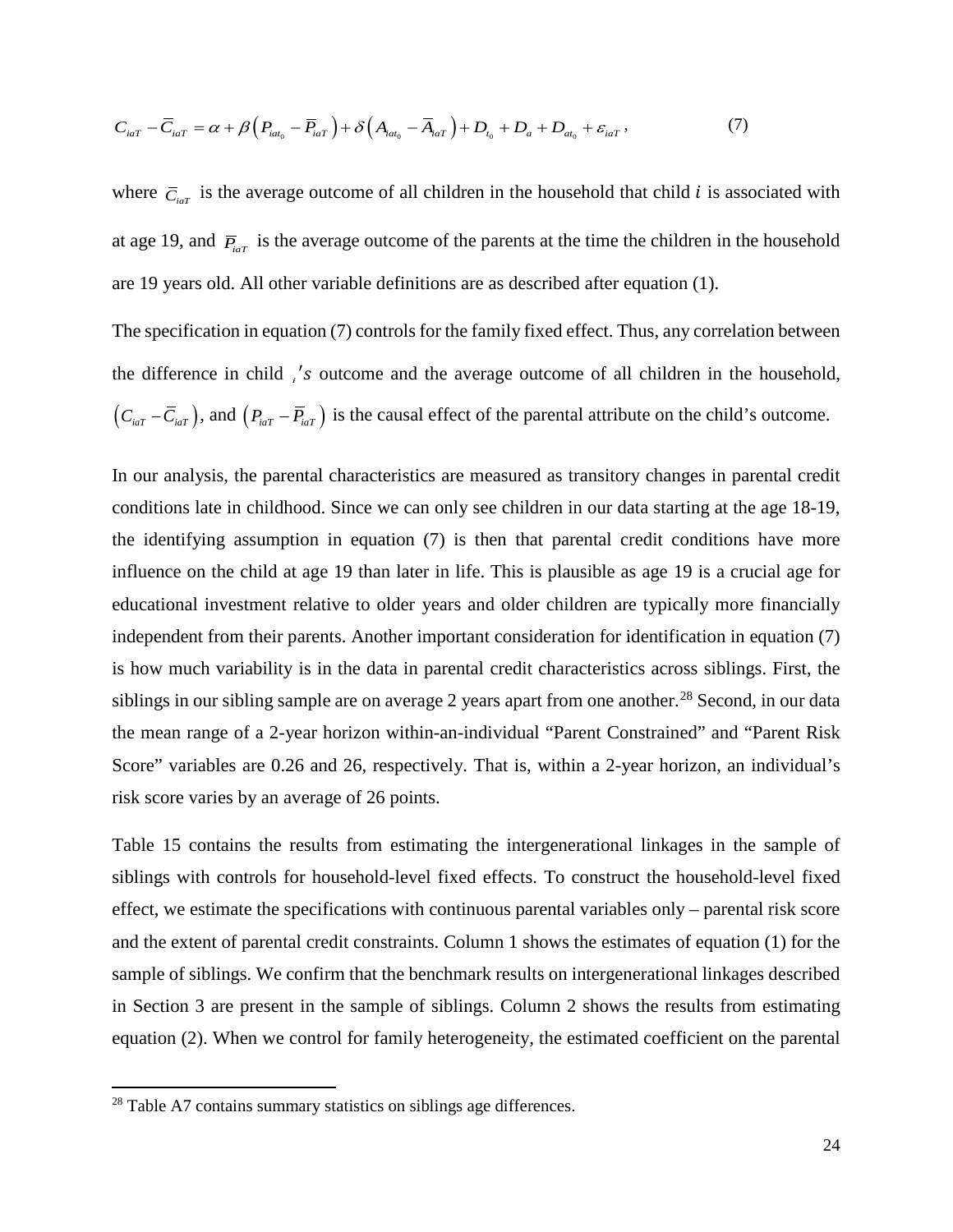credit attribute, either parental risk score or parental credit constraint, is close to zero and not statistically significant across all child credit outcomes that we consider.

Consequently, the estimates reject the existence of linkages beyond family fixed effects. That is, the results suggest that the documented intergenerational linkages in household credit cannot be attributed to a causal link between parental credit conditions when the child is a teenager and future children credit outcomes. The same conclusion holds in the regressions without controls for zip code fixed effects (these results available upon request).

Table 16 repeats our student loan analysis in the sample of siblings for which we have CRISM data on predicted parental income. Because of the small sample size, we include state rather than zip code fixed effects in these specifications. In the specification in which we include family fixed effects, we see once again that parental credit conditions at the time the child is age 19 are not generally statistically significant predictors of whether a child has a student loan by age 24.

#### **7. Conclusions**

We document the existence and quantify the extent of intergenerational linkages in household credit – the slope of the linear relationship between children's future credit outcomes and their parents' credit risk scores, default, and the extent of credit constraints at the time when the children are in their late teens. The linkages persist even after controlling for zip code fixed effects, and more importantly, parental income. Using U.S. state variation in educational policies, we find that educational policy has a limited influence on the strength of the linkages.

The results from a sample of siblings suggest that these linkages are to a large extent a result of family heterogeneity rather than parental credit market conditions when the child is a teenager directly affecting the credit outcomes of children as adults. The results are encouraging as they indicate that credit market frictions for parents are not so severe that transitory shocks in their children's late adolescence affect their children's future outcomes. Rather, the effects parents have on their children's outcomes arise due to, for example, (1) intergenerational transmission of preferences, or (2) disadvantages that parents face early in their children's lives that are likely correlated with parental credit market conditions later in life. These disadvantages likely affect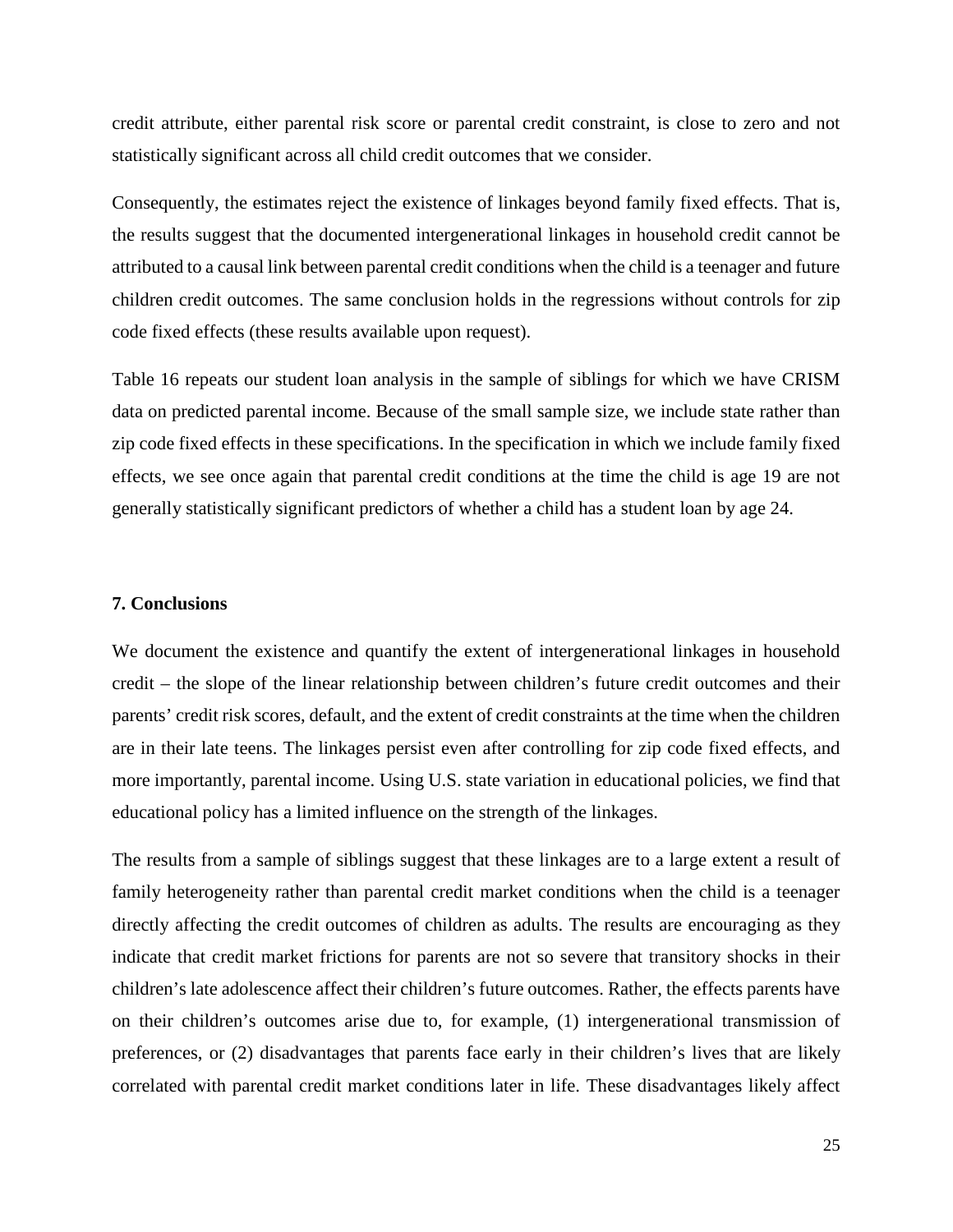kids' credit market conditions later in life consistent with the effect of parental income early in children's lives on health outcomes (see Case, Lubotsky, and Paxson, 2002).

We also find that financial and economic literacy policies are improving credit market outcomes through some channel other than mitigation of the influence of family endowments. Our results indicate that any disadvantages children face from family endowments that manifest themselves in adverse credit market outcomes might be hard to overcome with conventional educational policies. Our work is the first study to document the intergenerational linkages in credit. In light of economically large and statistically significant documented linkages, our work invites further studies of the sources of the linkages.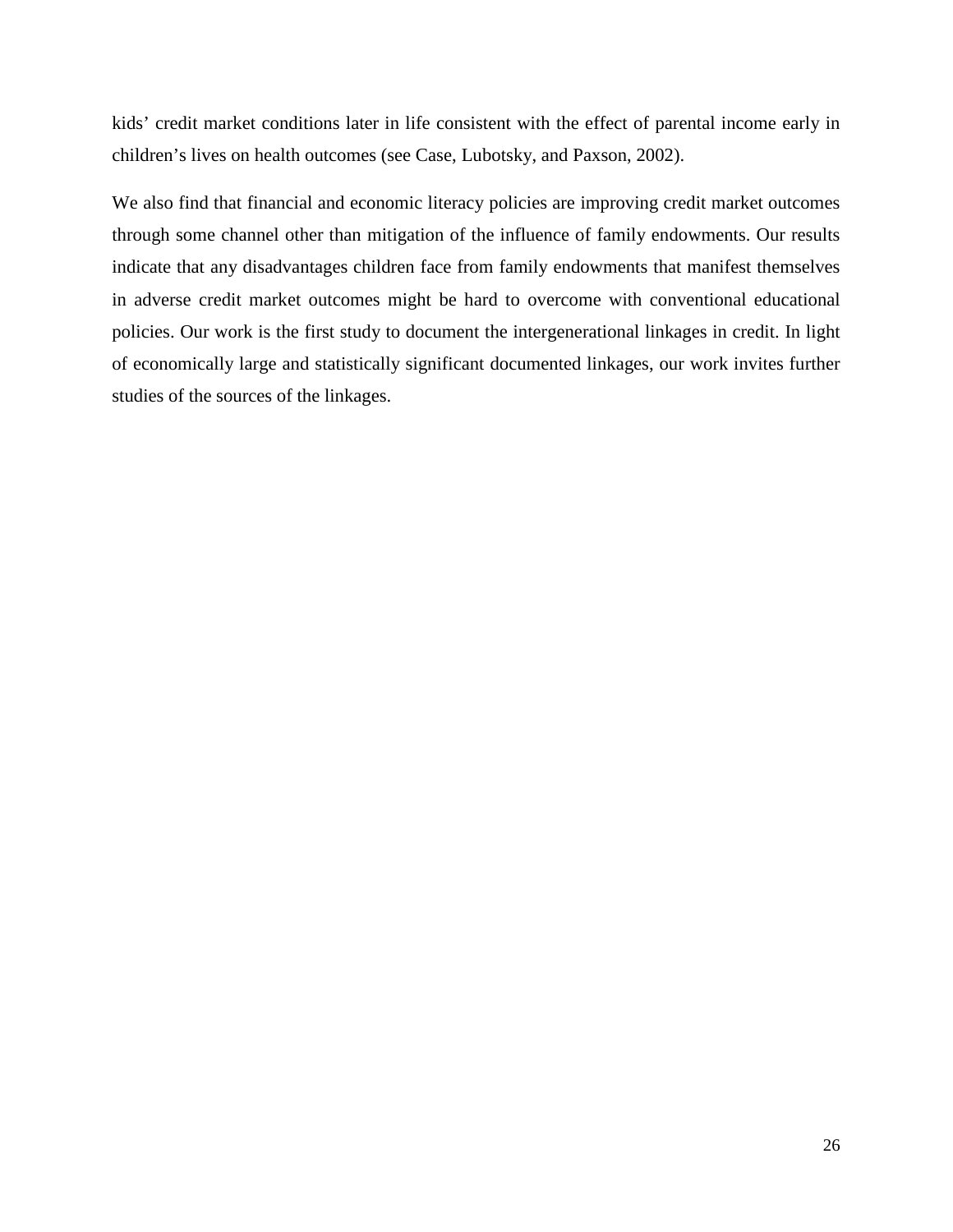## **References**

Aaronson, Daniel, and Bhashkar Mazumder. 2008. Intergenerational Economic Mobility in the US: 1940 to 2000. Journal of Human Resources 43(1): 139-172.

Avery, Christopher and Sarah Turner. 2012. Student Loans: Do College Students Borrow Too Much – Or Not Enough? Journal of Economic Perspectives 26(1): 165-92.

Barnea, Amir, Henrik Cronqvist, and Stephan Siegel. 2010. Nature or Nurture: What Determines Investor Behavior? Journal of Financial Economics 98: 583-604.

Belley, Philippe and Lance Lochner. 2007. The Changing Role of Family Income and Ability in Determining Educational Achievement. Journal of Human Capital 1(1): 37-89.

Black, Sandra E., and Paul J. Devereux. 2011. Recent Developments in Intergenerational Mobility. In O. Ashenfelter and D. Card, eds., Handbook of Labor Economics, Vol. 4, Elsevier, Chapter 16: 1487-1541.

Brown, Meta, John Grigsby, Wilbert van der Klaauw, Jaya Wen, and Basit Zafar. 2016. Financial Education and the Debt Behavior of the Young. Review of Financial Studies 29(9): 2490-2522.

Carneiro, Pedro and James J. Heckman. 2002. The Evidence on Credit Constraints in Post-Secondary Schooling. The Economic Journal 112(October): 989-1018.

Case, Anne, Darren Lubotsky, and Christina Paxson. 2002. Economic Status and Health in Childhood: The Origins of the Gradient. American Economic Review 92(5): 1308-34.

Cesarini, David, Christopher T. Dawes, Magnus Johannesson, Paul Lichtenstein, and Bjorn Wallace. 2009. Genetic Variation in Preferences for Giving and Risk Taking. Quarterly Journal of Economics 124(2): 809-42.

Cesarini, David, Magnus Johannesson, Paul Lichtenstein, Orjan Sandewall, and Bjorn Wallace. 2010. Genetic Variation in Financial Decision-Making. Journal of Finance 65(5): 1725-54.

Chadwick, Laura and Gary Solon. 2002. Intergenerational Income Mobility Among Daughters. American Economic Review 92(1): 335-44.

Charles, Kerwin Kofi and Erik Hurst. 2003. The Correlation of Wealth across Generations. Journal of Political Economy 111(6): 1155-82.

Charles, Kerwin Kofi, Sheldon Danziger, Geng Li, and Robert Schoeni. 2014. The Intergenerational Correlation of Consumption Expenditures. American Economic Review 104(5): 136-40.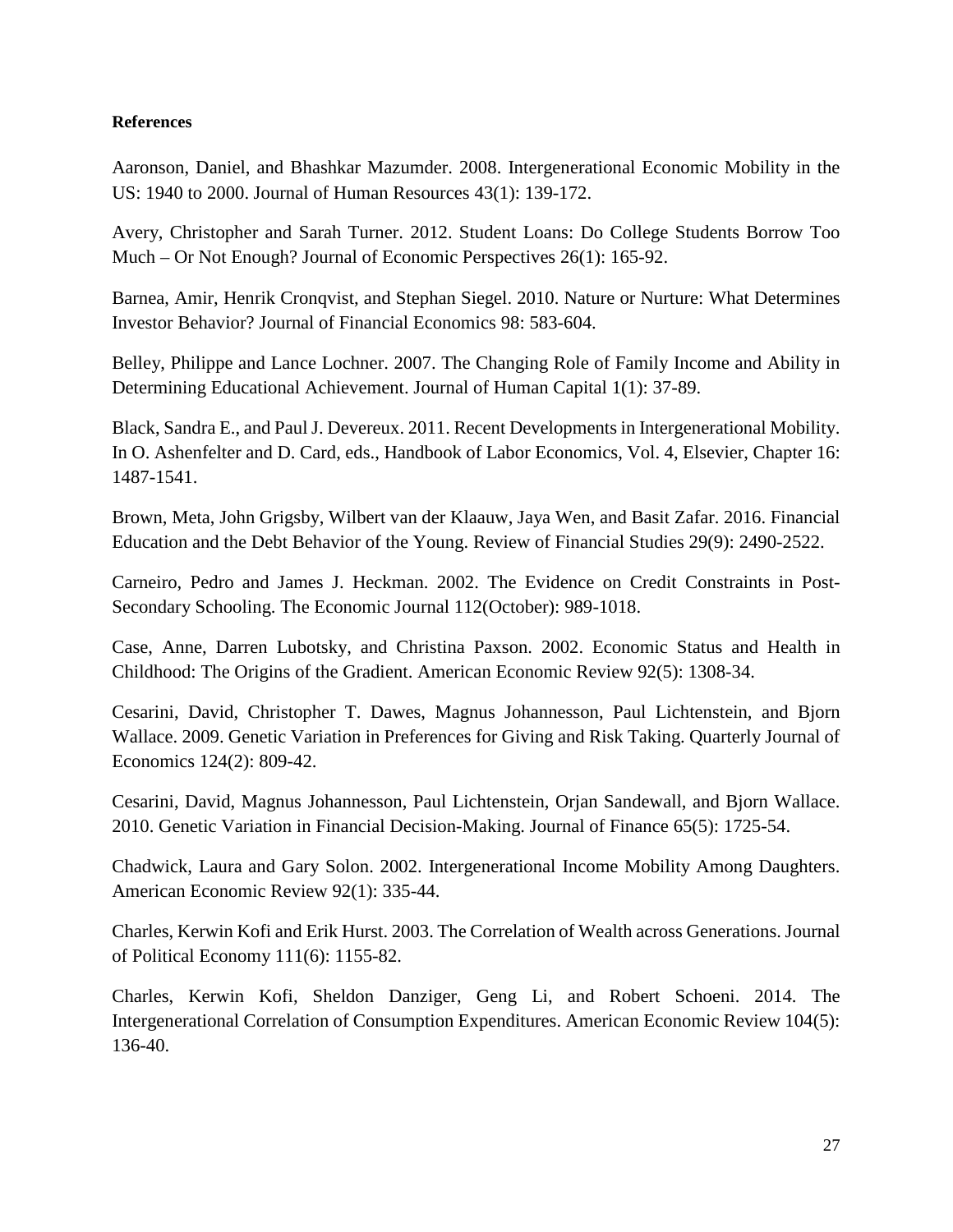Chetty, Raj, Nathaniel Hendren, Patrick Kline, and Emmanuel Saez. 2014. Where is the Land of Opportunity? The Geography of Intergenerational Mobility in the United States. Quarterly Journal of Economics 129(4): 1553-1623.

Chetty, Raj, Nathaniel Hendren, Patrick Kline, Emmanuel Saez, and Nicholas Turner. 2014. Is the United States Still a Land of Opportunity? Recent Trends in Intergenerational Mobility. American Economic Review Papers and Proceedings 104(5): 141-7.

Chishti, Susanne, and Janos Barberis. 2016. The FINTECH Book: The Financial Technology Handbook for Investors, Entrepreneurs and Visionaries, WILEY, 312 pp..

Cooper, Daniel, and Luengo-Prado, María José. 2015. House Price Growth when Children are Teenagers: A Path to Higher Intergenerational Achievement? Journal of Urban Economics, Vol. 86: 54-72.

Corak, Miles. 2013. Income Inequality, Equality of Opportunity, and Intergenerational Mobility. Journal of Economic Perspective 27(3): 79-102.

Dahl, Gordon, Andreas Ravndal Kostøl, and Magne Mogstad. 2014. Family Welfare Cultures. Quarterly Journal of Economics, Vol. 129(4): 1711-1752.

Debbaut, Peter, Andra C. Ghent, and Marianna Kudlyak. 2016. The Card Act and Young Borrowers: The Effects and the Affected. Journal of Money, Credit and Banking, Vol. 48(7): 1495- 1513.

De Nardi, Mariacristina, and Giulio Fella. 2016. Saving and Wealth Inequality. University College London, Mimeo.

Dettling, Lisa J., and Joanne W. Hsu. 2014. [Returning to the Nest: Debt and Parental Co-Residence](https://www.federalreserve.gov/econresdata/feds/2014/files/201480pap.pdf)  [Among Young Adults.](https://www.federalreserve.gov/econresdata/feds/2014/files/201480pap.pdf) Finance and Economics Discussion Series 2014-80. Board of Governors of the Federal Reserve System (U.S.).

Dohmen, Thomas, Armin Falk, David Huffman, and Uwe Sunde. 2012. The Intergenerational Transmission of Risk and Trust Attitudes. Review of Economic Studies 79: 645-77.

Fagereng, Andreas, Luigi Guiso, Davide Malacrino, and Luigi Pistaferri. 2016. Heterogeneity and Persistence in Returns to Wealth. Stanford University, Mimeo: [http://web.stanford.edu/~pista/FGMP\\_submission\\_econometrica.pdf](http://web.stanford.edu/%7Epista/FGMP_submission_econometrica.pdf)

Grawe, Nathan D., and Casey B. Mulligan. 2002. Economic Interpretations of Intergenerational Correlations. Journal of Economic Perspectives 16(3): 45-58.

Hilger, Nathaniel G. 2016[. Parental Job Loss and Children's Long-Term Outcomes: Evidence from](https://drive.google.com/file/d/0B8J_qdFYwNJ6Mkl0WEFRT2VrYVU/view?usp=sharing)  [7 Million Fathers' Layoffs.](https://drive.google.com/file/d/0B8J_qdFYwNJ6Mkl0WEFRT2VrYVU/view?usp=sharing) American Economic Journal: Applied Economics, Vol. 8(3): 247-283.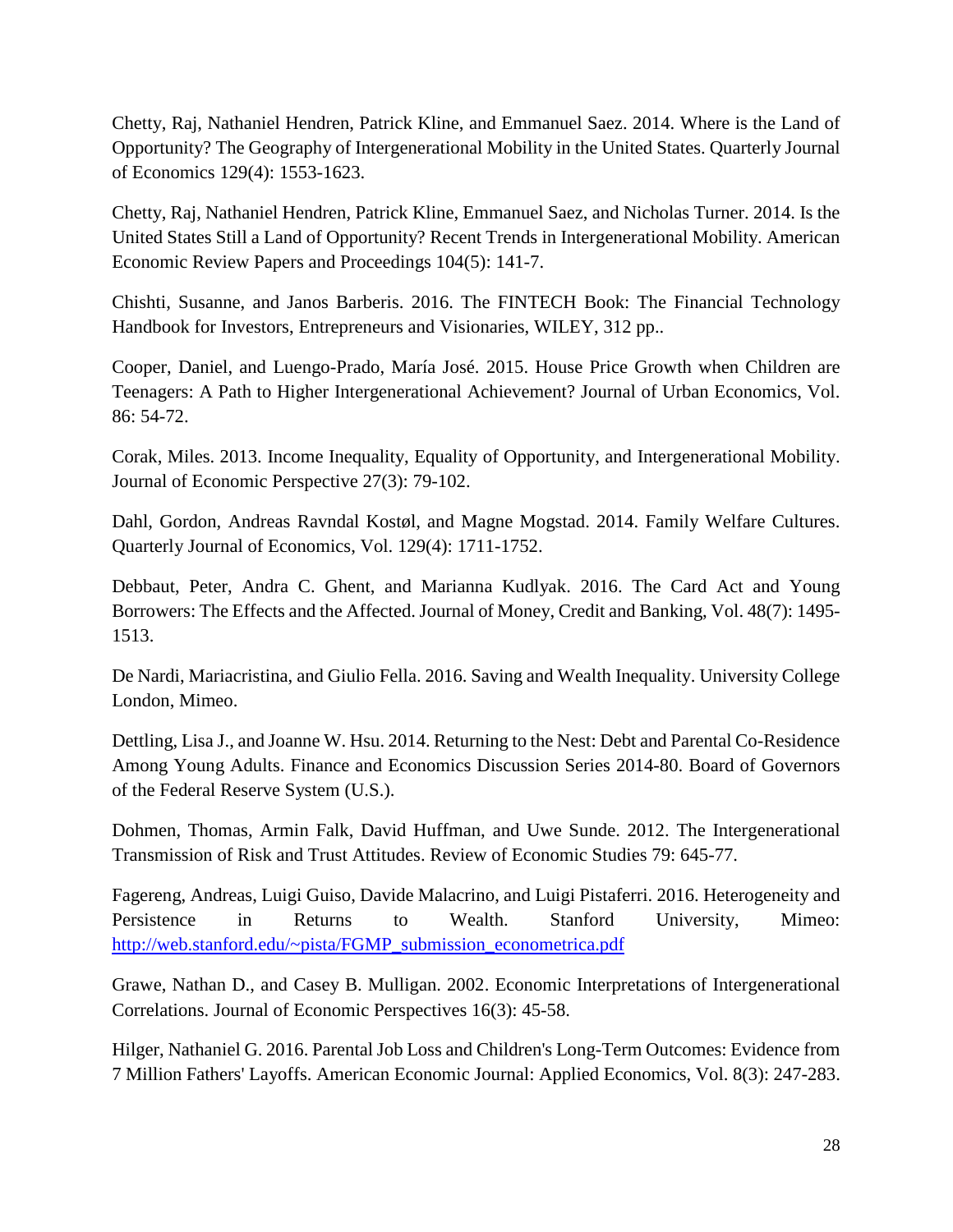Keane, Michael P., and Kenneth I. Wolpin. 2001. The Effect of Parental Transfers and Borrowing Constraints on Educational Attainment. International Economic Review, Vol. 42(4): 1051-1103.

Kuhnen, Camelia M. and Joan Y. Chiao. 2009. Genetic Determinants of Financial Risk Taking. PLoS ONE 4(2).

Lee, Chul-In and Gary Solon. 2009. Trends in Intergenerational Mobility. Review of Economics and Statistics 91(4): 766-72.

Lee, Donghoon and Wilbert van der Klaauw. 2010. An Introduction the FRBNY Consumer Credit Panel. Federal Reserve Bank of New York Staff Report No. 479.

Lochner, Lance J. and Alexander Monge-Naranjo. 2011. The Nature of Credit Constraints and Human Capital. American Economic Review 101: 2487-2529.

[Lovenheim,](http://econpapers.repec.org/RAS/plo162.htm) Michael. 2011. The Effect of Liquid Housing Wealth on College Enrollment. [Journal](http://econpapers.repec.org/article/ucpjlabec/)  [of Labor Economics,](http://econpapers.repec.org/article/ucpjlabec/) Vol. 29(4): 741 – 771.

Lusardi, Annamaria, Olivia S. Mitchell, and Vilsa Curto. 2010. Financial Literacy among the Young. Journal of Consumer Affairs 44(2): 358-80.

Olivetti, Claudia and M. Daniele Paserman. 2015. In the Name of the Son (and the Daughter): Intergenerational Mobility in the United States, 1850-1940. American Economic Review 105(8): 2695-724.

Olivetti, Claudia, M. Daniele Paserman, and Laura Salisbury. 2015. Three-generation Mobility in the United States, 1850-1940: The Role of Maternal and Paternal Grandparents. Working Paper, Boston University.

Oreopoulos, Philip, Marianne Page, and Ann Huff Stevens. 2008. The Intergenerational Effects of Worker Displacement. Journal of Labor Economics, Vol. 26(3): 455-483.

Solon, Gary. 1992. Intergenerational Mobility in the United States. American Economic Review 82(3): 393-408.

Solon, Gary. 1999. Intergenerational Mobility in the Labor Market. In O. Ashenfelter and D. Card, eds., Handbook of Labor Economics, Vol. 3, Elsevier: 1761-1800.

Urban, Carly and Maximilian Schmeiser. 2015. Historical Graduation Requirements in High School Curricula: Personal Finance and Economics. Manuscript, accessed at [http://www.montana.edu/urban/research.html](http://www.montana.edu/urban/research.html%20on%2010/01/2015) on 10/01/2015.

[Vosters,](https://sites.google.com/site/kellynvosters/) Kelly N., and Martin Nybom. Forthcoming. [Intergenerational Persistence in Latent](https://docs.google.com/viewer?a=v&pid=sites&srcid=ZGVmYXVsdGRvbWFpbnxrZWxseW52b3N0ZXJzfGd4OjFiMDQwYjNhYzY0MjhlZWY)  [Socioeconomic Status: Evidence from Sweden.](https://docs.google.com/viewer?a=v&pid=sites&srcid=ZGVmYXVsdGRvbWFpbnxrZWxseW52b3N0ZXJzfGd4OjFiMDQwYjNhYzY0MjhlZWY) The Journal of Labor Economics.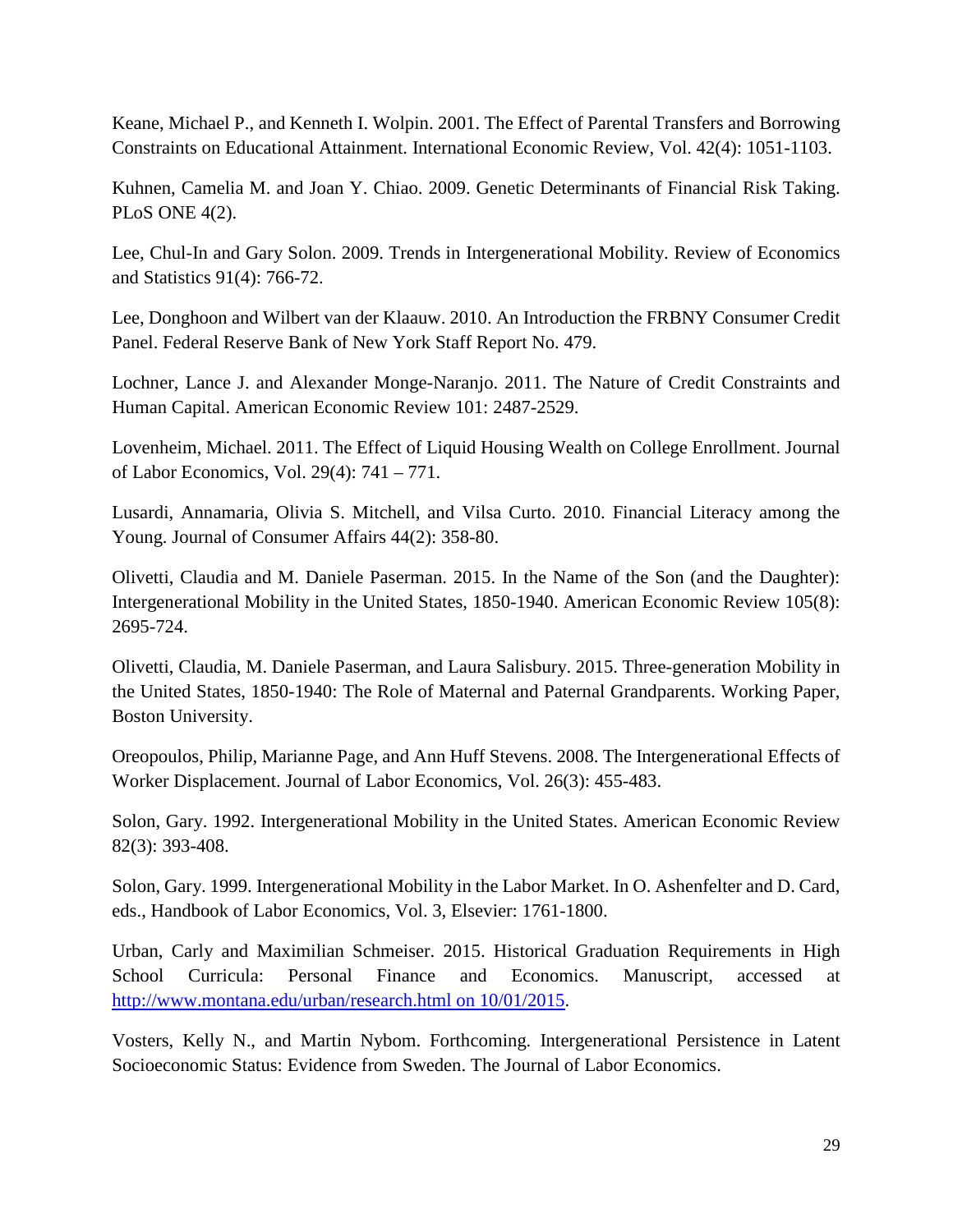Waldkirch, Andreas, Serena Ng, and Donald Cox. 2004. Intergenerational Linkages in Consumption Behavior. Journal of Human Resources 39(2): 355-81.

Zhong, Songfa, Salomon Israel, Hong Xue, Richard P. Ebstain, and Soo Hong Chew. 2009. Monoamine Oxidase A Gene (MAOA) Associated with Attitude Towards Longshot Risks. PLoS ONE 4(12).

Zumbuehl, Maria, Thomas Dohmen, and Gerard Pfann. 2013. Parental Investment and the Intergenerational Transmission of Economic Preferences and Attitudes. Working Paper, Maastricht University.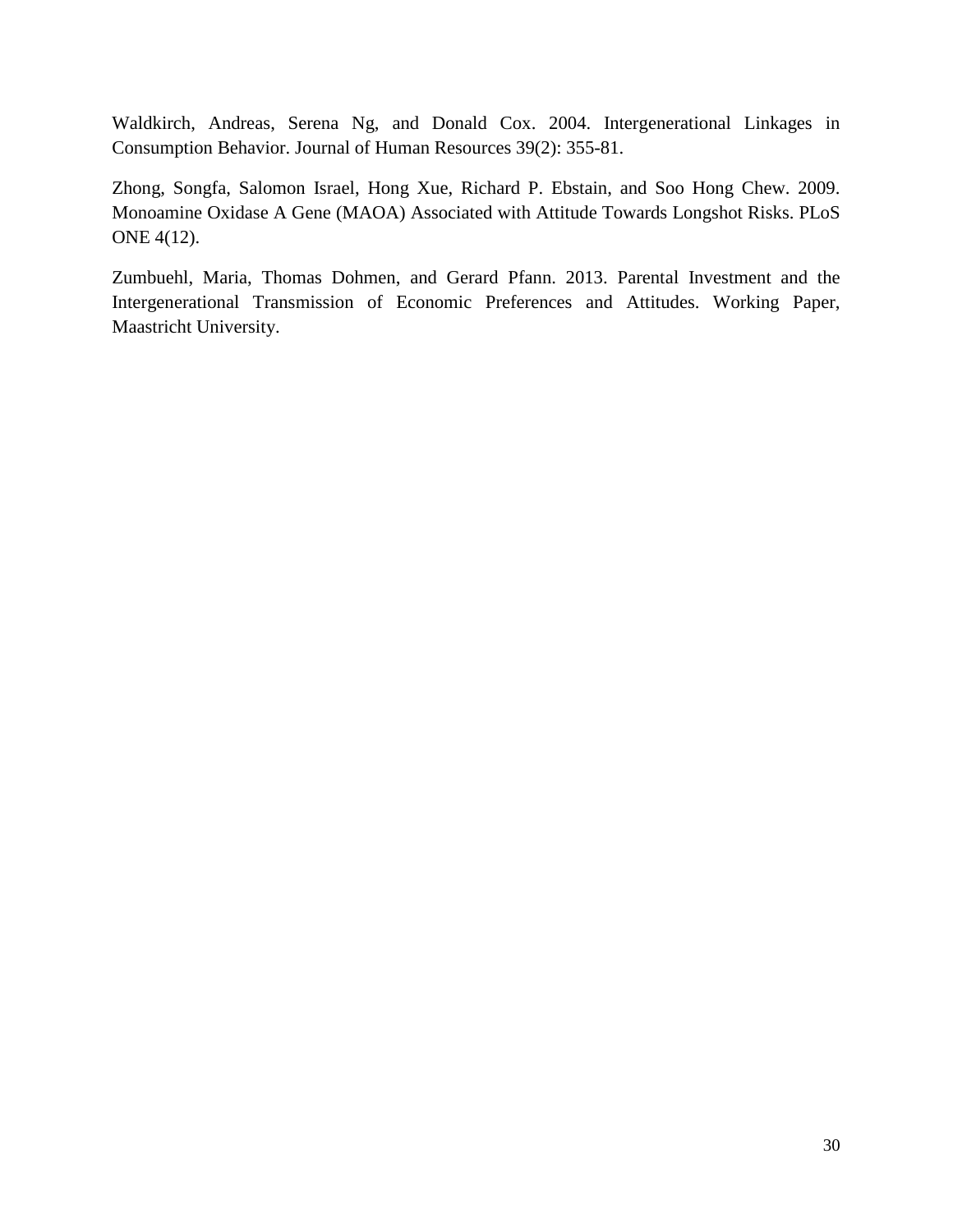|  |  |  | Table 1: Parent Summary Statistics |  |
|--|--|--|------------------------------------|--|
|--|--|--|------------------------------------|--|

|                                                                 | Mean  | Std. Dev. | Min              | 25th %           | Median           | 75th %           | Max          | Obs.    | Mean<br>(SCF) |
|-----------------------------------------------------------------|-------|-----------|------------------|------------------|------------------|------------------|--------------|---------|---------------|
| Panel A: Parents of 19 year olds that can be followed to age 24 |       |           |                  |                  |                  |                  |              |         |               |
| <b>Parent Homeowner</b>                                         | 0.56  | 0.50      | $\mathbf{0}$     | $\mathbf{0}$     | $\mathbf{1}$     | 1                | 1            | 862,835 | 0.64          |
| Parent Bankrupt                                                 | 0.08  | 0.27      | $\boldsymbol{0}$ | $\overline{0}$   | $\overline{0}$   | $\overline{0}$   | 1            | 862,835 | 0.08          |
| <b>Parent Serious Default</b>                                   | 0.18  | 0.38      | $\mathbf{0}$     | $\mathbf{0}$     | $\boldsymbol{0}$ | $\overline{0}$   | 1            | 862,835 |               |
| Parent Delinquency                                              | 0.08  | 0.26      | $\boldsymbol{0}$ | $\mathbf{0}$     | $\boldsymbol{0}$ | $\overline{0}$   | 1            | 862,835 |               |
| <b>Parent Credit Constrained</b>                                | 0.33  | 0.32      | $\boldsymbol{0}$ | 0.04             | 0.20             | 0.58             | 1            | 693,210 |               |
| Parent Equifax Risk Score                                       | 686.2 | 104.2     | 293              | 617              | 712              | 772              | 842          | 831,885 |               |
| Parent Age                                                      | 48.4  | 8.6       | 34               | 43               | 47               | 52               | 102          | 862,835 | 45.2          |
| Parent Single                                                   | 0.20  | 0.40      | $\boldsymbol{0}$ | $\boldsymbol{0}$ | $\mathbf{0}$     | $\overline{0}$   | $\mathbf{1}$ | 862,835 | 0.30          |
| <b>Total Number in Household</b>                                | 2.8   | 0.4       | $\overline{2}$   | 3                | 3                | 3                | 5            | 862,835 | 3.0           |
| Panel B: Parents of 19 year olds that can be followed to age 29 |       |           |                  |                  |                  |                  |              |         |               |
| <b>Parent Homeowner</b>                                         | 0.55  | 0.50      | $\boldsymbol{0}$ | $\boldsymbol{0}$ | $\mathbf{1}$     | 1                | 1            | 682,324 | 0.64          |
| Parent Bankrupt                                                 | 0.08  | 0.27      | $\boldsymbol{0}$ | $\overline{0}$   | $\overline{0}$   | $\overline{0}$   | 1            | 682,324 | 0.08          |
| <b>Parent Serious Default</b>                                   | 0.18  | 0.39      | $\boldsymbol{0}$ | $\mathbf{0}$     | $\overline{0}$   | $\overline{0}$   | $\mathbf{1}$ | 682,324 |               |
| Parent Delinquency                                              | 0.08  | 0.27      | $\boldsymbol{0}$ | $\overline{0}$   | $\overline{0}$   | $\overline{0}$   | $\mathbf{1}$ | 682,324 |               |
| <b>Parent Credit Constrained</b>                                | 0.33  | 0.32      | $\boldsymbol{0}$ | 0.04             | 0.20             | 0.58             | 1            | 547,274 |               |
| Parent Equifax Risk Score                                       | 685.1 | 104.1     | 293              | 616              | 710              | 771              | 842          | 657,547 |               |
| Parent Age                                                      | 48.4  | 8.7       | 34               | 43               | 47               | 52               | 102          | 682,324 | 45.2          |
| Parent Single                                                   | 0.22  | 0.41      | $\boldsymbol{0}$ | $\boldsymbol{0}$ | $\boldsymbol{0}$ | $\boldsymbol{0}$ | $\mathbf{1}$ | 682,324 | 0.30          |
| <b>Total Number in Household</b>                                | 2.8   | 0.4       | $\overline{2}$   | 3                | 3                | 3                | 5            | 682,324 | 3.0           |

Notes: 1) Authors' calculations using the New York Federal Reserve Bank Consumer Credit Panel/Equifax dataset and the Survey of Consumer Finance (SCF). 2) The table contains statistics of parents of 19 year-olds at time t0 (1999, 2000, 2001, 2002, 2003). If an individual has two parents, an observation for each parent is included. 3) Mean (SCF) is the average for adults aged 34+ with one child aged 18+. 4) Mean (SCF) for Total Number in Household is the number of individuals in the household aged 18+.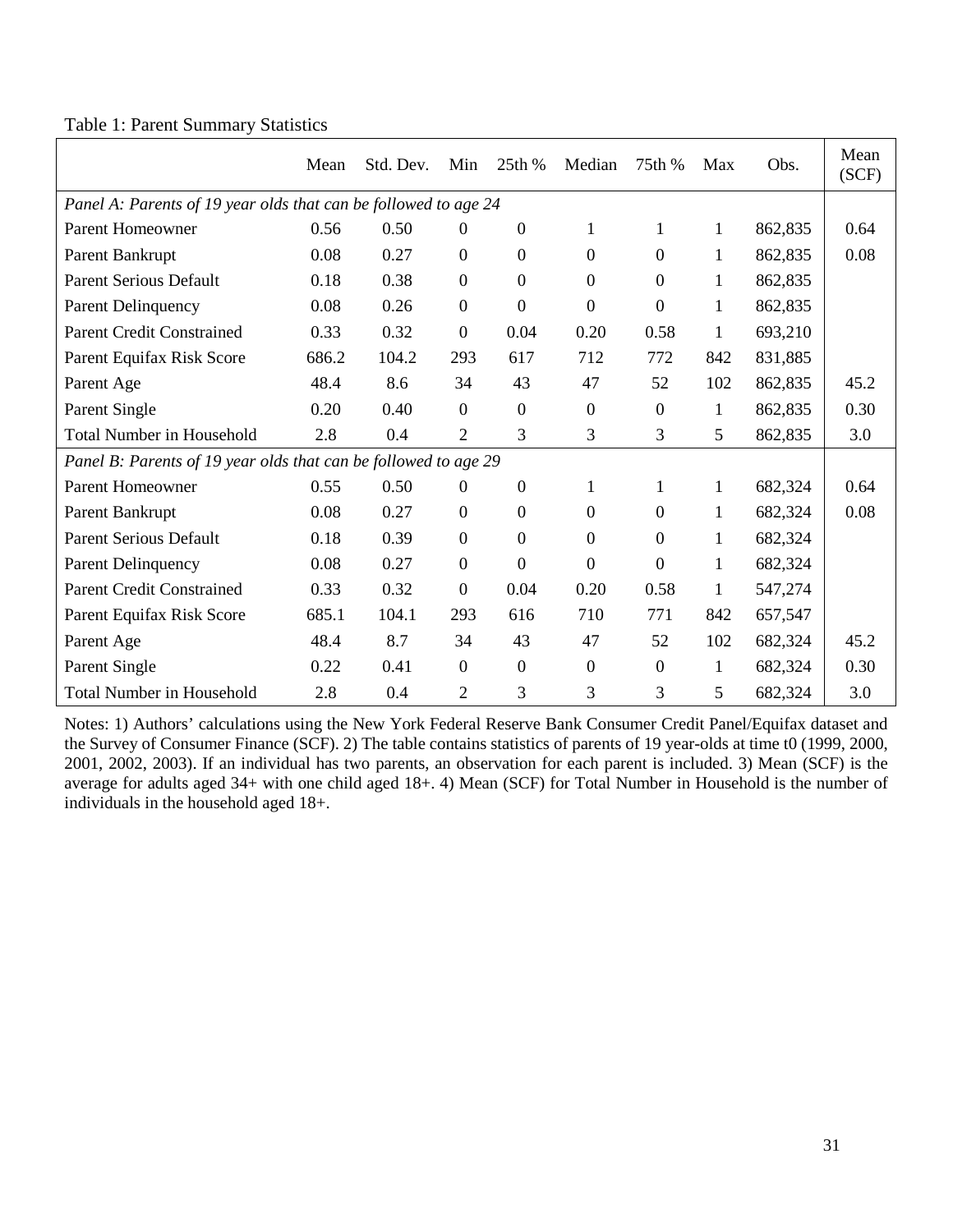Table 2: Child Summary Statistics

|                                                  | Mean   | Std.<br>Dev. | Min              | 25th %           | Median           | 75th %           | Max          | Obs.    |
|--------------------------------------------------|--------|--------------|------------------|------------------|------------------|------------------|--------------|---------|
| Panel A: Between t0 and $t0+5$ (Ages 19-24)      |        |              |                  |                  |                  |                  |              |         |
| <b>Child Household Formation</b>                 | 0.50   | 0.50         | $\mathbf{0}$     | $\overline{0}$   | $\mathbf{0}$     | $\mathbf{1}$     | 1            | 523,980 |
| Child Household Formation First Age              | 21.6   | 1.5          | 20               | 20               | 21               | 23               | 24           | 259,782 |
| Child Has Credit Card                            | 0.84   | 0.37         | $\mathbf{0}$     | $\mathbf{1}$     | $\mathbf{1}$     | $\mathbf{1}$     | $\mathbf{1}$ | 523,980 |
| Child Has Credit Card First Age                  | 19.8   | 1.6          | 15               | 19               | 19               | 20               | 24           | 440,434 |
| Child Homeowner                                  | 0.10   | 0.30         | $\overline{0}$   | $\boldsymbol{0}$ | $\boldsymbol{0}$ | $\boldsymbol{0}$ | 1            | 523,980 |
| Child Homeowner First Age                        | 22.5   | 1.6          | 15               | 22               | 23               | 24               | 24           | 54,123  |
| Child Bankrupt                                   | 0.019  | 0.136        | $\boldsymbol{0}$ | $\boldsymbol{0}$ | $\boldsymbol{0}$ | $\boldsymbol{0}$ | 1            | 523,980 |
| <b>Child Foreclosure</b>                         | 0.077  | 0.266        | $\mathbf{0}$     | $\boldsymbol{0}$ | $\boldsymbol{0}$ | $\boldsymbol{0}$ | 1            | 523,980 |
| Child Other Serious Default                      | 0.34   | 0.47         | $\boldsymbol{0}$ | $\boldsymbol{0}$ | $\boldsymbol{0}$ | $\mathbf{1}$     | 1            | 500,654 |
| <b>Child Delinquency</b>                         | 0.25   | 0.43         | $\overline{0}$   | $\overline{0}$   | $\boldsymbol{0}$ | $\mathbf{0}$     | 1            | 500,654 |
| Child Equifax Risk Score Average                 | 632.1  | 78.0         | 312              | 567              | 647.7            | 697.3            | 829          | 511,811 |
| Child Equifax Risk Score End                     | 635.7  | 98.5         | 288              | 563              | 648              | 721              | 834          | 504,677 |
| <b>Child Credit Constrained</b>                  | 0.627  | 0.341        | $\boldsymbol{0}$ | 0.325            | 0.731            | 0.944            | $\mathbf{1}$ | 444,942 |
| Panel B: Between $t0+6$ and $t0+10$ (Ages 25-29) |        |              |                  |                  |                  |                  |              |         |
| <b>Child Household Formation</b>                 | 0.74   | 0.44         | $\overline{0}$   | $\overline{0}$   | 1                | $\mathbf{1}$     | 1            | 417,705 |
| Child Household Formation First Age              | 22.86  | 2.72         | 20               | 20               | 22               | 25               | 29           | 309,428 |
| Child Has Credit Card                            | 0.80   | 0.40         | $\overline{0}$   | $\mathbf{1}$     | $\mathbf{1}$     | $\mathbf{1}$     | $\mathbf{1}$ | 417,705 |
| Child Has Credit Card First Age                  | 20.18  | 2.36         | 15               | 19               | 19               | 21               | 29           | 377,368 |
| Child Homeowner                                  | 0.28   | 0.45         | $\mathbf{0}$     | $\boldsymbol{0}$ | $\boldsymbol{0}$ | $\mathbf{1}$     | 1            | 417,705 |
| Child Homeowner First Age                        | 25.24  | 2.61         | 15               | 23               | 25               | 27               | 29           | 123,488 |
| Child Bankrupt                                   | 0.052  | 0.222        | $\boldsymbol{0}$ | $\boldsymbol{0}$ | $\boldsymbol{0}$ | $\boldsymbol{0}$ | $\mathbf{1}$ | 417,705 |
| <b>Child Foreclosure</b>                         | 0.03   | 0.17         | $\boldsymbol{0}$ | $\boldsymbol{0}$ | $\boldsymbol{0}$ | $\boldsymbol{0}$ | 1            | 417,705 |
| <b>Child Other Serious Default</b>               | 0.38   | 0.49         | $\boldsymbol{0}$ | $\boldsymbol{0}$ | $\boldsymbol{0}$ | $\mathbf{1}$     | 1            | 392,930 |
| <b>Child Delinquency</b>                         | 0.21   | 0.41         | $\boldsymbol{0}$ | $\mathbf{0}$     | $\boldsymbol{0}$ | $\boldsymbol{0}$ | 1            | 392,930 |
| Child Equifax Risk Score Average                 | 644.10 | 94.65        | 312              | 565              | 645              | 732.4            | 833          | 411,339 |
| Child Equifax Risk Score End                     | 654.20 | 102.90       | 310              | 578              | 661              | 746              | 838          | 399,483 |
| <b>Child Credit Constrained</b>                  | 0.591  | 0.345        | $\boldsymbol{0}$ | 0.263            | 0.669            | 0.925            | $\mathbf{1}$ | 332,024 |

Notes: 1) Authors' calculations using the New York Federal Reserve Bank Consumer Credit Panel/Equifax dataset. 2) The individuals in Panel A are subsample of the individuals for whom we have an observation at 19 and at 24 years of age. 3) The individuals in Panel B are subsample of the individuals for whom we have an observation at 19 and at 29 years of age. 4) The sample in Panel B is not necessarily a subsample of the sample in Panel A or vice versa. 5) See Table A1 for the summary statistics for individuals at 24 years old who are the subsample of the sample in Panel B.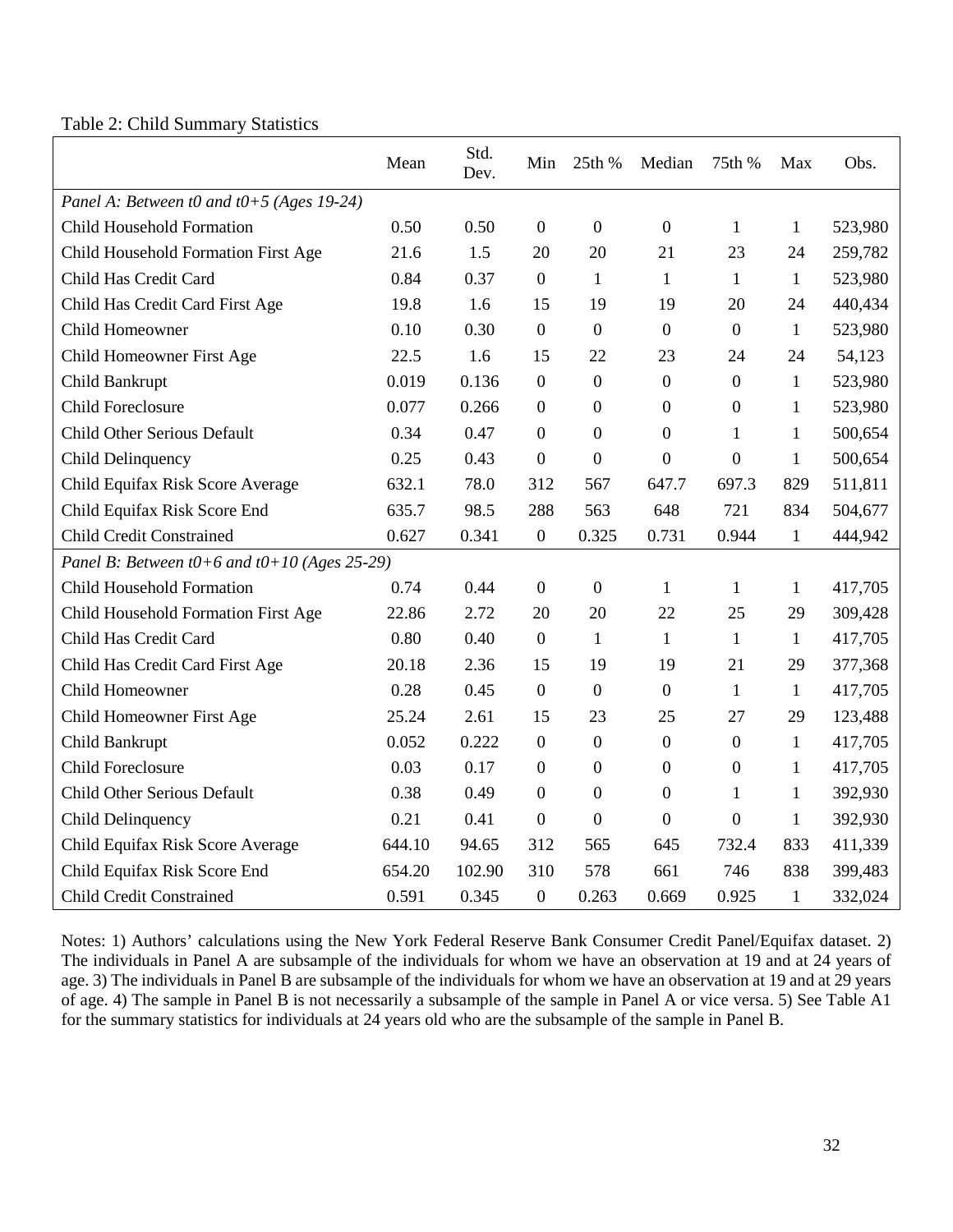|                                 |        | Age 24          |        | Age 29          |
|---------------------------------|--------|-----------------|--------|-----------------|
|                                 | Sample | <b>Full CCP</b> | Sample | <b>Full CCP</b> |
| Child Has Credit Card           | 0.70   | 0.56            | 0.66   | 0.55            |
| Child Homeowner                 | 0.09   | 0.07            | 0.24   | 0.18            |
| Child Bankrupt                  | 0.018  | 0.015           | 0.051  | 0.038           |
| Child Other Serious Default     | 0.23   | 0.24            | 0.22   | 0.24            |
| Child Delinquency               | 0.071  | 0.074           | 0.062  | 0.061           |
| Child Equifax Risk Score        | 636    | 625             | 654    | 644             |
| Child Has Student Loan          | 0.54   | 0.53            | 0.49   | 0.41            |
| <b>Child Credit Constrained</b> | 0.39   | 0.41            | 0.39   | 0.40            |

Table 3: Representativeness of Sample of Children

Notes: 1) Authors' calculations using the New York Federal Reserve Bank Consumer Credit Panel/Equifax dataset. 2) The Full CCP refers to all individuals of the age indicated in the dataset while "Sample" refers to only those individuals that we use in our analysis. 3) The sample selection is based on the ability to match the children with their parents at age 19.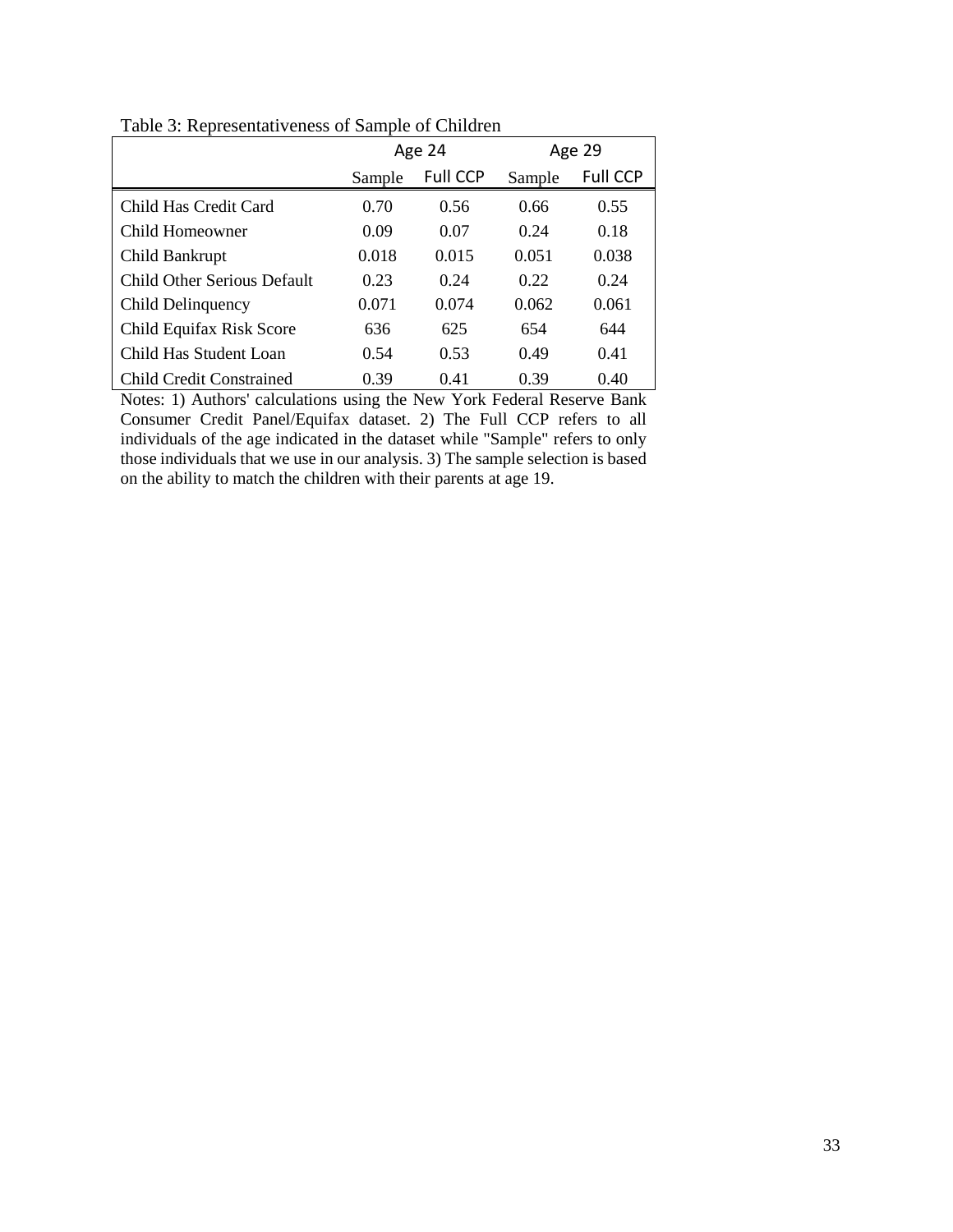| Child<br>Outcome              | Coef. On Parent Serious<br>Default |                    | Coef. On Parent Age | Fixed effects controls |        |                | $\mathbb{R}^2$   |              |               |
|-------------------------------|------------------------------------|--------------------|---------------------|------------------------|--------|----------------|------------------|--------------|---------------|
|                               | 5-Year<br>Horizon                  | 10-Year<br>Horizon | 5-Year<br>Horizon   | 10-Year<br>Horizon     | Cohort | Zip<br>Code    | State-<br>Cohort | $5-$<br>Year | $10-$<br>Year |
|                               | $0.014***$                         | $0.028***$         | $-0.000022$         | $-0.00021$ ***         | Yes    | N <sub>o</sub> | N <sub>o</sub>   | 0.5%         | 0.6%          |
| Bankruptcy                    | $0.013***$                         | $0.024***$         | 0.000050            | $-0.0000088$           | Yes    | Yes            | N <sub>o</sub>   | 6.8%         | 8.8%          |
|                               | $0.013***$                         | $0.024***$         | 0.000050            | $-0.0000066$           | Yes    | Yes            | Yes              | 6.9%         | 8.9%          |
|                               | $0.14***$                          | $0.079***$         | $-0.00098***$       | $-0.00071***$          | Yes    | N <sub>o</sub> | N <sub>o</sub>   | 2.1%         | 1.1%          |
| Delinquency                   | $0.11***$                          | $0.057***$         | $-0.00072***$       | $-0.00049$ ***         | Yes    | Yes            | N <sub>o</sub>   | 9.2%         | 9.0%          |
|                               | $0.11***$                          | $0.057***$         | $-0.00072***$       | $-0.00049***$          | Yes    | Yes            | Yes              | 9.3%         | 9.1%          |
|                               | $-0.022***$                        | $-0.11***$         | $-0.00082***$       | $-0.0017***$           | Yes    | No             | No               | 0.2%         | 1.4%          |
| Homeowner                     | $-0.017***$                        | $-0.085***$        | $-0.00035***$       | $-0.00097$ ***         | Yes    | Yes            | N <sub>o</sub>   | 8.1%         | 11.0%         |
|                               | $-0.017***$                        | $-0.085***$        | $-0.00035***$       | $-0.00097***$          | Yes    | Yes            | Yes              | 8.1%         | 11.0%         |
| <b>Other Serious</b>          | $0.30***$                          | $0.24***$          | $-0.0011***$        | $-0.0013***$           | Yes    | N <sub>o</sub> | N <sub>o</sub>   | 7.3%         | 4.9%          |
| Default (Ex.<br>Foreclos. and | $0.23***$                          | $0.18***$          | $-0.00087***$       | $-0.00098$ ***         | Yes    | Yes            | No               | 18.0%        | 16.0%         |
| Bankruptcy)                   | $0.23***$                          | $0.18***$          | $-0.00087***$       | $-0.00098$ ***         | Yes    | Yes            | Yes              | 18.0%        | 17.0%         |
| Average                       | $-64.5***$                         | $-62.7***$         | $0.31***$           | $0.34***$              | Yes    | N <sub>o</sub> | N <sub>o</sub>   | 13.0%        | 8.4%          |
| Equifax Risk                  | $-50.2***$                         | $-46.9***$         | $0.23***$           | $0.25***$              | Yes    | Yes            | N <sub>o</sub>   | 27.0%        | 23.0%         |
| Score                         | $-50.2***$                         | $-46.9***$         | $0.23***$           | $0.25***$              | Yes    | Yes            | Yes              | 27.0%        | 23.0%         |
| Date T                        | $-67.3***$                         | $-62.3***$         | $0.42***$           | $0.33***$              | Yes    | N <sub>o</sub> | No               | 8.7%         | 6.9%          |
| Equifax Risk                  | $-51.4***$                         | $-46.2***$         | $0.31***$           | $0.24***$              | Yes    | Yes            | N <sub>o</sub>   | 21.0%        | 21.0%         |
| Score                         | $-51.4***$                         | $-46.2***$         | $0.31***$           | $0.24***$              | Yes    | Yes            | Yes              | 21.0%        | 21.0%         |
|                               | $-0.094***$                        | $-0.14***$         | $0.00039***$        | $0.00042**$            | Yes    | No             | No               | 1.2%         | 2.3%          |
| Has Credit<br>Card            | $-0.065***$                        | $-0.099***$        | $0.00014**$         | 0.00014                | Yes    | Yes            | N <sub>o</sub>   | 11.0%        | 13.0%         |
|                               | $-0.065***$                        | $-0.099***$        | $0.00014**$         | 0.00014                | Yes    | Yes            | Yes              | 11.0%        | 13.0%         |

Table 4: Child Credit Outcomes and Parental Default

Note: 1) Results using data from the New York Federal Reserve Bank Consumer Credit Panel/Equifax dataset. 2) Each row of table presents results from two regressions of child outcome variable on parental variables indicated and fixed effects.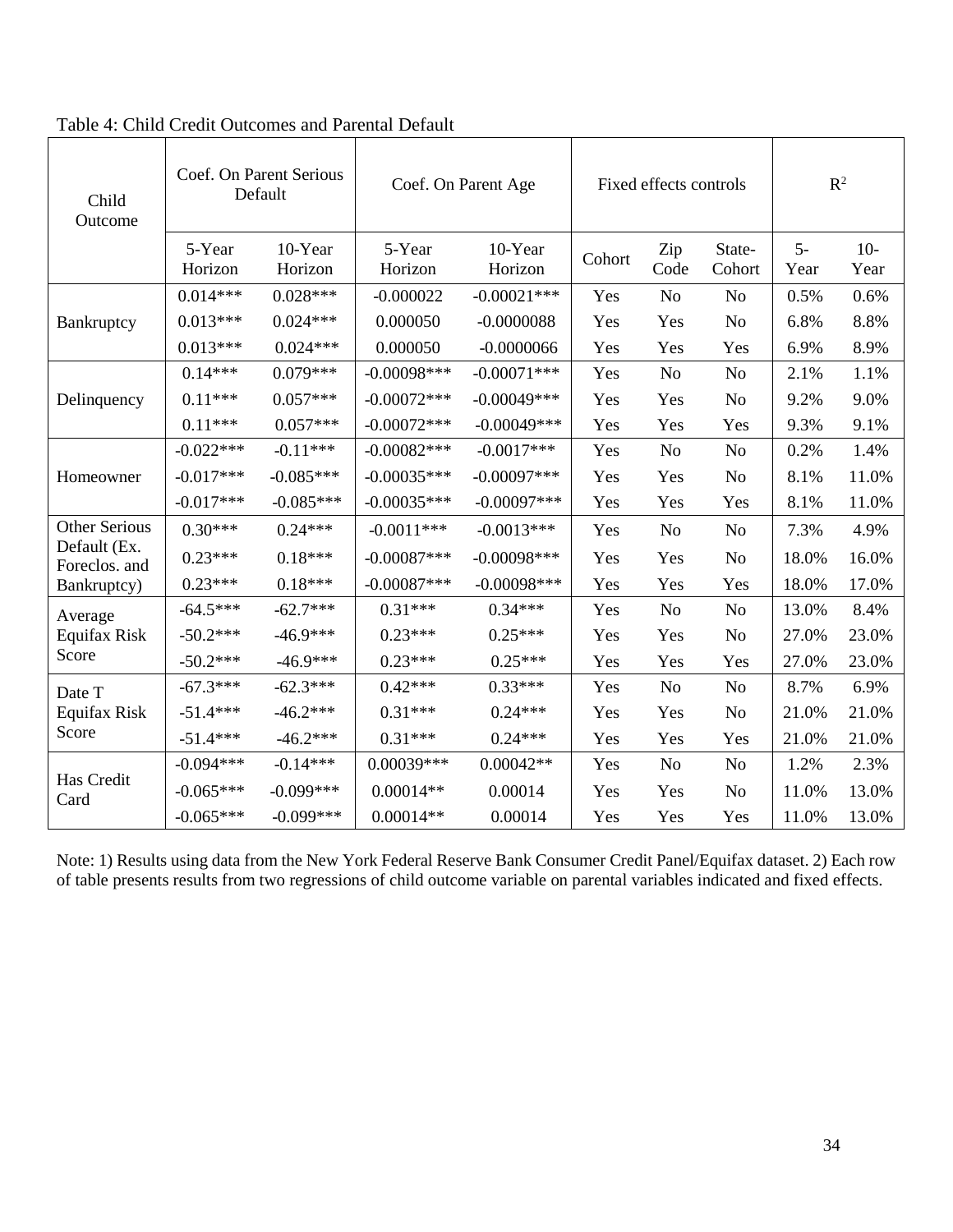| Child                         | Coef. On Parent Credit<br>Constrained |                    | Coef. On Parent Age |                    | Fixed effects controls | $R^2$          |                  |              |               |
|-------------------------------|---------------------------------------|--------------------|---------------------|--------------------|------------------------|----------------|------------------|--------------|---------------|
| Outcome                       | 5-Year<br>Horizon                     | 10-Year<br>Horizon | 5-Year<br>Horizon   | 10-Year<br>Horizon | Cohort                 | Zip<br>Code    | State-<br>Cohort | $5-$<br>Year | $10-$<br>Year |
|                               | $0.016***$                            | $0.034***$         | $-0.0000027$        | $-0.00022**$       | Yes                    | N <sub>o</sub> | N <sub>o</sub>   | 0%           | 1%            |
| Bankruptcy                    | $0.014***$                            | $0.028***$         | $0.000063*$         | $-0.000017$        | Yes                    | Yes            | N <sub>o</sub>   | 8%           | 10%           |
|                               | $0.014***$                            | $0.028***$         | $0.000062*$         | $-0.000014$        | Yes                    | Yes            | Yes              | 8%           | 10%           |
|                               | $0.20***$                             | $0.13***$          | $-0.00056***$       | $-0.00042**$       | Yes                    | N <sub>o</sub> | N <sub>o</sub>   | 3%           | 2%            |
| Delinquency                   | $0.17***$                             | $0.11***$          | $-0.00038**$        | $-0.00024*$        | Yes                    | Yes            | N <sub>o</sub>   | 10%          | 10%           |
|                               | $0.17***$                             | $0.11***$          | $-0.00038**$        | $-0.00024*$        | Yes                    | Yes            | Yes              | 11%          | 10%           |
| Homeowner                     | $-0.025***$                           | $-0.14***$         | $-0.0014***$        | $-0.0030***$       | Yes                    | No             | N <sub>o</sub>   | 0%           | 2%            |
|                               | $-0.025***$                           | $-0.12***$         | $-0.00076***$       | $-0.0020***$       | Yes                    | Yes            | N <sub>o</sub>   | 9%           | 11%           |
|                               | $-0.025***$                           | $-0.12***$         | $-0.00076***$       | $-0.0020$ ***      | Yes                    | Yes            | Yes              | 9%           | 12%           |
| <b>Other Serious</b>          | $0.33***$                             | $0.30***$          | $-0.0000027$        | $-0.00033$         | Yes                    | N <sub>o</sub> | N <sub>o</sub>   | 6%           | 5%            |
| Default (Ex.<br>Foreclos. and | $0.26***$                             | $0.24***$          | 0.000015            | $-0.00020$         | Yes                    | Yes            | N <sub>o</sub>   | 17%          | 17%           |
| Bankruptcy)                   | $0.26***$                             | $0.24***$          | 0.000015            | $-0.00019$         | Yes                    | Yes            | Yes              | 17%          | 17%           |
| Average                       | $-79.6***$                            | $-85.2***$         | 0.055               | 0.052              | Yes                    | N <sub>o</sub> | N <sub>o</sub>   | 13%          | 10%           |
| Equifax Risk                  | $-65.2***$                            | $-69.0***$         | 0.011               | 0.0085             | Yes                    | Yes            | N <sub>o</sub>   | 27%          | 23%           |
| Score                         | $-65.2***$                            | $-69.0***$         | 0.012               | 0.0075             | Yes                    | Yes            | Yes              | 27%          | 23%           |
| Date T                        | $-87.7***$                            | $-83.8***$         | $0.14**$            | 0.036              | Yes                    | N <sub>o</sub> | N <sub>o</sub>   | 10%          | 8%            |
| <b>Equifax Risk</b>           | $-71.4***$                            | $-67.4***$         | $0.079**$           | $-0.0092$          | Yes                    | Yes            | N <sub>o</sub>   | 21%          | 21%           |
| Score                         | $-71.4***$                            | $-67.4***$         | $0.078**$           | $-0.0094$          | Yes                    | Yes            | Yes              | 21%          | 21%           |
|                               | $-0.095***$                           | $-0.14***$         | $-0.00039**$        | $-0.00040*$        | Yes                    | N <sub>o</sub> | N <sub>o</sub>   | 1%           | 2%            |
| Has Credit<br>Card            | $-0.070***$                           | $-0.11***$         | $-0.00054***$       | $-0.00054***$      | Yes                    | Yes            | N <sub>o</sub>   | 10%          | 12%           |
|                               | $-0.069***$                           | $-0.11***$         | $-0.00053***$       | $-0.00054***$      | Yes                    | Yes            | Yes              | 11%          | 13%           |

Table 5: Child Credit Outcomes and Parental Credit Constraints

Notes: 1) Results using data from the New York Federal Reserve Bank Consumer Credit Panel/Equifax dataset. 2) Each row in the table presents results from two regressions for child outcome variable on parental variables indicated and fixed effects.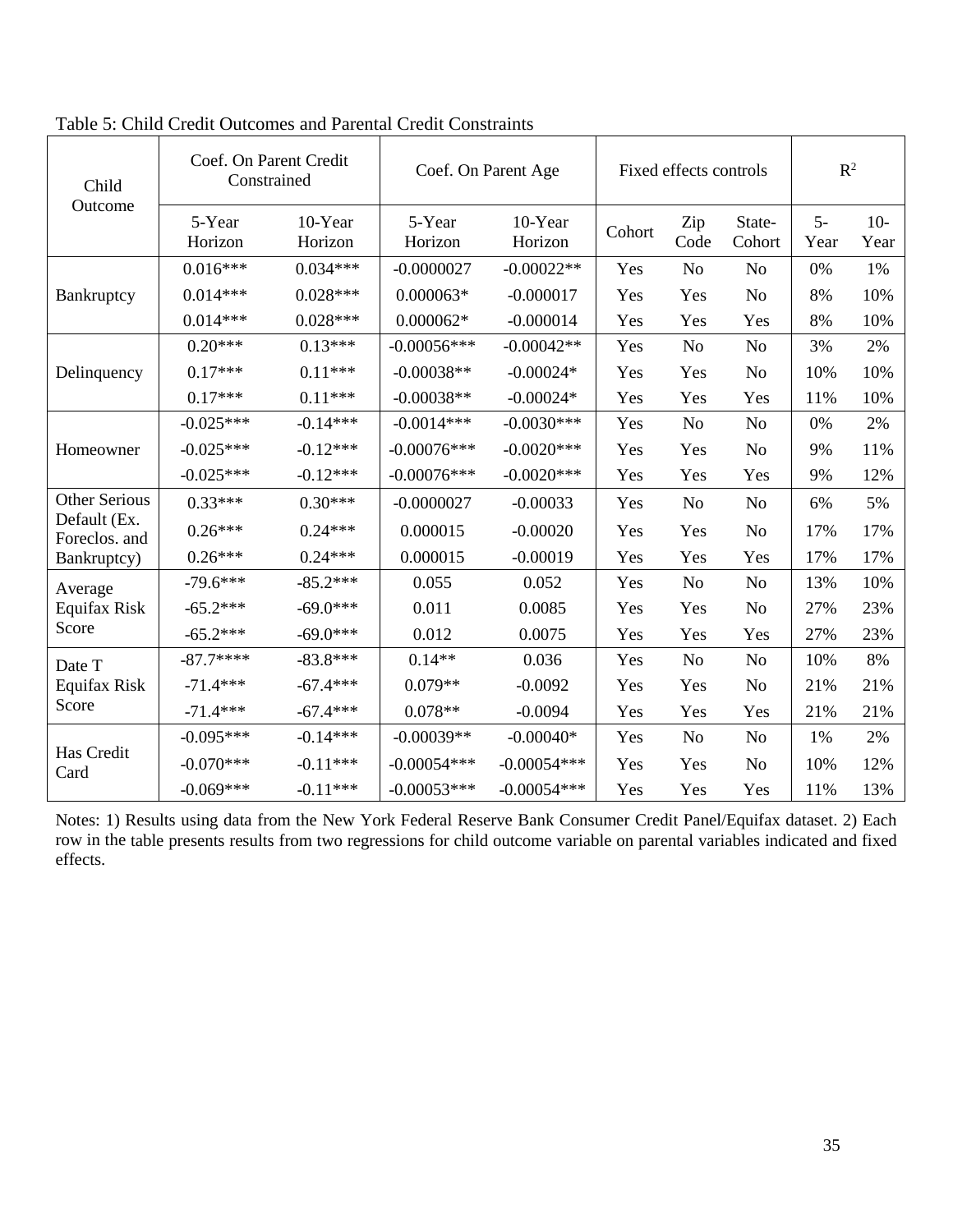| Child                         | Coef. On Parent Equifax Risk<br>Score |                    | Coef. On Parent Age | Fixed effects controls |        |                | $\mathbb{R}^2$   |              |               |
|-------------------------------|---------------------------------------|--------------------|---------------------|------------------------|--------|----------------|------------------|--------------|---------------|
| Outcome                       | 5-Year<br>Horizon                     | 10-Year<br>Horizon | 5-Year<br>Horizon   | 10-Year<br>Horizon     | Cohort | Zip<br>Code    | State-<br>Cohort | $5-$<br>Year | $10-$<br>Year |
|                               | $-0.000071***$                        | $-0.00014***$      | 0.000052            | $-0.000085$            | Yes    | N <sub>o</sub> | N <sub>o</sub>   | 1%           | 1%            |
| Bankruptcy                    | $-0.000064***$                        | $-0.00012***$      | $0.00012***$        | 0.000092               | Yes    | Yes            | N <sub>o</sub>   | 7%           | 9%            |
|                               | $-0.000064***$                        | $-0.00012***$      | $0.00012***$        | 0.000095               | Yes    | Yes            | Yes              | 7%           | 9%            |
|                               | $-0.00097***$                         | $-0.00057***$      | $0.00047***$        | 0.00015                | Yes    | N <sub>o</sub> | N <sub>o</sub>   | 5%           | 2%            |
| Delinquency                   | $-0.00086$ ***                        | $-0.00046$ ***     | $0.00052***$        | 0.00018                | Yes    | Yes            | N <sub>o</sub>   | 12%          | 10%           |
|                               | $-0.00086***$                         | $-0.00046$ ***     | $0.00052***$        | 0.00018                | Yes    | Yes            | Yes              | 12%          | 10%           |
|                               | $0.00012***$                          | $0.00069***$       | $-0.0011***$        | $-0.0030***$           | Yes    | No             | N <sub>o</sub>   | 0%           | 3%            |
| Homeowner                     | $0.00012***$                          | $0.00062***$       | $-0.00063***$       | $-0.0021***$           | Yes    | Yes            | N <sub>o</sub>   | 8%           | 12%           |
|                               | $0.00012***$                          | $0.00062***$       | $-0.00063***$       | $-0.0021***$           | Yes    | Yes            | Yes              | 8%           | 12%           |
| <b>Other Serious</b>          | $-0.0019***$                          | $-0.0016***$       | $0.0017***$         | $0.0011***$            | Yes    | N <sub>o</sub> | N <sub>o</sub>   | 16%          | 11%           |
| Default (Ex.<br>Foreclos. and | $-0.0016***$                          | $-0.0013***$       | $0.0014***$         | $0.00088***$           | Yes    | Yes            | N <sub>o</sub>   | 23%          | 20%           |
| Bankruptcy)                   | $-0.0016***$                          | $-0.0013***$       | $0.0014***$         | $0.00088***$           | Yes    | Yes            | Yes              | 23%          | 20%           |
| Average                       | $0.42***$                             | $0.42***$          | $-0.32***$          | $-0.31***$             | Yes    | No             | N <sub>o</sub>   | 30%          | 21%           |
| Equifax Risk                  | $0.36***$                             | $0.35***$          | $-0.29***$          | $-0.27***$             | Yes    | Yes            | N <sub>o</sub>   | 38%          | 30%           |
| Score                         | $0.36***$                             | $0.35***$          | $-0.29***$          | $-0.27***$             | Yes    | Yes            | Yes              | 38%          | 30%           |
| Date T                        | $0.45***$                             | $0.42***$          | $-0.26***$          | $-0.32***$             | Yes    | No             | N <sub>o</sub>   | 21%          | 17%           |
| Equifax Risk                  | $0.38***$                             | $0.34***$          | $-0.24***$          | $-0.27***$             | Yes    | Yes            | N <sub>o</sub>   | 29%          | 26%           |
| Score                         | $0.38***$                             | $0.34***$          | $-0.24***$          | $-0.27***$             | Yes    | Yes            | Yes              | 29%          | 26%           |
|                               | $0.00066$ ***                         | $0.00093***$       | $-0.00072***$       | $-0.0011***$           | Yes    | N <sub>o</sub> | No               | 3%           | 6%            |
| Has Credit<br>Card            | $0.00050***$                          | $0.00073***$       | $-0.00070$ ***      | $-0.00099$ ***         | Yes    | Yes            | N <sub>o</sub>   | 12%          | 15%           |
|                               | $0.00050***$                          | $0.00073***$       | $-0.00069$ ***      | $-0.00099$ ***         | Yes    | Yes            | Yes              | 12%          | 15%           |

Table 6: Child Credit Outcomes and Parental Equifax Risk Score

Notes: 1) Results using data from the New York Federal Reserve Bank Consumer Credit Panel/Equifax dataset. 2) Each row of table presents results from two regressions for the indicated child outcome variable on parental variables indicated and fixed effects.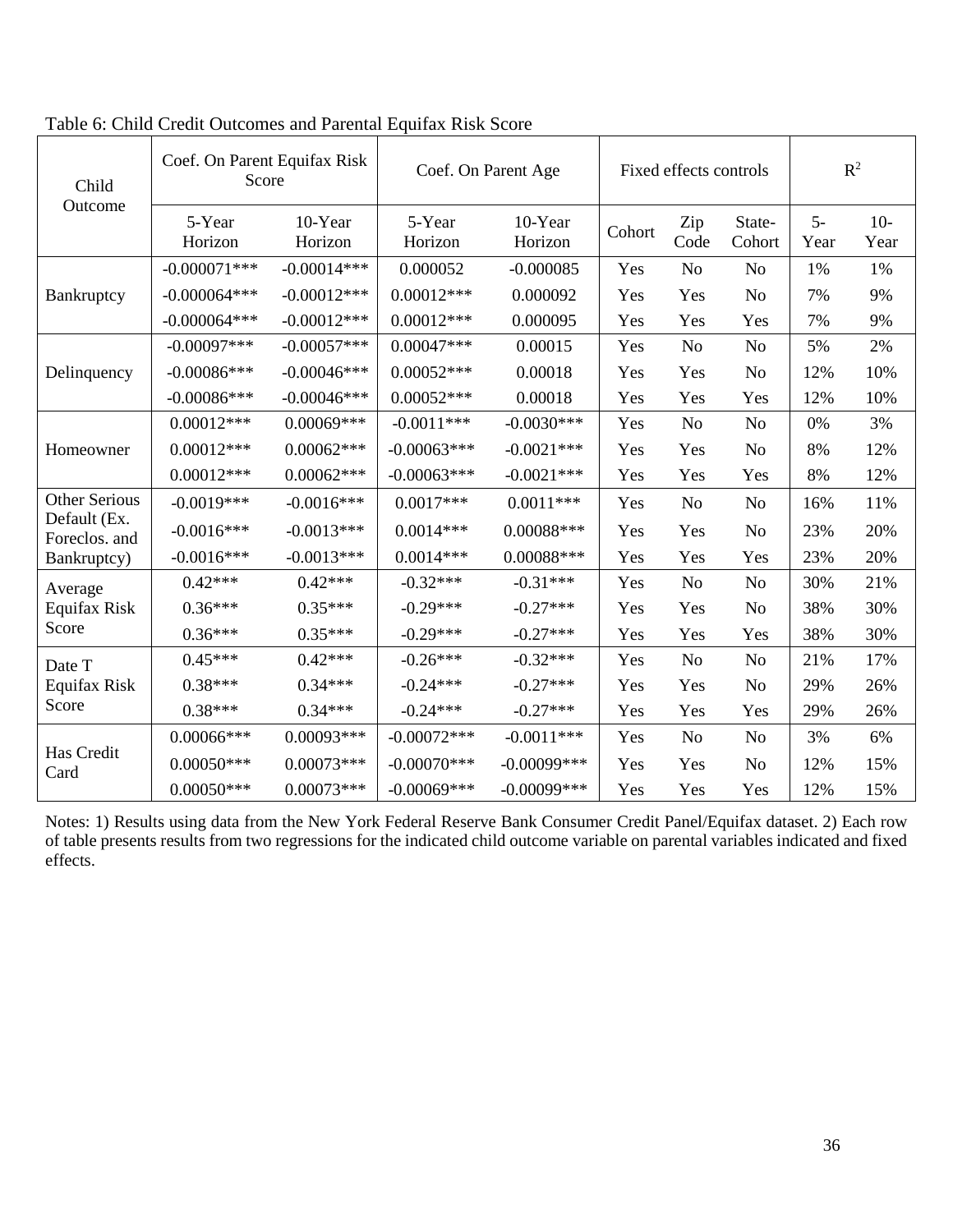Table 7: Economic Effect of One Standard Deviation Increase in Parental Credit Attributes on Child Credit **Outcomes** 

|                                                           |                | <b>Parent Credit Constrained</b> |          |                    | Parent Equifax Risk Score |                    |                 |                    |  |
|-----------------------------------------------------------|----------------|----------------------------------|----------|--------------------|---------------------------|--------------------|-----------------|--------------------|--|
| <b>Child Outcome</b>                                      | 5-Year Horizon |                                  |          | 10-Year Horizon    |                           | 5-Year Horizon     | 10-Year Horizon |                    |  |
|                                                           | Level          | Percent<br>of mean               | Level    | Percent<br>of mean | Level                     | Percent<br>of mean | Level           | Percent<br>of mean |  |
| Bankruptcy                                                | 0.004          | 24%                              | 0.009    | 17%                | $-0.007$                  | $-35%$             | $-0.012$        | $-24%$             |  |
| Delinquency                                               | 0.055          | 22%                              | 0.035    | 17%                | $-0.090$                  | $-36\%$            | $-0.048$        | $-23%$             |  |
| Homeowner                                                 | $-0.008$       | $-8%$                            | $-0.039$ | $-14%$             | 0.013                     | 12%                | 0.065           | 23%                |  |
| Other Serious Default (Ex.<br>Foreclosure and Bankruptcy) | 0.083          | 25%                              | 0.077    | 20%                | $-0.167$                  | $-49%$             | $-0.135$        | $-36%$             |  |
| Average Equifax Risk Score                                | $-20.9$        | $-3%$                            | $-22.2$  | $-3%$              | 37.5                      | 6%                 | 36.4            | 6%                 |  |
| End-of-period Equifax Risk Score                          | $-22.9$        | $-4\%$                           | $-21.7$  | $-3%$              | 39.6                      | 6%                 | 35.4            | 6%                 |  |
| Has Credit Card                                           | $-0.022$       | $-3%$                            | $-0.035$ | $-4%$              | 0.052                     | 6%                 | 0.076           | 9%                 |  |

Notes: 1) Results using data from the New York Federal Reserve Bank Consumer Credit Panel/Equifax dataset. 2) The table presents results from OLS estimation with zip code fixed effects from Tables 3-5.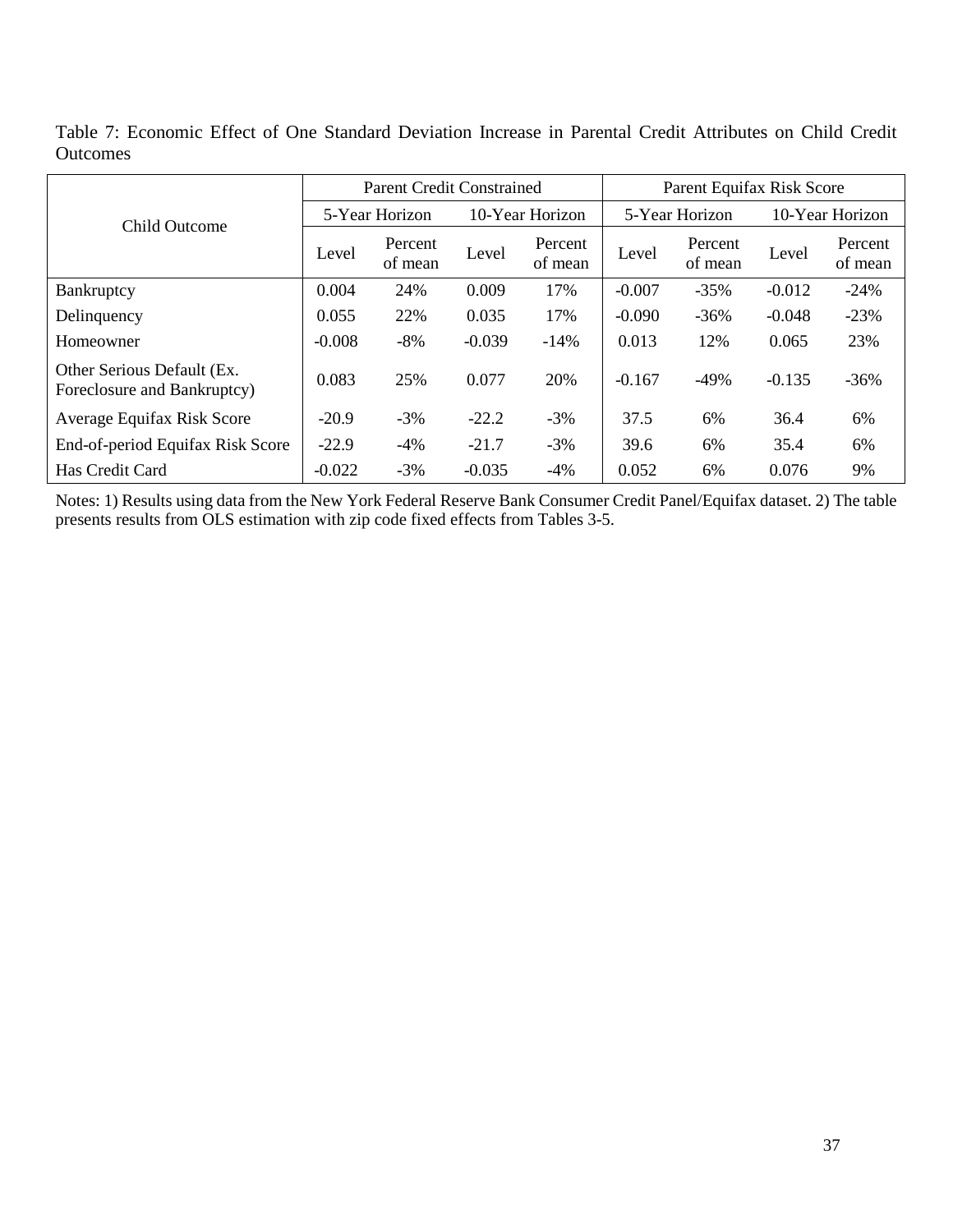Table 8: Parental Credit Characteristics and Presence of Student Loans for Child Within 5 Years

| Panel A: Parental Credit Constrained |  |  |
|--------------------------------------|--|--|
|--------------------------------------|--|--|

| <b>Child Outcome</b> | Parental Income<br>Quintile | Coef. On Parent<br>Credit<br>Constrained | Fixed effects controls | $R^2$      |       |
|----------------------|-----------------------------|------------------------------------------|------------------------|------------|-------|
|                      |                             |                                          | Cohort                 | Zip Code   |       |
|                      | Lowest                      | $0.037***$                               | <b>Yes</b>             | <b>Yes</b> | 7.1%  |
|                      | 2                           | $0.076***$                               | Yes                    | Yes        | 8.6%  |
| <b>Student Loan</b>  | 3                           | $0.087***$                               | Yes                    | Yes        | 8.9%  |
|                      | 4                           | $0.13***$                                | Yes                    | Yes        | 11.0% |
|                      | Highest                     | $0.21***$                                | Yes                    | Yes        | 11.0% |

Panel B: Parental Default

| Child Outcome | Parental Income<br>Quintile | Coef. On Parent<br>Default | Fixed effects controls | $\mathbb{R}^2$ |       |
|---------------|-----------------------------|----------------------------|------------------------|----------------|-------|
|               |                             |                            | Cohort                 | Zip Code       |       |
|               | Lowest                      | 0.00072                    | Yes                    | Yes            | 6.9%  |
| Student Loan  | 2                           | 0.0068                     | Yes                    | Yes            | 8.2%  |
|               | 3                           | $0.018*$                   | Yes                    | Yes            | 8.5%  |
|               | 4                           | $0.028***$                 | Yes                    | Yes            | 10.0% |
|               | Highest                     | $0.091***$                 | Yes                    | Yes            | 10.0% |

Panel C: Parental Equifax Risk Score

| Child Outcome | Parental Income<br>Quintile | Coef. On Parent<br>Equifax Risk<br>Score | Cohort | Fixed effects controls<br>Zip Code | $\mathbb{R}^2$ |
|---------------|-----------------------------|------------------------------------------|--------|------------------------------------|----------------|
|               | Lowest                      | 0.00002                                  | Yes    | <b>Yes</b>                         | 6.9%           |
|               | 2                           | $-0.00014***$                            | Yes    | Yes                                | 8.3%           |
| Student Loan  | 3                           | $-0.00029***$                            | Yes    | <b>Yes</b>                         | 8.7%           |
|               | 4                           | $-0.00050$ ***                           | Yes    | Yes                                | 11.0%          |
|               | Highest                     | $-0.0013***$                             | Yes    | Yes                                | 12.0%          |

Notes: 1) Sample of parents in 2005-2008 rather than benchmark sample. 2) Parental income quintiles are formed based on predicted parental income from CRISM sample. 3) Note: Results using data from the New York Federal Reserve Bank Consumer Credit Panel/Equifax and Equifax Credit Risk Insight Servicing McDash (CRISM).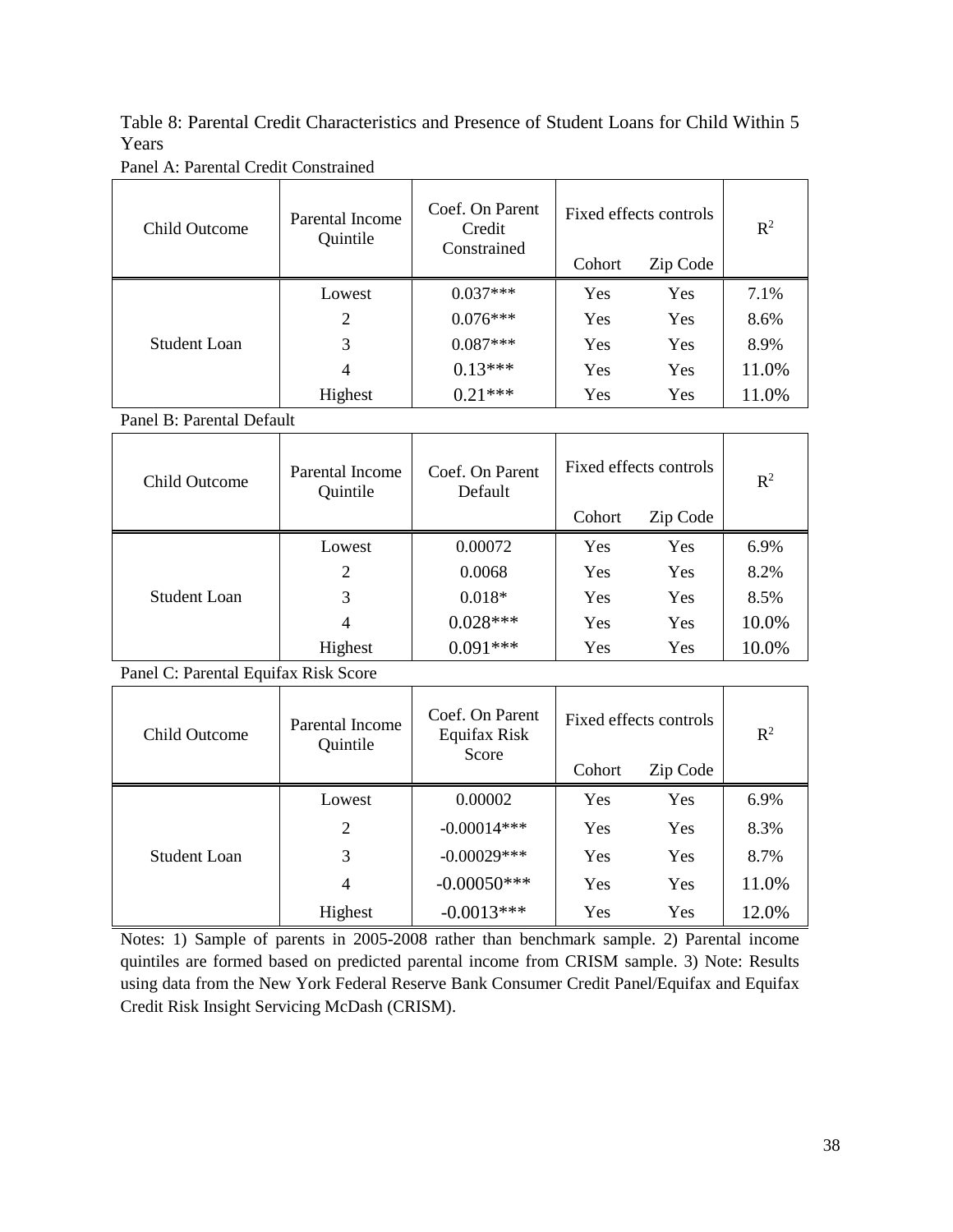Table 9: Geographic Variables and Strength of Intergenerational Linkages between Child Credit Outcomes and Parental Credit Constraints

| Child                                                                                        | Covariate                                                                                                                                                                                                                                                                                                                                                                                                                                                                                                                                                                | Coef. On Parent   |                    |                                                                                                                                                                                                                                                                                                                                                                                                                                                                                                                                                                                                                                                                                                                                                                                                                                                                                                                                                                                                                                                                                                                                                                                     | Other Controls |               |     |
|----------------------------------------------------------------------------------------------|--------------------------------------------------------------------------------------------------------------------------------------------------------------------------------------------------------------------------------------------------------------------------------------------------------------------------------------------------------------------------------------------------------------------------------------------------------------------------------------------------------------------------------------------------------------------------|-------------------|--------------------|-------------------------------------------------------------------------------------------------------------------------------------------------------------------------------------------------------------------------------------------------------------------------------------------------------------------------------------------------------------------------------------------------------------------------------------------------------------------------------------------------------------------------------------------------------------------------------------------------------------------------------------------------------------------------------------------------------------------------------------------------------------------------------------------------------------------------------------------------------------------------------------------------------------------------------------------------------------------------------------------------------------------------------------------------------------------------------------------------------------------------------------------------------------------------------------|----------------|---------------|-----|
|                                                                                              |                                                                                                                                                                                                                                                                                                                                                                                                                                                                                                                                                                          | 5-Year<br>Horizon | 10-Year<br>Horizon | Coef. On (Parent Constrained) *<br>Geographical Variable<br>5-Year Horizon<br>10-Year Horizon<br>Cohort<br>Yes<br>$\mathbf X$<br>X<br>0.00000048<br>$0.0000010***$<br>Yes<br>0.011<br>0.012<br>Yes<br>$-0.073***$<br>$-0.064***$<br>Yes<br>$-0.15*$<br>$-0.088$<br>Yes<br>$-0.00099$<br>$-0.031$<br>Yes<br>$0.17***$<br>$0.10**$<br>Yes<br>$-0.00044$<br>0.00026<br>Yes<br>Yes<br>$\mathbf{X}$<br>X<br>$0.0000013***$<br>$0.0000010***$<br>Yes<br>$-0.11***$<br>$-0.19***$<br>Yes<br>0.037<br>$0.11***$<br>Yes<br>$0.23***$<br>$0.43***$<br>Yes<br>$-0.034*$<br>$-0.016$<br>Yes<br>$-0.26***$<br>$-0.12**$<br>Yes<br>$0.0028***$<br>$0.0045***$<br>Yes<br>Yes<br>$\mathbf X$<br>$\mathbf X$<br>$-0.00015***$<br>$-0.00018*$<br>Yes<br>9.17<br>4.04<br>Yes<br>8.37<br>10.3<br>Yes<br>20.3<br>26.2<br>Yes<br>$-13.0**$<br>$-13.9*$<br>Yes<br>$-78.0***$<br>$-85.5***$<br>Yes<br>0.34<br>0.51<br>Yes<br>Yes<br>$\mathbf X$<br>$\mathbf X$<br>$0.0000011***$<br>$0.0000018***$<br>Yes<br>$-0.06$<br>$-0.092**$<br>Yes<br>0.013<br>$-0.039$<br>Yes<br>$0.18***$<br>$0.17***$<br>Yes<br>0.012<br>$-0.055**$<br>Yes<br>$-0.080*$<br>$-0.12***$<br>Yes<br>$0.0026***$<br>$0.0030***$<br>Yes | Zip<br>Code    | Parent<br>Age |     |
|                                                                                              | None (Benchmk)                                                                                                                                                                                                                                                                                                                                                                                                                                                                                                                                                           | $0.20***$         | $0.13***$          |                                                                                                                                                                                                                                                                                                                                                                                                                                                                                                                                                                                                                                                                                                                                                                                                                                                                                                                                                                                                                                                                                                                                                                                     |                | Yes           | Yes |
|                                                                                              | HH Inc. per Capita                                                                                                                                                                                                                                                                                                                                                                                                                                                                                                                                                       | $0.15***$         | $0.066***$         |                                                                                                                                                                                                                                                                                                                                                                                                                                                                                                                                                                                                                                                                                                                                                                                                                                                                                                                                                                                                                                                                                                                                                                                     |                | Yes           | Yes |
| Outcome<br>Delinquency<br>Homeowner<br>Date T<br>Equifax Risk<br>Score<br>Has Credit<br>Card | % Middle Class                                                                                                                                                                                                                                                                                                                                                                                                                                                                                                                                                           | $0.16***$         | $0.100***$         |                                                                                                                                                                                                                                                                                                                                                                                                                                                                                                                                                                                                                                                                                                                                                                                                                                                                                                                                                                                                                                                                                                                                                                                     |                | Yes           | Yes |
|                                                                                              | Gini                                                                                                                                                                                                                                                                                                                                                                                                                                                                                                                                                                     | $0.20***$         | $0.13***$          |                                                                                                                                                                                                                                                                                                                                                                                                                                                                                                                                                                                                                                                                                                                                                                                                                                                                                                                                                                                                                                                                                                                                                                                     |                | Yes           | Yes |
|                                                                                              | Inc. Segregation                                                                                                                                                                                                                                                                                                                                                                                                                                                                                                                                                         | $0.18***$         | $0.11***$          |                                                                                                                                                                                                                                                                                                                                                                                                                                                                                                                                                                                                                                                                                                                                                                                                                                                                                                                                                                                                                                                                                                                                                                                     |                | Yes           | Yes |
|                                                                                              | % Black                                                                                                                                                                                                                                                                                                                                                                                                                                                                                                                                                                  | $0.17***$         | $0.11***$          |                                                                                                                                                                                                                                                                                                                                                                                                                                                                                                                                                                                                                                                                                                                                                                                                                                                                                                                                                                                                                                                                                                                                                                                     |                | Yes           | Yes |
|                                                                                              | Rel. Immobility                                                                                                                                                                                                                                                                                                                                                                                                                                                                                                                                                          | $0.11***$         | $0.071***$         |                                                                                                                                                                                                                                                                                                                                                                                                                                                                                                                                                                                                                                                                                                                                                                                                                                                                                                                                                                                                                                                                                                                                                                                     |                | Yes           | Yes |
|                                                                                              | Abs. Mobility                                                                                                                                                                                                                                                                                                                                                                                                                                                                                                                                                            | $0.19***$         | $0.095**$          |                                                                                                                                                                                                                                                                                                                                                                                                                                                                                                                                                                                                                                                                                                                                                                                                                                                                                                                                                                                                                                                                                                                                                                                     |                | Yes           | Yes |
|                                                                                              | None (Benchmk)                                                                                                                                                                                                                                                                                                                                                                                                                                                                                                                                                           | $-0.025***$       | $-0.14***$         |                                                                                                                                                                                                                                                                                                                                                                                                                                                                                                                                                                                                                                                                                                                                                                                                                                                                                                                                                                                                                                                                                                                                                                                     |                | Yes           | Yes |
|                                                                                              | HH Inc. per Capita                                                                                                                                                                                                                                                                                                                                                                                                                                                                                                                                                       | $-0.066***$       | $-0.18***$         |                                                                                                                                                                                                                                                                                                                                                                                                                                                                                                                                                                                                                                                                                                                                                                                                                                                                                                                                                                                                                                                                                                                                                                                     |                | Yes           | Yes |
|                                                                                              | % Middle Class                                                                                                                                                                                                                                                                                                                                                                                                                                                                                                                                                           | $0.028*$          | $-0.03$            |                                                                                                                                                                                                                                                                                                                                                                                                                                                                                                                                                                                                                                                                                                                                                                                                                                                                                                                                                                                                                                                                                                                                                                                     |                | Yes           | Yes |
|                                                                                              | Gini                                                                                                                                                                                                                                                                                                                                                                                                                                                                                                                                                                     | $-0.041***$       | $-0.17***$         |                                                                                                                                                                                                                                                                                                                                                                                                                                                                                                                                                                                                                                                                                                                                                                                                                                                                                                                                                                                                                                                                                                                                                                                     |                | Yes           | Yes |
|                                                                                              | Inc. Segregation                                                                                                                                                                                                                                                                                                                                                                                                                                                                                                                                                         | $-0.042***$       | $-0.15***$         |                                                                                                                                                                                                                                                                                                                                                                                                                                                                                                                                                                                                                                                                                                                                                                                                                                                                                                                                                                                                                                                                                                                                                                                     |                | Yes           | Yes |
|                                                                                              | % Black                                                                                                                                                                                                                                                                                                                                                                                                                                                                                                                                                                  | $-0.021***$       | $-0.12***$         |                                                                                                                                                                                                                                                                                                                                                                                                                                                                                                                                                                                                                                                                                                                                                                                                                                                                                                                                                                                                                                                                                                                                                                                     |                | Yes           | Yes |
|                                                                                              | Rel. Immobility                                                                                                                                                                                                                                                                                                                                                                                                                                                                                                                                                          | 0.016             | $-0.029$           |                                                                                                                                                                                                                                                                                                                                                                                                                                                                                                                                                                                                                                                                                                                                                                                                                                                                                                                                                                                                                                                                                                                                                                                     |                | Yes           | Yes |
|                                                                                              | Constrained<br>Specification<br>$-0.14***$<br>Abs. Mobility<br>$-87.7***$<br>None (Benchmk)<br>$-65.3***$<br>HH Inc. per Capita<br>% Middle Class<br>$-75.9***$<br>Gini<br>$-75.1***$<br>$-73.0***$<br>Inc. Segregation<br>% Black<br>$-69.9***$<br>$-44.9***$<br>Rel. Immobility<br>$-85.3***$<br>Abs. Mobility<br>None (Benchmk)<br>$-0.095***$<br>$-0.11***$<br>HH Inc. per Capita<br>$-0.040*$<br>% Middle Class<br>$-0.076***$<br>Gini<br>$-0.084***$<br>Inc. Segregation<br>% Black<br>$-0.071***$<br>Rel. Immobility<br>$-0.041**$<br>$-0.18***$<br>Abs. Mobility | $-0.30***$        |                    |                                                                                                                                                                                                                                                                                                                                                                                                                                                                                                                                                                                                                                                                                                                                                                                                                                                                                                                                                                                                                                                                                                                                                                                     | Yes            | Yes           |     |
|                                                                                              |                                                                                                                                                                                                                                                                                                                                                                                                                                                                                                                                                                          |                   | $-83.8***$         |                                                                                                                                                                                                                                                                                                                                                                                                                                                                                                                                                                                                                                                                                                                                                                                                                                                                                                                                                                                                                                                                                                                                                                                     |                | Yes           | Yes |
|                                                                                              |                                                                                                                                                                                                                                                                                                                                                                                                                                                                                                                                                                          |                   | $-60.2***$         |                                                                                                                                                                                                                                                                                                                                                                                                                                                                                                                                                                                                                                                                                                                                                                                                                                                                                                                                                                                                                                                                                                                                                                                     |                | Yes           | Yes |
|                                                                                              |                                                                                                                                                                                                                                                                                                                                                                                                                                                                                                                                                                          |                   | $-69.4***$         |                                                                                                                                                                                                                                                                                                                                                                                                                                                                                                                                                                                                                                                                                                                                                                                                                                                                                                                                                                                                                                                                                                                                                                                     |                | Yes           | Yes |
|                                                                                              |                                                                                                                                                                                                                                                                                                                                                                                                                                                                                                                                                                          |                   | $-72.0***$         |                                                                                                                                                                                                                                                                                                                                                                                                                                                                                                                                                                                                                                                                                                                                                                                                                                                                                                                                                                                                                                                                                                                                                                                     |                | Yes           | Yes |
|                                                                                              |                                                                                                                                                                                                                                                                                                                                                                                                                                                                                                                                                                          |                   | $-69.4***$         |                                                                                                                                                                                                                                                                                                                                                                                                                                                                                                                                                                                                                                                                                                                                                                                                                                                                                                                                                                                                                                                                                                                                                                                     |                | Yes           | Yes |
|                                                                                              |                                                                                                                                                                                                                                                                                                                                                                                                                                                                                                                                                                          |                   | $-65.8***$         |                                                                                                                                                                                                                                                                                                                                                                                                                                                                                                                                                                                                                                                                                                                                                                                                                                                                                                                                                                                                                                                                                                                                                                                     |                | Yes           | Yes |
|                                                                                              |                                                                                                                                                                                                                                                                                                                                                                                                                                                                                                                                                                          |                   | $-38.3***$         |                                                                                                                                                                                                                                                                                                                                                                                                                                                                                                                                                                                                                                                                                                                                                                                                                                                                                                                                                                                                                                                                                                                                                                                     |                | Yes           | Yes |
|                                                                                              |                                                                                                                                                                                                                                                                                                                                                                                                                                                                                                                                                                          |                   | $-87.8***$         |                                                                                                                                                                                                                                                                                                                                                                                                                                                                                                                                                                                                                                                                                                                                                                                                                                                                                                                                                                                                                                                                                                                                                                                     |                | Yes           | Yes |
|                                                                                              |                                                                                                                                                                                                                                                                                                                                                                                                                                                                                                                                                                          |                   | $-0.14***$         |                                                                                                                                                                                                                                                                                                                                                                                                                                                                                                                                                                                                                                                                                                                                                                                                                                                                                                                                                                                                                                                                                                                                                                                     |                | Yes           | Yes |
|                                                                                              |                                                                                                                                                                                                                                                                                                                                                                                                                                                                                                                                                                          |                   | $-0.18***$         |                                                                                                                                                                                                                                                                                                                                                                                                                                                                                                                                                                                                                                                                                                                                                                                                                                                                                                                                                                                                                                                                                                                                                                                     |                | Yes           | Yes |
|                                                                                              |                                                                                                                                                                                                                                                                                                                                                                                                                                                                                                                                                                          |                   | $-0.062***$        |                                                                                                                                                                                                                                                                                                                                                                                                                                                                                                                                                                                                                                                                                                                                                                                                                                                                                                                                                                                                                                                                                                                                                                                     |                | Yes           | Yes |
|                                                                                              |                                                                                                                                                                                                                                                                                                                                                                                                                                                                                                                                                                          |                   | $-0.091***$        |                                                                                                                                                                                                                                                                                                                                                                                                                                                                                                                                                                                                                                                                                                                                                                                                                                                                                                                                                                                                                                                                                                                                                                                     |                | Yes           | Yes |
|                                                                                              |                                                                                                                                                                                                                                                                                                                                                                                                                                                                                                                                                                          |                   | $-0.12***$         |                                                                                                                                                                                                                                                                                                                                                                                                                                                                                                                                                                                                                                                                                                                                                                                                                                                                                                                                                                                                                                                                                                                                                                                     |                | Yes           | Yes |
|                                                                                              |                                                                                                                                                                                                                                                                                                                                                                                                                                                                                                                                                                          |                   | $-0.10***$         |                                                                                                                                                                                                                                                                                                                                                                                                                                                                                                                                                                                                                                                                                                                                                                                                                                                                                                                                                                                                                                                                                                                                                                                     |                | Yes           | Yes |
|                                                                                              |                                                                                                                                                                                                                                                                                                                                                                                                                                                                                                                                                                          |                   | $-0.065***$        |                                                                                                                                                                                                                                                                                                                                                                                                                                                                                                                                                                                                                                                                                                                                                                                                                                                                                                                                                                                                                                                                                                                                                                                     |                | Yes           | Yes |
|                                                                                              |                                                                                                                                                                                                                                                                                                                                                                                                                                                                                                                                                                          |                   | $-0.23***$         |                                                                                                                                                                                                                                                                                                                                                                                                                                                                                                                                                                                                                                                                                                                                                                                                                                                                                                                                                                                                                                                                                                                                                                                     |                | Yes           | Yes |

Note: Results using data from the New York Federal Reserve Bank Consumer Credit Panel/Equifax dataset and other data sources as described in the text.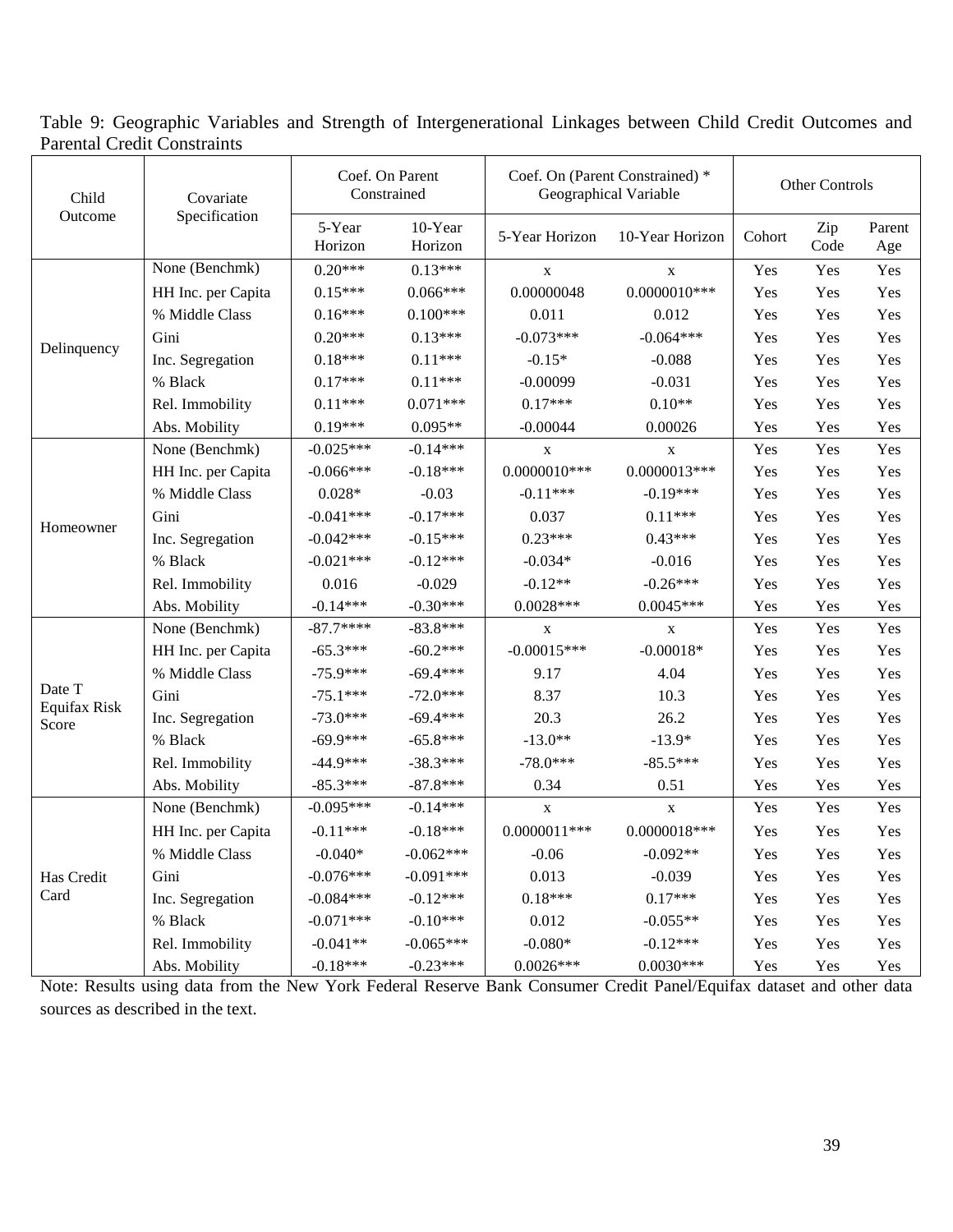# Table 10: Geographic Variables and Strength of Intergenerational Linkages between Child Credit Outcomes and Parental Equifax Risk Score

| Child Outcome       | Covariate<br>Specification |                                                                                                                                                                                                                                                                                                                                                                                                                                                                                                                                                                                                                                                                                                                                                                                                                                                                                                                                                                                                                                                                                                                                                                                                                                                                                                                                                                                                                                                                                                                                                                                                                                                                                                                                                                                                                                                                                                                                                                                                                                                                                                                                                              |             |                 |                |     | Other Controls |     |
|---------------------|----------------------------|--------------------------------------------------------------------------------------------------------------------------------------------------------------------------------------------------------------------------------------------------------------------------------------------------------------------------------------------------------------------------------------------------------------------------------------------------------------------------------------------------------------------------------------------------------------------------------------------------------------------------------------------------------------------------------------------------------------------------------------------------------------------------------------------------------------------------------------------------------------------------------------------------------------------------------------------------------------------------------------------------------------------------------------------------------------------------------------------------------------------------------------------------------------------------------------------------------------------------------------------------------------------------------------------------------------------------------------------------------------------------------------------------------------------------------------------------------------------------------------------------------------------------------------------------------------------------------------------------------------------------------------------------------------------------------------------------------------------------------------------------------------------------------------------------------------------------------------------------------------------------------------------------------------------------------------------------------------------------------------------------------------------------------------------------------------------------------------------------------------------------------------------------------------|-------------|-----------------|----------------|-----|----------------|-----|
|                     |                            | Coef. On (Parent Equifax Risk Score) *<br>Coef. On Parent Equifax Risk<br>Geographical Variable<br>Score<br>10-Year<br>5-Year<br>5-Year Horizon<br>10-Year Horizon<br>Horizon<br>Horizon<br>$-0.00086***$<br>$-0.00046$ ***<br>$\mathbf X$<br>$\mathbf X$<br>$-6.2e-09***$<br>$-6.5e-09***$<br>$-0.00062***$<br>$-0.00021$ ***<br>$-0.00087***$<br>$-0.00051***$<br>0.000015<br>0.000085<br>$0.00049***$<br>$0.00033***$<br>$-0.0011***$<br>$-0.00061$ ***<br>$-0.00091$ ***<br>$-0.00048$ ***<br>$0.00055***$<br>0.00026<br>$0.00026***$<br>$-0.00090$ ***<br>$-0.00050$ ***<br>$0.00030***$<br>$-0.00044***$<br>$-0.00032*$<br>$-0.00075***$<br>$-0.00007$<br>$-0.00055***$<br>$-0.0000075*$<br>$-0.000011***$<br>$-0.000026$<br>$0.00062***$<br>$0.00012***$<br>$\mathbf X$<br>$\mathbf X$<br>$-6.0e-09***$<br>$-7.8e-09***$<br>$0.00036***$<br>$0.00093***$<br>$-0.00017**$<br>0.000065<br>$0.00058***$<br>$0.0011***$<br>$0.00094***$<br>$0.00021***$<br>$-0.00019*$<br>$-0.00071$ ***<br>$0.00021***$<br>$0.00081***$<br>$-0.0012***$<br>$-0.0025***$<br>$0.00011***$<br>$0.00063***$<br>0.0001<br>$-0.0001$<br>$-0.00011*$<br>0.00011<br>$0.00066$ ***<br>$0.0014***$<br>$0.00075***$<br>$0.0015***$<br>$-0.000016$ ***<br>$-0.000022**$<br>$0.38***$<br>$0.34***$<br>$\mathbf X$<br>$\mathbf x$<br>$0.0000014***$<br>$0.32***$<br>$0.30***$<br>$0.0000012***$<br>$0.35***$<br>$-0.022$<br>$0.39***$<br>$-0.008$<br>$0.42***$<br>$0.38***$<br>$-0.097***$<br>$-0.093***$<br>$0.39***$<br>$0.36***$<br>$-0.16***$<br>$-0.17***$<br>$0.34***$<br>$0.38***$<br>$-0.047*$<br>$-0.019$<br>$0.30***$<br>$0.24***$<br>$0.23***$<br>$0.29***$<br>$0.35***$<br>$0.35***$<br>0.00068<br>$-0.00019$<br>$0.00050***$<br>$0.00073***$<br>$\mathbf X$<br>$\mathbf X$<br>$0.00094***$<br>$0.0012***$<br>$-0.000000011$ ***<br>$-0.000000011$ ***<br>0.000035<br>$0.00033***$<br>$0.00080***$<br>$0.00094***$<br>$0.00079***$<br>$0.00065***$<br>$-0.00032**$<br>$-0.00014$<br>$0.00065***$<br>$0.00086***$<br>$-0.0019***$<br>$-0.0018***$<br>$0.00052***$<br>$0.00073***$<br>$-0.00015$<br>$-3.6e-08$<br>$0.00047***$<br>$0.00064**$<br>$0.00068***$<br>$0.00026**$ | Cohort      | Zip<br>Code     | Parent<br>Age  |     |                |     |
|                     | None (Benchmk)             |                                                                                                                                                                                                                                                                                                                                                                                                                                                                                                                                                                                                                                                                                                                                                                                                                                                                                                                                                                                                                                                                                                                                                                                                                                                                                                                                                                                                                                                                                                                                                                                                                                                                                                                                                                                                                                                                                                                                                                                                                                                                                                                                                              |             |                 |                | Yes | Yes            | Yes |
|                     | HH Inc. per Capita         |                                                                                                                                                                                                                                                                                                                                                                                                                                                                                                                                                                                                                                                                                                                                                                                                                                                                                                                                                                                                                                                                                                                                                                                                                                                                                                                                                                                                                                                                                                                                                                                                                                                                                                                                                                                                                                                                                                                                                                                                                                                                                                                                                              |             |                 |                | Yes | Yes            | Yes |
|                     | % Middle Class             |                                                                                                                                                                                                                                                                                                                                                                                                                                                                                                                                                                                                                                                                                                                                                                                                                                                                                                                                                                                                                                                                                                                                                                                                                                                                                                                                                                                                                                                                                                                                                                                                                                                                                                                                                                                                                                                                                                                                                                                                                                                                                                                                                              |             |                 |                | Yes | Yes            | Yes |
|                     | Gini                       |                                                                                                                                                                                                                                                                                                                                                                                                                                                                                                                                                                                                                                                                                                                                                                                                                                                                                                                                                                                                                                                                                                                                                                                                                                                                                                                                                                                                                                                                                                                                                                                                                                                                                                                                                                                                                                                                                                                                                                                                                                                                                                                                                              |             |                 |                | Yes | Yes            | Yes |
| Delinquency         | Inc. Segregation           |                                                                                                                                                                                                                                                                                                                                                                                                                                                                                                                                                                                                                                                                                                                                                                                                                                                                                                                                                                                                                                                                                                                                                                                                                                                                                                                                                                                                                                                                                                                                                                                                                                                                                                                                                                                                                                                                                                                                                                                                                                                                                                                                                              |             |                 |                | Yes | Yes            | Yes |
|                     | % Black                    |                                                                                                                                                                                                                                                                                                                                                                                                                                                                                                                                                                                                                                                                                                                                                                                                                                                                                                                                                                                                                                                                                                                                                                                                                                                                                                                                                                                                                                                                                                                                                                                                                                                                                                                                                                                                                                                                                                                                                                                                                                                                                                                                                              |             |                 |                | Yes | Yes            | Yes |
|                     | Rel. Immobility            |                                                                                                                                                                                                                                                                                                                                                                                                                                                                                                                                                                                                                                                                                                                                                                                                                                                                                                                                                                                                                                                                                                                                                                                                                                                                                                                                                                                                                                                                                                                                                                                                                                                                                                                                                                                                                                                                                                                                                                                                                                                                                                                                                              |             |                 |                | Yes | Yes            | Yes |
|                     | Abs. Mobility              |                                                                                                                                                                                                                                                                                                                                                                                                                                                                                                                                                                                                                                                                                                                                                                                                                                                                                                                                                                                                                                                                                                                                                                                                                                                                                                                                                                                                                                                                                                                                                                                                                                                                                                                                                                                                                                                                                                                                                                                                                                                                                                                                                              |             |                 |                | Yes | Yes            | Yes |
|                     | None (Benchmk)             |                                                                                                                                                                                                                                                                                                                                                                                                                                                                                                                                                                                                                                                                                                                                                                                                                                                                                                                                                                                                                                                                                                                                                                                                                                                                                                                                                                                                                                                                                                                                                                                                                                                                                                                                                                                                                                                                                                                                                                                                                                                                                                                                                              |             |                 |                | Yes | Yes            | Yes |
|                     | HH Inc. per Capita         |                                                                                                                                                                                                                                                                                                                                                                                                                                                                                                                                                                                                                                                                                                                                                                                                                                                                                                                                                                                                                                                                                                                                                                                                                                                                                                                                                                                                                                                                                                                                                                                                                                                                                                                                                                                                                                                                                                                                                                                                                                                                                                                                                              |             |                 |                | Yes | Yes            | Yes |
|                     | % Middle Class             |                                                                                                                                                                                                                                                                                                                                                                                                                                                                                                                                                                                                                                                                                                                                                                                                                                                                                                                                                                                                                                                                                                                                                                                                                                                                                                                                                                                                                                                                                                                                                                                                                                                                                                                                                                                                                                                                                                                                                                                                                                                                                                                                                              |             |                 |                | Yes | Yes            | Yes |
|                     | Gini                       |                                                                                                                                                                                                                                                                                                                                                                                                                                                                                                                                                                                                                                                                                                                                                                                                                                                                                                                                                                                                                                                                                                                                                                                                                                                                                                                                                                                                                                                                                                                                                                                                                                                                                                                                                                                                                                                                                                                                                                                                                                                                                                                                                              |             |                 |                | Yes | Yes            | Yes |
| Homeownership       | Inc. Segregation           |                                                                                                                                                                                                                                                                                                                                                                                                                                                                                                                                                                                                                                                                                                                                                                                                                                                                                                                                                                                                                                                                                                                                                                                                                                                                                                                                                                                                                                                                                                                                                                                                                                                                                                                                                                                                                                                                                                                                                                                                                                                                                                                                                              |             |                 |                | Yes | Yes            | Yes |
|                     | % Black                    |                                                                                                                                                                                                                                                                                                                                                                                                                                                                                                                                                                                                                                                                                                                                                                                                                                                                                                                                                                                                                                                                                                                                                                                                                                                                                                                                                                                                                                                                                                                                                                                                                                                                                                                                                                                                                                                                                                                                                                                                                                                                                                                                                              |             |                 |                | Yes | Yes            | Yes |
|                     | Rel. Immobility            |                                                                                                                                                                                                                                                                                                                                                                                                                                                                                                                                                                                                                                                                                                                                                                                                                                                                                                                                                                                                                                                                                                                                                                                                                                                                                                                                                                                                                                                                                                                                                                                                                                                                                                                                                                                                                                                                                                                                                                                                                                                                                                                                                              |             |                 |                | Yes | Yes            | Yes |
|                     | Abs. Mobility              |                                                                                                                                                                                                                                                                                                                                                                                                                                                                                                                                                                                                                                                                                                                                                                                                                                                                                                                                                                                                                                                                                                                                                                                                                                                                                                                                                                                                                                                                                                                                                                                                                                                                                                                                                                                                                                                                                                                                                                                                                                                                                                                                                              |             |                 |                | Yes | Yes            | Yes |
|                     | None (Benchmk)             |                                                                                                                                                                                                                                                                                                                                                                                                                                                                                                                                                                                                                                                                                                                                                                                                                                                                                                                                                                                                                                                                                                                                                                                                                                                                                                                                                                                                                                                                                                                                                                                                                                                                                                                                                                                                                                                                                                                                                                                                                                                                                                                                                              |             |                 |                | Yes | Yes            | Yes |
|                     | HH Inc. per Capita         |                                                                                                                                                                                                                                                                                                                                                                                                                                                                                                                                                                                                                                                                                                                                                                                                                                                                                                                                                                                                                                                                                                                                                                                                                                                                                                                                                                                                                                                                                                                                                                                                                                                                                                                                                                                                                                                                                                                                                                                                                                                                                                                                                              |             |                 |                | Yes | Yes            | Yes |
|                     | % Middle Class             |                                                                                                                                                                                                                                                                                                                                                                                                                                                                                                                                                                                                                                                                                                                                                                                                                                                                                                                                                                                                                                                                                                                                                                                                                                                                                                                                                                                                                                                                                                                                                                                                                                                                                                                                                                                                                                                                                                                                                                                                                                                                                                                                                              |             |                 |                | Yes | Yes            | Yes |
| Date T Equifax Risk | Gini                       |                                                                                                                                                                                                                                                                                                                                                                                                                                                                                                                                                                                                                                                                                                                                                                                                                                                                                                                                                                                                                                                                                                                                                                                                                                                                                                                                                                                                                                                                                                                                                                                                                                                                                                                                                                                                                                                                                                                                                                                                                                                                                                                                                              |             |                 |                | Yes | Yes            | Yes |
| Score               | Inc. Segregation           |                                                                                                                                                                                                                                                                                                                                                                                                                                                                                                                                                                                                                                                                                                                                                                                                                                                                                                                                                                                                                                                                                                                                                                                                                                                                                                                                                                                                                                                                                                                                                                                                                                                                                                                                                                                                                                                                                                                                                                                                                                                                                                                                                              |             |                 |                | Yes | Yes            | Yes |
|                     | % Black                    |                                                                                                                                                                                                                                                                                                                                                                                                                                                                                                                                                                                                                                                                                                                                                                                                                                                                                                                                                                                                                                                                                                                                                                                                                                                                                                                                                                                                                                                                                                                                                                                                                                                                                                                                                                                                                                                                                                                                                                                                                                                                                                                                                              |             |                 |                | Yes | Yes            | Yes |
|                     | Rel. Immobility            |                                                                                                                                                                                                                                                                                                                                                                                                                                                                                                                                                                                                                                                                                                                                                                                                                                                                                                                                                                                                                                                                                                                                                                                                                                                                                                                                                                                                                                                                                                                                                                                                                                                                                                                                                                                                                                                                                                                                                                                                                                                                                                                                                              |             |                 |                | Yes | Yes            | Yes |
|                     | Abs. Mobility              |                                                                                                                                                                                                                                                                                                                                                                                                                                                                                                                                                                                                                                                                                                                                                                                                                                                                                                                                                                                                                                                                                                                                                                                                                                                                                                                                                                                                                                                                                                                                                                                                                                                                                                                                                                                                                                                                                                                                                                                                                                                                                                                                                              |             |                 |                | Yes | Yes            | Yes |
|                     | None (Benchmk)             |                                                                                                                                                                                                                                                                                                                                                                                                                                                                                                                                                                                                                                                                                                                                                                                                                                                                                                                                                                                                                                                                                                                                                                                                                                                                                                                                                                                                                                                                                                                                                                                                                                                                                                                                                                                                                                                                                                                                                                                                                                                                                                                                                              |             |                 |                | Yes | Yes            | Yes |
|                     | HH Inc. per Capita         |                                                                                                                                                                                                                                                                                                                                                                                                                                                                                                                                                                                                                                                                                                                                                                                                                                                                                                                                                                                                                                                                                                                                                                                                                                                                                                                                                                                                                                                                                                                                                                                                                                                                                                                                                                                                                                                                                                                                                                                                                                                                                                                                                              |             |                 |                | Yes | Yes            | Yes |
|                     | % Middle Class             |                                                                                                                                                                                                                                                                                                                                                                                                                                                                                                                                                                                                                                                                                                                                                                                                                                                                                                                                                                                                                                                                                                                                                                                                                                                                                                                                                                                                                                                                                                                                                                                                                                                                                                                                                                                                                                                                                                                                                                                                                                                                                                                                                              |             |                 |                | Yes | Yes            | Yes |
|                     | Gini                       |                                                                                                                                                                                                                                                                                                                                                                                                                                                                                                                                                                                                                                                                                                                                                                                                                                                                                                                                                                                                                                                                                                                                                                                                                                                                                                                                                                                                                                                                                                                                                                                                                                                                                                                                                                                                                                                                                                                                                                                                                                                                                                                                                              |             |                 |                | Yes | Yes            | Yes |
|                     | Inc. Segregation           |                                                                                                                                                                                                                                                                                                                                                                                                                                                                                                                                                                                                                                                                                                                                                                                                                                                                                                                                                                                                                                                                                                                                                                                                                                                                                                                                                                                                                                                                                                                                                                                                                                                                                                                                                                                                                                                                                                                                                                                                                                                                                                                                                              |             |                 |                | Yes | Yes            | Yes |
|                     | % Black                    |                                                                                                                                                                                                                                                                                                                                                                                                                                                                                                                                                                                                                                                                                                                                                                                                                                                                                                                                                                                                                                                                                                                                                                                                                                                                                                                                                                                                                                                                                                                                                                                                                                                                                                                                                                                                                                                                                                                                                                                                                                                                                                                                                              |             |                 |                | Yes | Yes            | Yes |
| Has Credit Card     | Rel. Immobility            |                                                                                                                                                                                                                                                                                                                                                                                                                                                                                                                                                                                                                                                                                                                                                                                                                                                                                                                                                                                                                                                                                                                                                                                                                                                                                                                                                                                                                                                                                                                                                                                                                                                                                                                                                                                                                                                                                                                                                                                                                                                                                                                                                              |             |                 |                | Yes | Yes            | Yes |
|                     |                            |                                                                                                                                                                                                                                                                                                                                                                                                                                                                                                                                                                                                                                                                                                                                                                                                                                                                                                                                                                                                                                                                                                                                                                                                                                                                                                                                                                                                                                                                                                                                                                                                                                                                                                                                                                                                                                                                                                                                                                                                                                                                                                                                                              |             |                 |                |     |                |     |
|                     | Abs. Mobility              | $0.0013***$                                                                                                                                                                                                                                                                                                                                                                                                                                                                                                                                                                                                                                                                                                                                                                                                                                                                                                                                                                                                                                                                                                                                                                                                                                                                                                                                                                                                                                                                                                                                                                                                                                                                                                                                                                                                                                                                                                                                                                                                                                                                                                                                                  | $0.0014***$ | $-0.000020$ *** | $-0.000018***$ | Yes | Yes            | Yes |

Note: Results using data from the New York Federal Reserve Bank Consumer Credit Panel/Equifax dataset and other data sources as described in the text.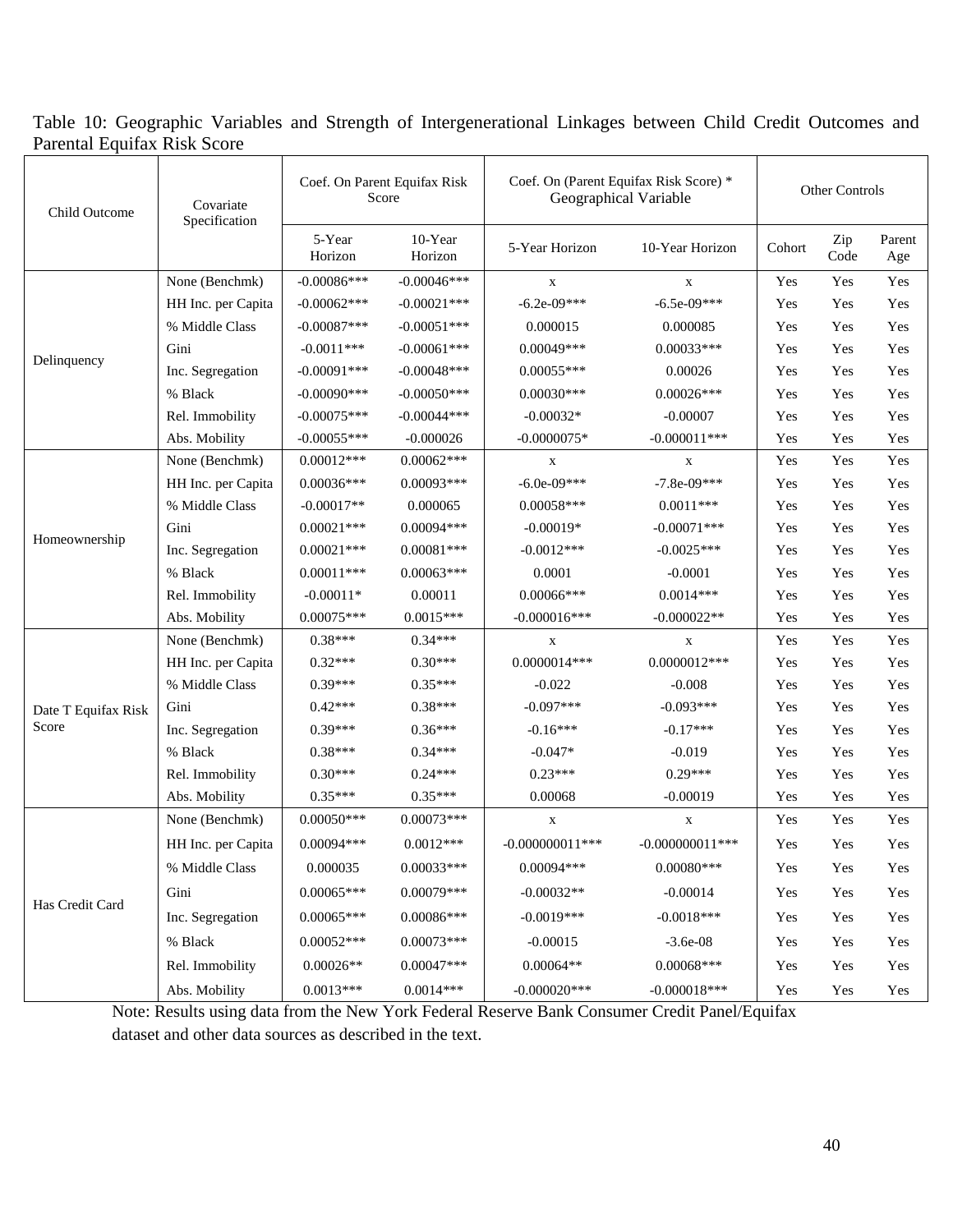| Child Outcome                       | Covariate Specification | Coef. On Parent Constrained |                    | Coef. On Educational<br>Policy |                    | Coef. On (Parent Constrained) *<br><b>Educational Policy</b> | Other Controls  |        |             |               |
|-------------------------------------|-------------------------|-----------------------------|--------------------|--------------------------------|--------------------|--------------------------------------------------------------|-----------------|--------|-------------|---------------|
|                                     |                         | 5-Year<br>Horizon           | 10-Year<br>Horizon | 5-Year<br>Horizon              | 10-Year<br>Horizon | 5-Year Horizon                                               | 10-Year Horizon | Cohort | Zip<br>Code | Parent<br>Age |
|                                     | None (Benchmark)        | $0.17***$                   | $0.11***$          | $\mathbf x$                    | $\mathbf X$        | $\mathbf{X}$                                                 | $\mathbf X$     | Yes    | Yes         | Yes           |
|                                     | Sch. Spending per Pupil | $0.14***$                   | $0.072***$         | $\mathbf X$                    | $\mathbf{X}$       | $0.0000035**$                                                | $0.0000043***$  | Yes    | Yes         | Yes           |
| Delinquency                         | Financial Literacy      | $0.17***$                   | $0.11***$          | $-0.0041$                      | 0.0052             | 0.0053                                                       | $-0.00094$      | Yes    | Yes         | Yes           |
|                                     | Economic Literacy       | $0.17***$                   | $0.11***$          | $0.017***$                     | $0.051***$         | $-0.0051$                                                    | $-0.016***$     | Yes    | Yes         | Yes           |
|                                     | Math Curr. Improvement  | $0.17***$                   | $0.10***$          | 0.0031                         | $-0.0088*$         | 0.0074                                                       | $0.011*$        | Yes    | Yes         | Yes           |
|                                     | None (Benchmark)        | $-0.025***$                 | $-0.12***$         | X                              | X                  | $\mathbf X$                                                  | $\mathbf X$     | Yes    | Yes         | Yes           |
| Homeownership                       | Sch. Spending per Pupil | $-0.071***$                 | $-0.18***$         | X                              | $\mathbf X$        | $0.0000059***$                                               | $0.0000075***$  | Yes    | Yes         | Yes           |
|                                     | Financial Literacy      | $-0.026***$                 | $-0.12***$         | $-0.0018$                      | $-0.012***$        | $0.016***$                                                   | $0.029***$      | Yes    | Yes         | Yes           |
|                                     | Economic Literacy       | $-0.024***$                 | $-0.12***$         | 0.0013                         | $-0.00016$         | $-0.0022$                                                    | 0.0033          | Yes    | Yes         | Yes           |
|                                     | Math Curr. Improvement  | $-0.023***$                 | $-0.12***$         | $-0.0085$                      | $-0.001$           | $-0.0073$                                                    | $-0.013$        | Yes    | Yes         | Yes           |
|                                     | None (Benchmark)        | $-71.4***$                  | $-67.4***$         | X                              | X                  | X                                                            | X               | Yes    | Yes         | Yes           |
|                                     | Sch. Spending per Pupil | $-55.5***$                  | $-53.3***$         | X                              | $\mathbf{X}$       | $-0.0020***$                                                 | $-0.0018***$    | Yes    | Yes         | Yes           |
| Date T Equifax<br><b>Risk Score</b> | Financial Literacy      | $-71.0***$                  | $-67.2***$         | $2.43*$                        | $-3.56***$         | $-4.92**$                                                    | $-2.1$          | Yes    | Yes         | Yes           |
|                                     | Economic Literacy       | $-72.5***$                  | $-68.6***$         | $-1.72$                        | $-4.54*$           | 3.17                                                         | 3.53            | Yes    | Yes         | Yes           |
|                                     | Math Curr. Improvement  | $-70.2***$                  | $-66.1***$         | $-1.36$                        | 0.71               | $-4.96**$                                                    | $-5.21**$       | Yes    | Yes         | Yes           |
|                                     | None (Benchmark)        | $-0.070***$                 | $-0.11***$         | $\mathbf{X}$                   | X                  | X                                                            | X               | Yes    | Yes         | Yes           |
|                                     | Sch. Spending per Pupil | $-0.12***$                  | $-0.16***$         | X                              | $\mathbf{X}$       | $0.0000069***$                                               | $0.0000064***$  | Yes    | Yes         | Yes           |
| Has Credit Card                     | Financial Literacy      | $-0.070***$                 | $-0.11***$         | $-0.012**$                     | $-0.0015$          | $0.0081*$                                                    | 0.0049          | Yes    | Yes         | Yes           |
|                                     | Economic Literacy       | $-0.066***$                 | $-0.10***$         | $0.041***$                     | $0.024***$         | $-0.011$                                                     | $-0.016$        | Yes    | Yes         | Yes           |
|                                     | Math Curr. Improvement  | $-0.068***$                 | $-0.11***$         | 0.0056                         | $-0.020***$        | $-0.0073$                                                    | 0.00026         | Yes    | Yes         | Yes           |

Table 11: Educational Policies and Strength of Intergenerational Linkages between Child Credit Outcomes and Parental Credit Constraints

Note: Results using data from the New York Federal Reserve Bank Consumer Credit Panel/Equifax dataset and educational policy variables from Brown et al. (2016).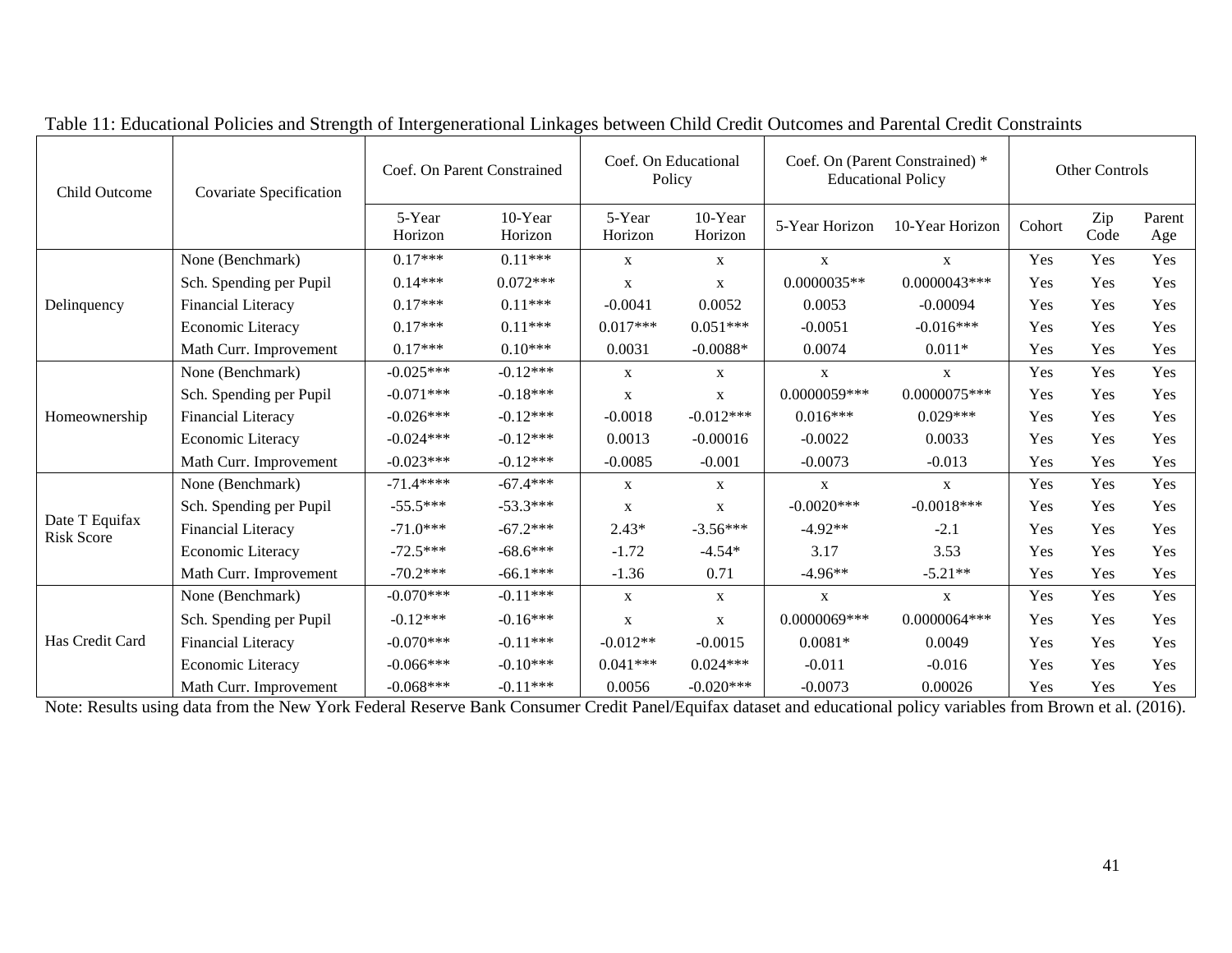| Child Outcome                       | Covariate Specification   | Coef. On Parent Equifax Risk<br>Score |                    | Coef. On Educational<br>Policy |                    | Coef. On (Parent Equifax Risk Score) *<br><b>Educational Policy</b> | Other Controls     |        |             |               |
|-------------------------------------|---------------------------|---------------------------------------|--------------------|--------------------------------|--------------------|---------------------------------------------------------------------|--------------------|--------|-------------|---------------|
|                                     |                           | 5-Year<br>Horizon                     | 10-Year<br>Horizon | 5-Year<br>Horizon              | 10-Year<br>Horizon | 5-Year Horizon                                                      | 10-Year Horizon    | Cohort | Zip<br>Code | Parent<br>Age |
|                                     | None (Benchmark)          | $-0.00086***$                         | $-0.00046***$      | $\mathbf{X}$                   | $\mathbf{X}$       | X                                                                   | $\mathbf{X}$       | Yes    | Yes         | Yes           |
|                                     | Sch. Spending per Pupil   | $-0.00064***$                         | $-0.00030***$      | $\mathbf X$                    | X                  | $-0.000000029***$                                                   | $-0.000000021**$   | Yes    | Yes         | Yes           |
| Delinquency                         | Financial Literacy        | $-0.00086$ ***                        | $-0.00046$ ***     | 0.017                          | 0.027              | $-0.000028$                                                         | $-0.000026$        | Yes    | Yes         | Yes           |
|                                     | Economic Literacy         | $-0.00089$ ***                        | $-0.00049***$      | $-0.028$                       | 0.0037             | $0.000063**$                                                        | $0.000058***$      | Yes    | Yes         | Yes           |
|                                     | Math Curr. Improvement    | $-0.00086$ ***                        | $-0.00045***$      | 0.019                          | $0.027*$           | $-0.000035$                                                         | $-0.000042*$       | Yes    | Yes         | Yes           |
| Homeownership                       | None (Benchmark)          | $0.00012***$                          | $0.00062***$       | $\mathbf{X}$                   | $\mathbf{X}$       | X                                                                   | X                  | Yes    | Yes         | Yes           |
|                                     | Sch. Spending per Pupil   | $0.00038***$                          | $0.00095***$       | $\mathbf X$                    | $\mathbf{X}$       | $-0.000000033***$                                                   | $-0.000000042$ *** | Yes    | Yes         | Yes           |
|                                     | <b>Financial Literacy</b> | $0.00013***$                          | $0.00062***$       | $0.050***$                     | 0.048              | $-0.000067**$                                                       | $-0.000071$        | Yes    | Yes         | Yes           |
|                                     | Economic Literacy         | $0.00012***$                          | $0.00063***$       | $-0.011$                       | 0.026              | 0.000013                                                            | $-0.00004$         | Yes    | Yes         | Yes           |
|                                     | Math Curr. Improvement    | $0.00011***$                          | $0.00059***$       | $-0.036$                       | $-0.079**$         | 0.000037                                                            | $0.00010*$         |        | Yes         | Yes           |
|                                     | None (Benchmark)          | $0.38***$                             | $0.34***$          | $\mathbf{X}$                   | $\mathbf{X}$       | $\mathbf{X}$                                                        | X                  | Yes    | Yes         | Yes           |
|                                     | Sch. Spending per Pupil   | $0.31***$                             | $0.30***$          | $\mathbf X$                    | $\mathbf{X}$       | $0.0000084***$                                                      | $0.0000061*$       | Yes    | Yes         | Yes           |
| Date T Equifax<br><b>Risk Score</b> | Financial Literacy        | $0.37***$                             | $0.34***$          | $-17.2***$                     | $-12.3**$          | $0.026***$                                                          | $0.011*$           | Yes    | Yes         | Yes           |
|                                     | Economic Literacy         | $0.38***$                             | $0.35***$          | $14.0**$                       | 9.88               | $-0.021**$                                                          | $-0.020*$          | Yes    | Yes         | Yes           |
|                                     | Math Curr. Improvement    | $0.37***$                             | $0.34***$          | $-20.6***$                     | $-20.5***$         | $0.026***$                                                          | $0.026***$         | Yes    | Yes         | Yes           |
|                                     | None (Benchmark)          | $0.00050***$                          | $0.00073***$       | $\mathbf X$                    | $\mathbf X$        | X                                                                   | X                  | Yes    | Yes         | Yes           |
|                                     | Sch. Spending per Pupil   | $0.00094***$                          | $0.0011***$        | $\mathbf{X}$                   | X                  | $-0.000000057***$                                                   | $-0.000000043***$  | Yes    | Yes         | Yes           |
| Has Credit Card                     | <b>Financial Literacy</b> | $0.00051***$                          | $0.00073***$       | $0.062**$                      | 0.032              | $-0.00010$ ***                                                      | $-0.000043$        | Yes    | Yes         | Yes           |
|                                     | Economic Literacy         | $0.00048***$                          | $0.00071***$       | 0.00024                        | $-0.038$           | 0.000047                                                            | 0.000051           | Yes    | Yes         | Yes           |
|                                     | Math Curr. Improvement    | $0.00049***$                          | $0.00072***$       | $-0.033$                       | $-0.050*$          | 0.000055                                                            | 0.000034           | Yes    | Yes         | Yes           |

Table 12: Educational Policies and Strength of Intergenerational Linkages between Child Credit Outcomes and Parental Equifax Risk Score

Note: Results using data from the New York Federal Reserve Bank Consumer Credit Panel/Equifax dataset and educational policy variables from Brown et al. (2016).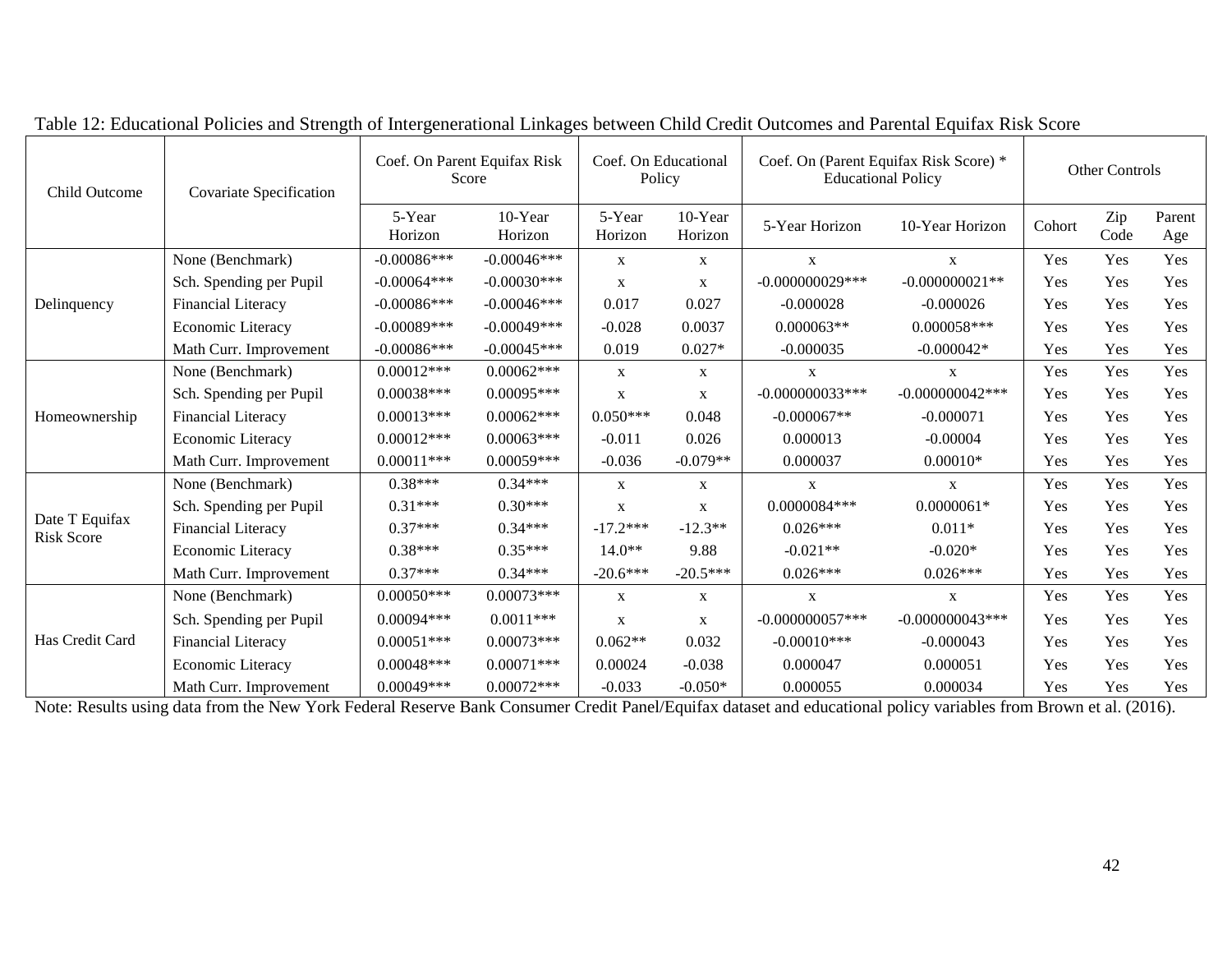| Quintile       | Mean | Std. Dev. | 25th % | Median | 75th % | Obs.   |
|----------------|------|-----------|--------|--------|--------|--------|
| Lowest         | 624  | 104       | 555    | 629    | 703    | 85,760 |
| $\overline{2}$ | 707  | 89        | 656    | 727    | 777    | 91,621 |
| 3              | 738  | 75        | 701    | 758    | 793    | 84,911 |
| $\overline{4}$ | 755  | 67        | 724    | 772    | 804    | 83,324 |
| Highest        | 781  | 53        | 759    | 797    | 820    | 81,690 |

Table 13: Parental Equifax Risk Score Conditional on Predicted Income Quintile, 2005-2008 CCP Sample with CRISM

Note: Results using data from the New York Federal Reserve Bank Consumer Credit Panel/Equifax and Equifax Credit Risk Insight Servicing McDash (CRISM).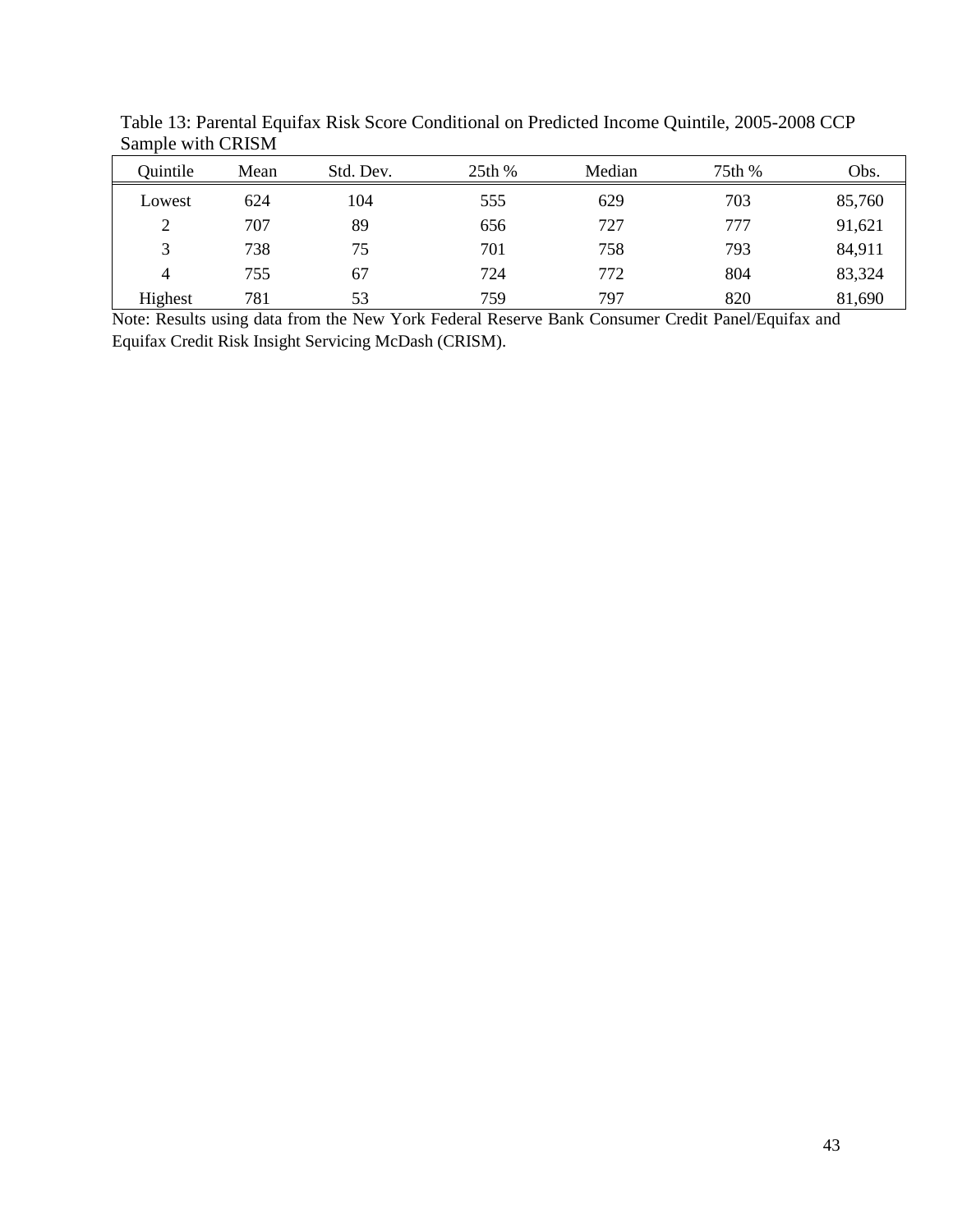| <b>Child Outcome</b>                                 | Coef. On<br>Parent Equifax | Coef. On Family's<br><b>CRISM</b> Income | Fixed effects<br>controls |             | $R^2$ |
|------------------------------------------------------|----------------------------|------------------------------------------|---------------------------|-------------|-------|
|                                                      | <b>Risk Score</b>          |                                          | Cohort                    | Zip<br>Code |       |
|                                                      | $-0.000018***$             |                                          | Yes                       | Yes         | 2.4%  |
| Bankruptcy                                           | $-0.000014***$             | $-0.000000018$ ***                       | Yes                       | Yes         | 2.4%  |
|                                                      | $-0.00079***$              |                                          | Yes                       | Yes         | 6.9%  |
| Delinquency                                          | $-0.00072***$              | $-0.00000039***$<br>Yes<br>Yes           |                           |             | 7.0%  |
|                                                      | 0.000082***                |                                          | Yes                       | Yes         | 4.4%  |
| Homeowner                                            | 0.000089***                | $-0.000000032***$                        | Yes                       | Yes         | 4.4%  |
| <b>Other Serious Default</b><br>(Ex. Foreclosure and | $-0.0014***$               |                                          | Yes                       | Yes         | 17.0% |
| Bankruptcy)                                          | $-0.0013***$               | $-0.00000081***$                         | Yes                       | Yes         | 17.0% |
| Average Equifax Risk                                 | $0.33***$                  |                                          | Yes                       | Yes         | 31.0% |
| Score                                                | $0.30***$                  | $0.00018***$                             | Yes                       | Yes         | 32.0% |
| Date T Equifax Risk                                  | $0.36***$                  |                                          | Yes                       | Yes         | 23.0% |
| Score                                                | $0.32***$                  | 0.00019***                               | Yes                       | <b>Yes</b>  | 24.0% |
|                                                      | $0.00031***$               |                                          | Yes                       | Yes         | 5.2%  |
| Has Credit Card                                      | $0.00029***$               | $0.00000012***$                          | Yes                       | Yes         | 5.2%  |

Table 14: Parental Equifax Risk Score and Child Outcomes at  $t_0+5$ , Controlling for Parental Income

Notes: 1) Sample of parents in 2005-2008 rather than benchmark sample. 2) Results using data from the New York Federal Reserve Bank Consumer Credit Panel/Equifax and Equifax Credit Risk Insight Servicing McDash (CRISM)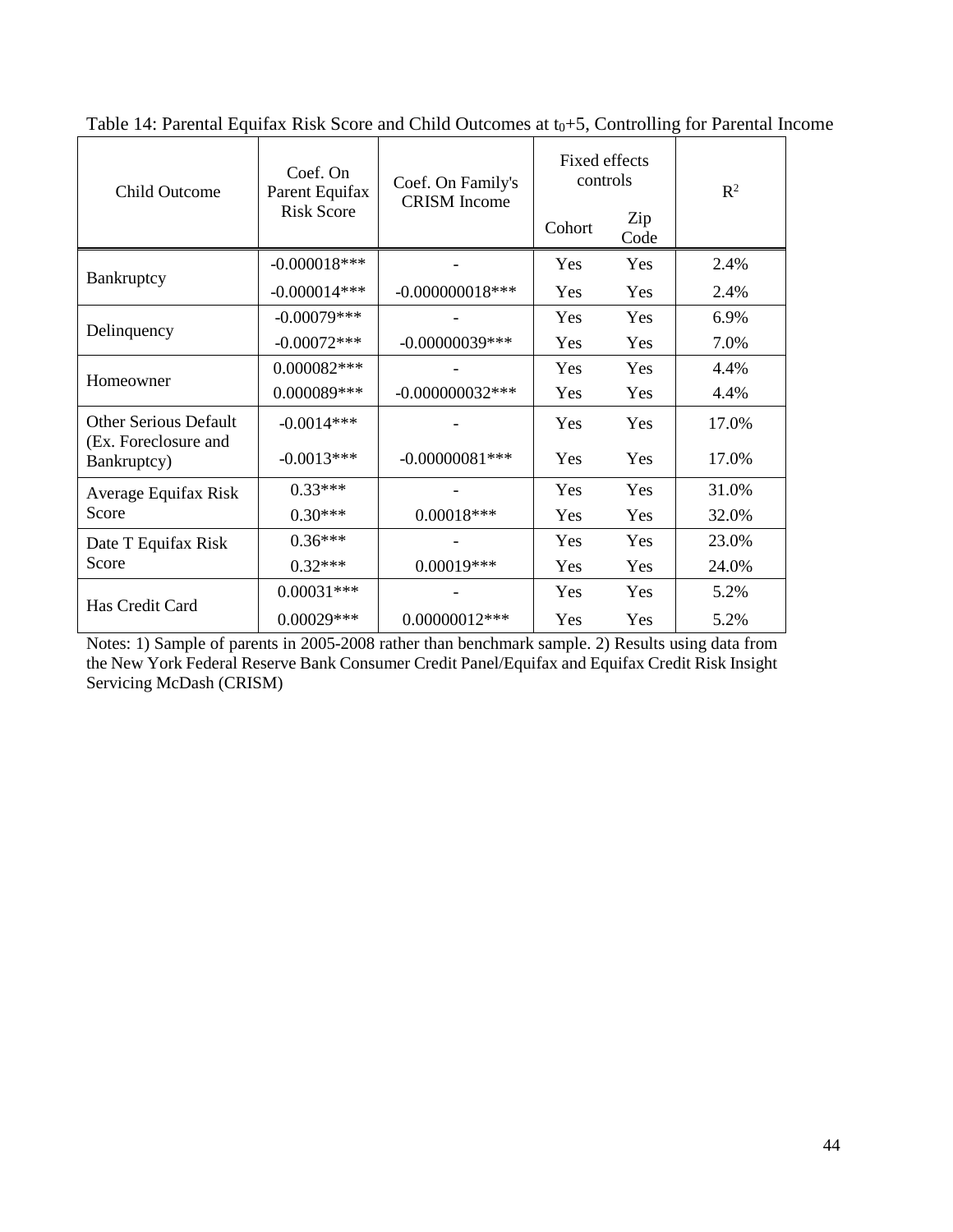| Table 15: Intergenerational Linkages in Household Credit with and without Controls for Family |  |
|-----------------------------------------------------------------------------------------------|--|
| Heterogeneity                                                                                 |  |

|                            |                                         | Parental Equifax Risk Score               |                                   |                                     |        |  |  |
|----------------------------|-----------------------------------------|-------------------------------------------|-----------------------------------|-------------------------------------|--------|--|--|
| <b>Child Outcome</b>       | No controls for<br>family heterogeneity | With controls for<br>family heterogeneity | Cohort<br>Fixed<br>Effects        | Zip Code<br>Fixed<br>Effects        | N      |  |  |
| <b>Credit Constrained</b>  | $-0.0012***$                            | $-0.0000021$                              | Yes                               | Yes                                 | 31,510 |  |  |
| Average Equifax Risk Score | $0.35***$                               | $0.022*$                                  | Yes                               | Yes                                 | 35,438 |  |  |
| Date T Equifax Risk Score  | $0.37***$                               | $-0.010$                                  | <b>Yes</b>                        | Yes                                 | 35,011 |  |  |
|                            | <b>Parental Credit Constraints</b>      |                                           |                                   |                                     |        |  |  |
|                            | No controls for<br>family heterogeneity | With controls for<br>family heterogeneity | Cohort<br>Fixed<br><b>Effects</b> | Zip Code<br>Fixed<br><b>Effects</b> | N      |  |  |
| <b>Credit Constrained</b>  | $0.27***$                               | $-0.005$                                  | <b>Yes</b>                        | Yes                                 | 28,220 |  |  |
| Average Equifax Risk Score | $-59.9***$                              | $-2.450$                                  | <b>Yes</b>                        | Yes                                 | 31,760 |  |  |
| Date T Equifax Risk Score  | $-67.5***$                              | 0.470                                     | Yes                               | Yes                                 | 31,453 |  |  |

Notes: 1) Results using data from the New York Federal Reserve Bank Consumer Credit Panel/Equifax dataset. 2) Regressions in this table are run on the sibling sample, i.e., the subsample of children who have at least one sibling in our data. 3) Column (2) shows the coefficient estimates from the regression of the child outcome on the parental credit attribute as described in eq. (1). Each regression in column (2) also controls for parental age in levels. 4) Column (3) shows the coefficient estimates from the regression of the demeaned child outcome on the demeaned parental credit attribute as described in eq. (2). Each regression in column (3) also controls for demeaned parental age. Demeaned variables subtract off within-family mean for that variable. 5) Table presents results for the 5-year horizon; results for the 10-year horizon are similar and available upon request.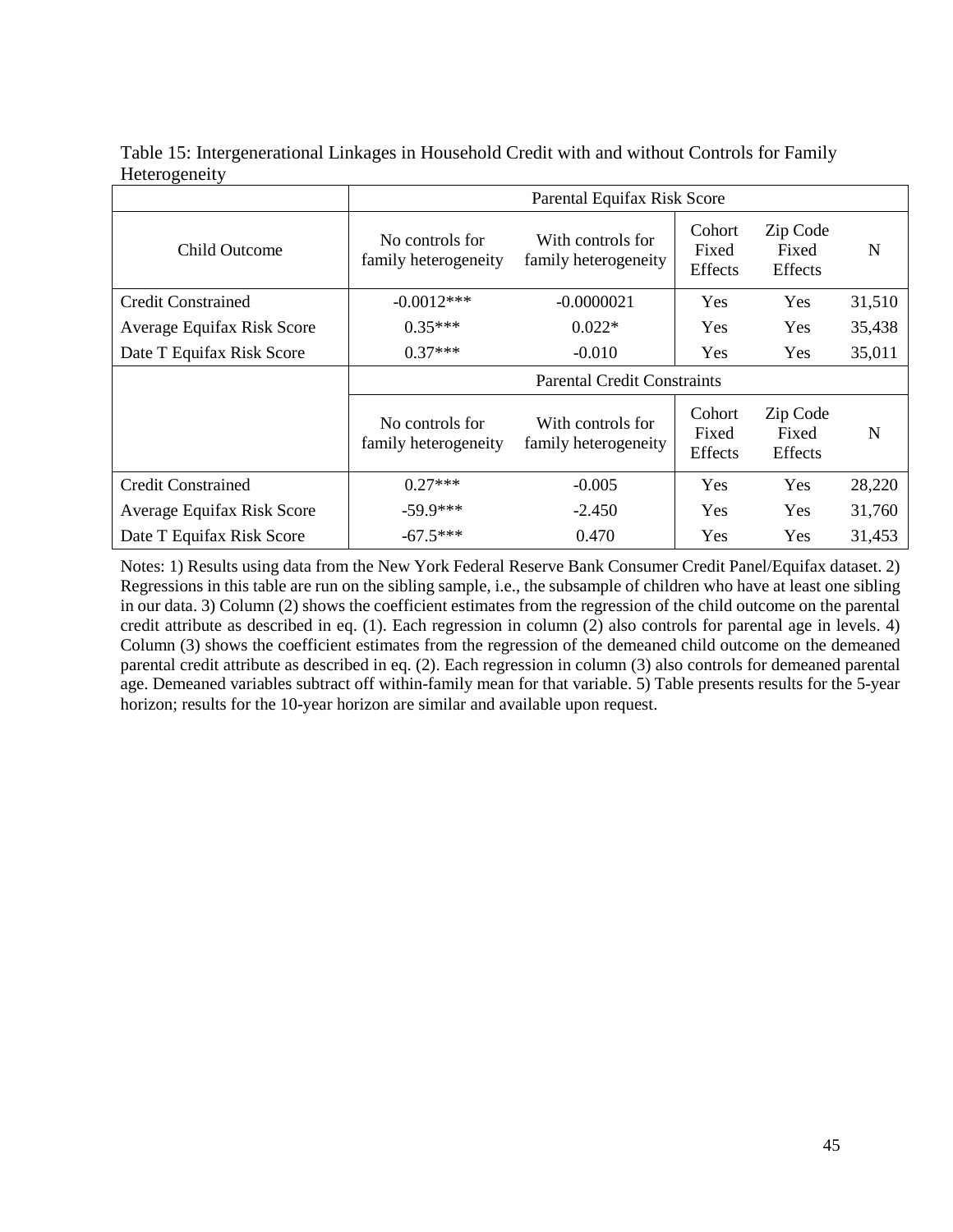| <b>Child Outcome</b> | Parental<br>Income<br>Quintile | Coef. On Parent<br>Constrained | Cohort<br>Fixed<br><b>Effects</b> | <b>State</b><br>Fixed<br><b>Effects</b> | Parent Fixed<br><b>Effects</b> | N     |
|----------------------|--------------------------------|--------------------------------|-----------------------------------|-----------------------------------------|--------------------------------|-------|
| Student Loan         | Lowest                         | 0.027                          | Yes                               | Yes                                     | N <sub>0</sub>                 | 3,235 |
|                      |                                | $-0.047$                       | Yes                               | Yes                                     | Yes                            | 3,235 |
| Student Loan         | $\overline{2}$                 | $0.057***$                     | Yes                               | Yes                                     | N <sub>0</sub>                 | 3,559 |
|                      |                                | 0.055                          | Yes                               | <b>Yes</b>                              | Yes                            | 3,559 |
| Student Loan         | 3                              | $0.062**$                      | Yes                               | <b>Yes</b>                              | N <sub>0</sub>                 | 3,778 |
|                      |                                | $-0.028$                       | Yes                               | Yes                                     | Yes                            | 3,778 |
| Student Loan         | 4                              | $0.12***$                      | Yes                               | Yes                                     | N <sub>0</sub>                 | 3,910 |
|                      |                                | $-0.033$                       | Yes                               | Yes                                     | Yes                            | 3,910 |
| Student Loan         |                                | $0.20***$                      | Yes                               | Yes                                     | N <sub>0</sub>                 | 3,810 |
|                      | Highest                        | 0.062                          | Yes                               | Yes                                     | Yes                            | 3,810 |

Table 16: Presence of Student Loan Within 5 Years, With and Without Parent Fixed Effects Panel A: Parent Constrained

Panel B: Parent Equifax Risk Score

| Child Outcome | Parental<br>Coef. On Parent<br>Income<br>Riskscore<br>Quintile |                | Cohort<br>Fixed<br>Effects | <b>State</b><br>Fixed<br>Effects | Parent Fixed<br><b>Effects</b> | $\mathbf N$ |
|---------------|----------------------------------------------------------------|----------------|----------------------------|----------------------------------|--------------------------------|-------------|
| Student Loan  | Lowest                                                         | 0.000037       | Yes                        | Yes                              | No                             | 3,906       |
|               |                                                                | 0.00041        | Yes                        | Yes                              | Yes                            | 3,906       |
| Student Loan  | $\overline{2}$                                                 | $-0.000022$    | Yes                        | <b>Yes</b>                       | N <sub>0</sub>                 | 3,920       |
|               |                                                                | $-0.00029$     | Yes                        | Yes                              | Yes                            | 3,920       |
| Student Loan  | 3                                                              | $-0.00018*$    | Yes                        | Yes                              | N <sub>0</sub>                 | 3,883       |
|               |                                                                | 0.00034        | Yes                        | Yes                              | Yes                            | 3,883       |
| Student Loan  | 4                                                              | $-0.00049$ *** | Yes                        | Yes                              | N <sub>0</sub>                 | 3,930       |
|               |                                                                | 0.000039       | Yes                        | Yes                              | Yes                            | 3,930       |
| Student Loan  |                                                                | $-0.0012***$   | Yes                        | Yes                              | N <sub>0</sub>                 | 3,825       |
|               | Highest                                                        | $-0.00053*$    | Yes                        | Yes                              | Yes                            | 3,825       |

Notes: 1) Sample is children of parents from 2005-2008 CRISM sample. 2) Parental Income Quintile is based on predicted parental income. 3) Due to the small sample size, we include state rather than zip code fixed effects in these specifications. 4) Results using data from the New York Federal Reserve Bank Consumer Credit Panel/Equifax and Equifax Credit Risk Insight Servicing McDash (CRISM).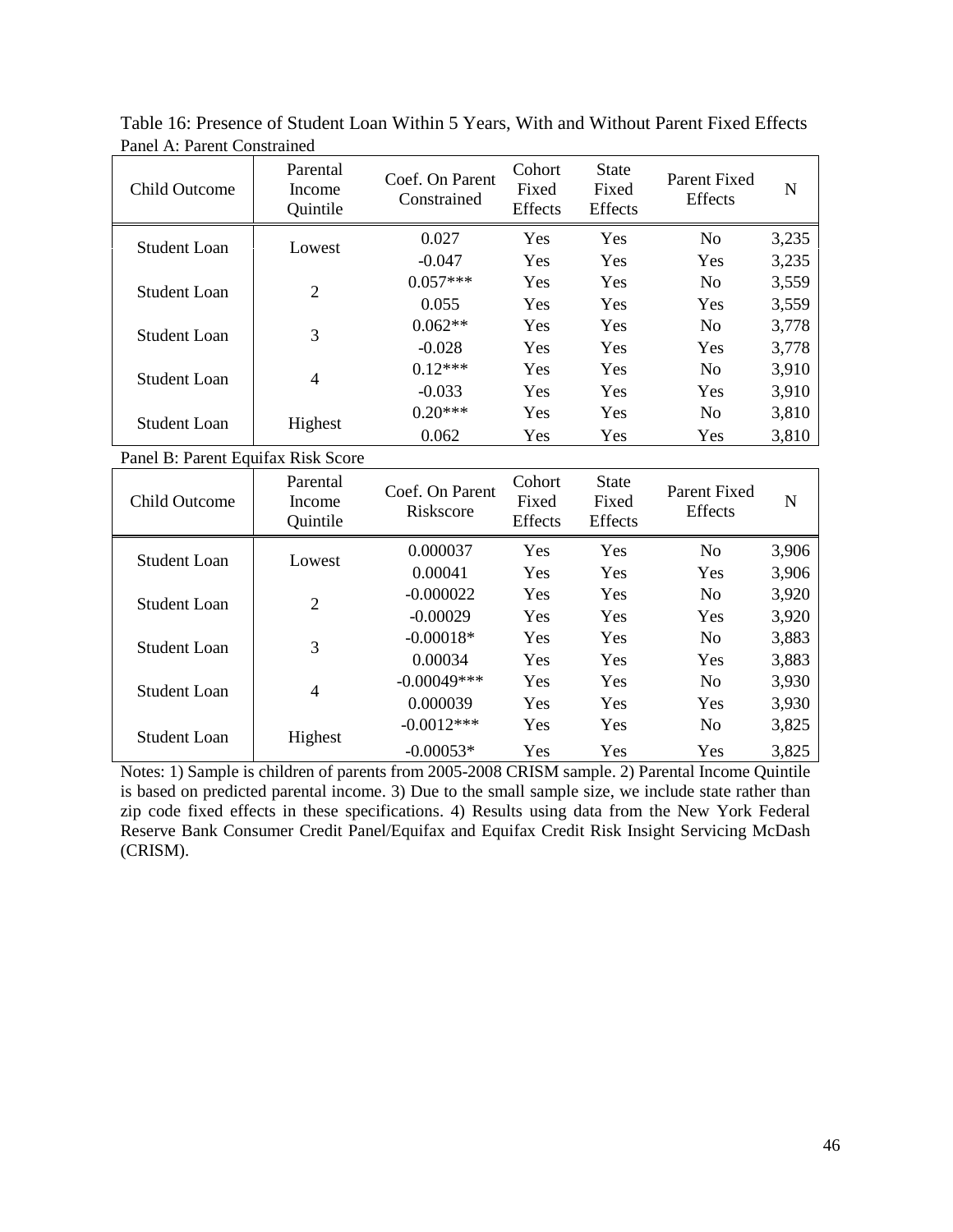# **Appendix A. Variables Definitions**

The child credit outcomes that we study are

- 1. An indicator for having a credit card that is a dummy variable that takes a value of 1 if the child has a credit card between age 19 and 24 for the short horizon sample and between age 25 and 29 for the long horizon sample.
- 2. A dummy variable that takes value 1 if the child has a mortgage between age 19 and 24 for the short horizon sample and between 19 and 29 for the long horizon sample.
- 3. A dummy variable that takes value 1 if the child has a bankruptcy flag on his or her credit record between age 19 and 24 for the short horizon sample and between age 25 and 29 for the long horizon sample.
- 4. A dummy variable that takes value 1 if the child has an account 90DPD or greater default (excluding bankruptcy and foreclosure) on his or her credit record between age 19 and 24 for the short horizon sample and between age 25 and 29 for the long horizon sample.
- 5. A dummy variable that takes value 1 if the child has an account 30DPD or 60DPD on his or her credit record between age 19 and 24 for the short horizon sample and between age 25 and 29 for the long horizon sample.
- 6. The average Equifax Risk Score for the child between age 19 and 24 for the short horizon sample and between age 25 and 29 for the long horizon sample.
- 7. The child's Equifax Risk Score at the age 24 for the short horizon sample and at the age 29 for the long horizon sample*.*

The parental attributes that we study are

- 1. An indicator for parents' bankruptcy that takes value 1 if a parent has any account in bankruptcy and 0 otherwise, measured when the child is 19 years old.
- 2. An indicator for parents' foreclosure that takes value 1 if a parent has a foreclosure and 0 otherwise, measured when the child is 19 years old.
- 3. An indicator for parents' serious default that takes value 1 if a parent has any account 90DPD or greater default (excluding bankruptcy and foreclosure) and 0 otherwise, measured when the child is 19 years old.
- 4. An indicator for parents' delinquency that takes value 1 if a parent has any account 30DPD or 60DPD and 0 otherwise, measured when the child is 19 years old.
- 5. The degree of parents being credit constrained is the ratio of credit balance to card limit, measured when the child is 19 years old. It is the maximum credit balance as a percentage of the combined credit limit available for use at time t0 of the two parents if there are two.
- 6. Parents' credit Equifax Risk Score, measured when the child is 19 years old and the average if there are two parents in the household.

Parents' age when the child is 19 years old, measured as the average age if there are two parents in the household.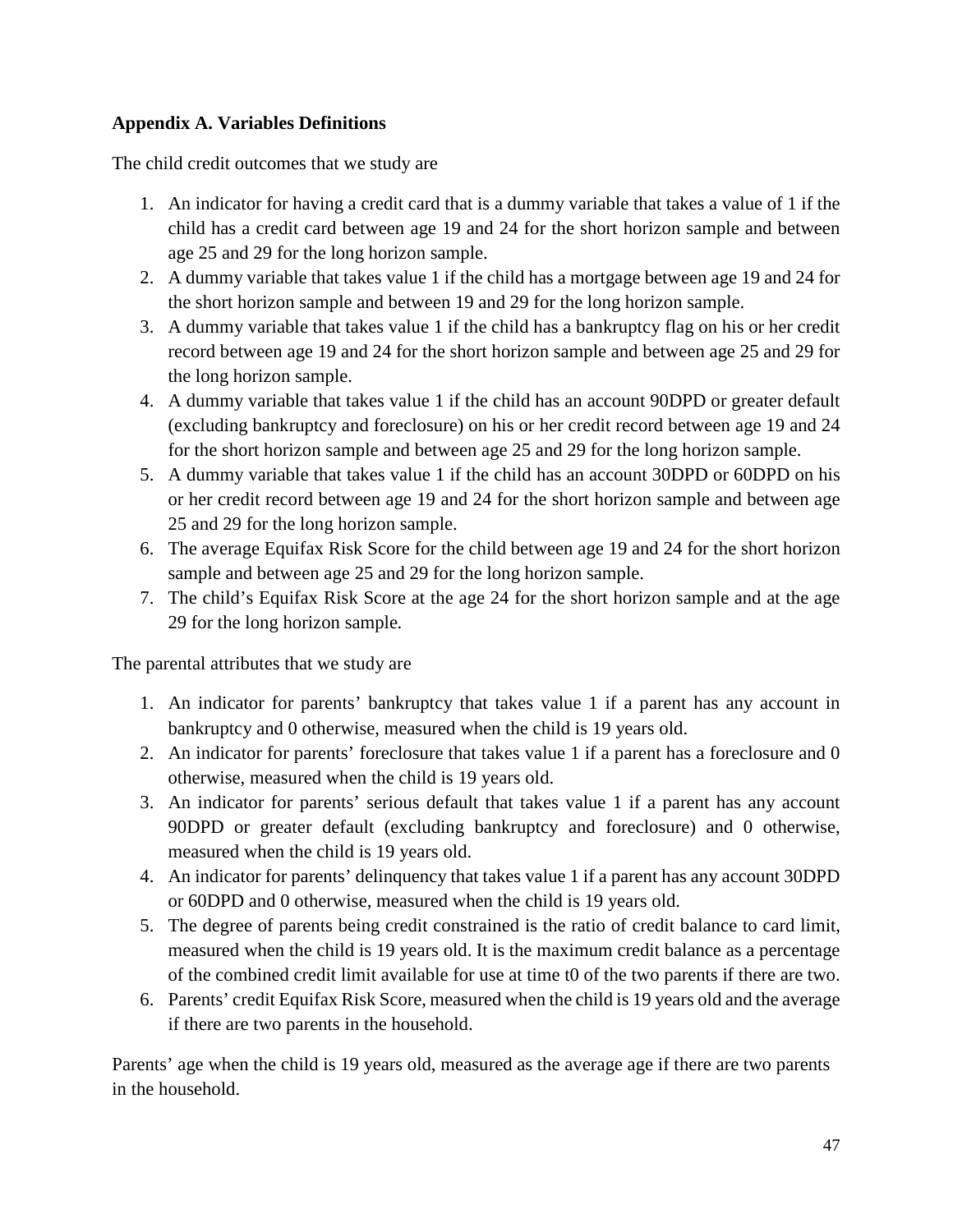|                                  | Mean  | Std. Dev. | Min      | 25th %         | Median           | 75th %   | Max | Obs.    |
|----------------------------------|-------|-----------|----------|----------------|------------------|----------|-----|---------|
| Child Forms Household            | 0.55  | 0.50      | $\theta$ | $\Omega$       |                  |          |     | 417,601 |
| Child Forms Household First Age  | 21.5  | 1.4       | 20       | 20             | 21               | 23       | 24  | 228,739 |
| Child Has Credit Card            | 0.84  | 0.37      | $\Omega$ |                |                  | 1        | 1   | 417,601 |
| Child Has Credit Card First Age  | 19.7  | 1.5       | 15       | 19             | 19               | 20       | 24  | 350,481 |
| Child Homeowner                  | 0.11  | 0.31      | $\theta$ | $\theta$       | $\boldsymbol{0}$ | $\Omega$ | 1   | 417,601 |
| Child Homeowner First Age        | 22.5  | 1.6       | 15       | 22             | 23               | 24       | 24  | 46,247  |
| Child Bankrupt                   | 0.019 | 0.136     | $\theta$ | $\Omega$       | $\theta$         | $\Omega$ | 1   | 417,601 |
| <b>Child Foreclosure</b>         | 0.066 | 0.249     | $\Omega$ | $\theta$       | $\boldsymbol{0}$ | $\Omega$ |     | 417,601 |
| Child Other Serious Default      | 0.33  | 0.47      | $\Omega$ | $\overline{0}$ | $\overline{0}$   |          |     | 399,357 |
| Child Delinquency                | 0.25  | 0.44      | $\theta$ | $\Omega$       | $\overline{0}$   |          |     | 399,357 |
| Child Equifax Risk Score Average | 630.6 | 77.7      | 295      | 566.8          | 645.7            | 695      | 827 | 408,162 |
| Child Equifax Risk Score End     | 633.5 | 99.0      | 288      | 561            | 644              | 720      | 834 | 364,045 |
| <b>Child Credit Constrained</b>  | 0.632 | 0.339     | $\Omega$ | 0.337          | 0.739            | 0.945    |     | 354,460 |

Table A1: Summary Statistics for 5-year subsample of the original 10-year sample

Note: Authors' calculations using the New York Federal Reserve Bank Consumer Credit Panel/Equifax dataset.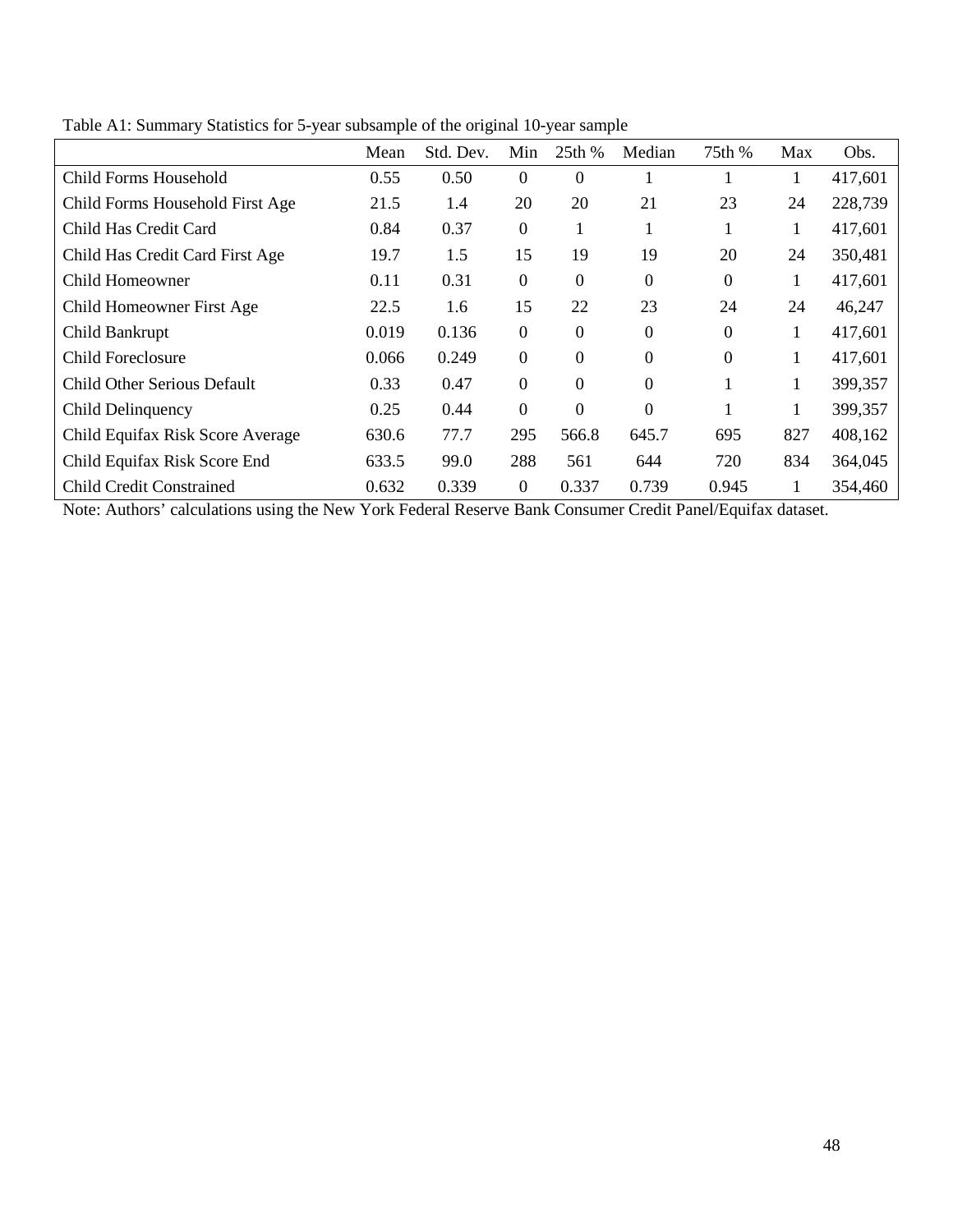| <b>Child Outcome</b>          | Coef. On Parent<br>Constrained |                    | Coef. On Parent Age |                    | Coef. On Indicator of<br>Child Cosign Credit<br>Card |                    | Coef. On (Indicator of<br>Child Cosign Credit<br>Card) $*$ (Parent<br>Constrained) |                    | Fixed effects |                | Adjusted $\mathbb{R}^2$ |               |
|-------------------------------|--------------------------------|--------------------|---------------------|--------------------|------------------------------------------------------|--------------------|------------------------------------------------------------------------------------|--------------------|---------------|----------------|-------------------------|---------------|
|                               | 5-Year<br>Horizon              | 10-Year<br>Horizon | 5-Year<br>Horizon   | 10-Year<br>Horizon | 5-Year<br>Horizon                                    | 10-Year<br>Horizon | 5-Year<br>Horizon                                                                  | 10-Year<br>Horizon | Cohort        | Zip<br>Code    | $5-$<br>Year            | $10-$<br>Year |
|                               | $0.014***$                     | $0.031***$         | $-0.0000021$        | $-0.00022**$       | $-0.000078$                                          | $-0.010***$        | $0.018***$                                                                         | $0.020***$         | Yes           | N <sub>o</sub> | 0.54%                   | 0.65%         |
| Bankruptcy                    | $0.012***$                     | $0.025***$         | $0.000061*$         | $-0.000020$        | $-0.00056$                                           | $-0.012***$        | $0.018***$                                                                         | $0.021***$         | Yes           | Yes            | 1.7%                    | 2.5%          |
|                               | $0.20***$                      | $0.12***$          | $-0.00056***$       | $-0.00043**$       | $-0.029***$                                          | $-0.025***$        | $0.032***$                                                                         | $0.019**$          | Yes           | N <sub>o</sub> | 2.8%                    | 1.6%          |
| Delinquency                   | $0.16***$                      | $0.10***$          | $-0.00038**$        | $-0.00025*$        | $-0.027***$                                          | $-0.021***$        | $0.033***$                                                                         | $0.023***$         | Yes           | Yes            | 4.6%                    | 2.9%          |
|                               | $-0.021***$                    | $-0.13***$         | $-0.0013***$        | $-0.0028***$       | $0.098***$                                           | $0.24***$          | $0.034***$                                                                         | $0.053***$         | Yes           | No             | 2%                      | 5.7%          |
| Homeowner                     | $-0.021***$                    | $-0.11***$         | $-0.00077***$       | $-0.0019***$       | $0.092***$                                           | $0.22***$          | $0.032***$                                                                         | $0.052***$         | Yes           | Yes            | 4.7%                    | 8.2%          |
| Other Serious<br>Default (Ex. | $0.32***$                      | $0.31***$          | $-0.0000070$        | $-0.00043$         | $-0.069***$                                          | $-0.095***$        | $-0.023***$                                                                        | $-0.086***$        | Yes           | No             | 6.5%                    | 6.1%          |
| Foreclos. and<br>Bankruptcy)  | $0.26***$                      | $0.24***$          | 0.000025            | $-0.00023$         | $-0.064***$                                          | $-0.086***$        | $-0.018**$                                                                         | $-0.073***$        | Yes           | Yes            | 12%                     | 11%           |
| Average                       | $-77.1***$                     | $-84.4***$         | 0.057               | 0.079              | $21.1***$                                            | $30.5***$          | $-5.81***$                                                                         | 12.4 ***           | Yes           | N <sub>o</sub> | 14%                     | 12%           |
| Equifax Risk<br>Score         | $-62.8***$                     | $-68.2***$         | 0.010               | 0.020              | $20.0***$                                            | 28.9***            | $-6.89***$                                                                         | 8.10***            | Yes           | Yes            | 23%                     | 19%           |
| Date T Equifax                | $-85.5***$                     | $-83.3***$         | $0.15**$            | 0.062              | $21.1***$                                            | 28.7***            | $-3.99**$                                                                          | 12.4 ***           | Yes           | No             | 10%                     | 9.5%          |
| <b>Risk Score</b>             | $-69.2***$                     | $-66.8***$         | $0.077**$           | 0.0013             | 19.8***                                              | $27.0***$          | $-5.31***$                                                                         | 8.56***            | Yes           | Yes            | 17%                     | 16%           |
| Has Credit Card               | $-0.094***$                    | $-0.15***$         | $-0.00037**$        | $-0.00027$         | $0.10***$                                            | $0.11***$          | $0.062***$                                                                         | $0.13***$          | Yes           | No             | 2.7%                    | 4.4%          |
|                               | $-0.069***$                    | $-0.12***$         | $-0.00055***$       | $-0.00049$ ***     | $0.099***$                                           | $0.11***$          | $0.058***$                                                                         | $0.11***$          | Yes           | Yes            | 6.4%                    | 8%            |

Table A2: Benchmark Regressions of the Intergenerational Linkages between Child Credit Outcomes and Parental Credit Constraints, with an Indicator for Cosigned Credit Cards

Note: Results using data from the New York Federal Reserve Bank Consumer Credit Panel/Equifax dataset.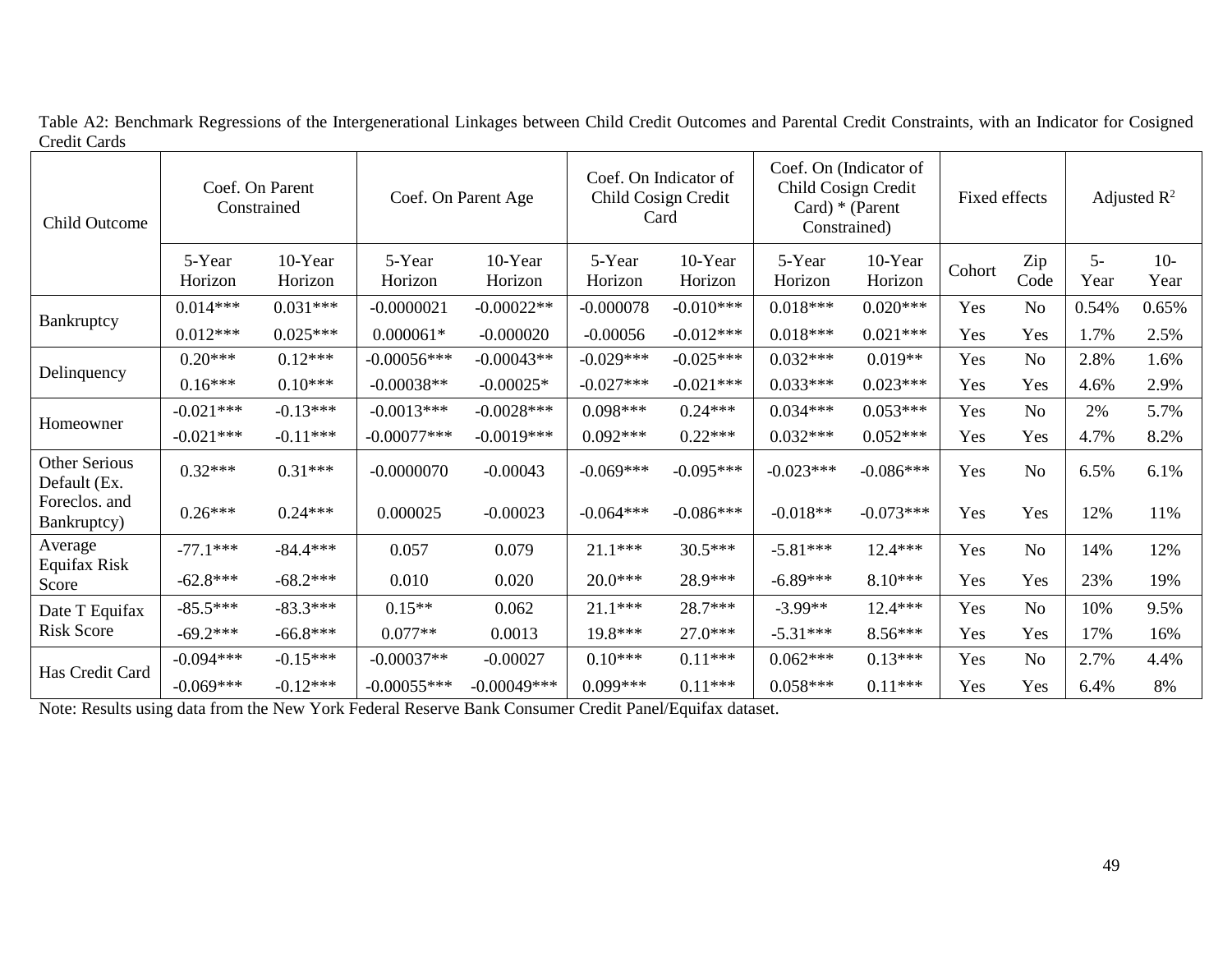| <b>Child Outcome</b>          | Coef. On Parent<br>Serious Default |                    | Coef. On Parent Age |                    | Coef. On Indicator of<br>Child Cosign Credit Card |                    | Coef. On (Indicator of<br>Child Cosign Credit<br>Card) * (Parent Serious<br>Default) |                    | Fixed effects |                | Adjusted $\mathbb{R}^2$ |               |
|-------------------------------|------------------------------------|--------------------|---------------------|--------------------|---------------------------------------------------|--------------------|--------------------------------------------------------------------------------------|--------------------|---------------|----------------|-------------------------|---------------|
|                               | 5-Year<br>Horizon                  | 10-Year<br>Horizon | 5-Year<br>Horizon   | 10-Year<br>Horizon | 5-Year<br>Horizon                                 | 10-Year<br>Horizon | 5-Year<br>Horizon                                                                    | 10-Year<br>Horizon | Cohort        | Zip<br>Code    | $5-$<br>Year            | $10-$<br>Year |
|                               | $0.013***$                         | $0.025***$         | $-0.000024$         | $-0.00021$ ***     | $0.0050***$                                       | $-0.0050**$        | $0.016***$                                                                           | $0.022***$         | Yes           | N <sub>o</sub> | 0.58%                   | 0.65%         |
| Bankruptcy                    | $0.011***$                         | $0.022***$         | 0.000048            | $-0.0000097$       | $0.0045***$                                       | $-0.0067***$       | $0.016***$                                                                           | $0.023***$         | Yes           | Yes            | 1.6%                    | 2.6%          |
| Delinquency                   | $0.13***$                          | $0.075***$         | $-0.00097***$       | $-0.00071***$      | $-0.028***$                                       | $-0.023***$        | $0.039***$                                                                           | $0.025***$         | Yes           | N <sub>o</sub> | 2.1%                    | 1.1%          |
|                               | $0.11***$                          | $0.053***$         | $-0.00071***$       | $-0.00049$ ***     | $-0.024***$                                       | $-0.017***$        | $0.038***$                                                                           | $0.027***$         | Yes           | Yes            | 3.9%                    | 2.4%          |
| Homeowner                     | $-0.017***$                        | $-0.095***$        | $-0.00085***$       | $-0.0016***$       | $0.11***$                                         | $0.26***$          | $0.021***$                                                                           | $0.024***$         | Yes           | N <sub>o</sub> | 2.1%                    | 5.9%          |
|                               | $-0.013***$                        | $-0.075***$        | $-0.00038***$       | $-0.00095***$      | $0.11***$                                         | $0.25***$          | $0.020***$                                                                           | $0.023***$         | Yes           | Yes            | 4.6%                    | 8.3%          |
| Other Serious<br>Default (Ex. | $0.29***$                          | $0.24***$          | $-0.0010***$        | $-0.0014***$       | $-0.093***$                                       | $-0.13***$         | 0.00076                                                                              | $-0.051***$        | Yes           | N <sub>o</sub> | 7.8%                    | 6.1%          |
| Foreclos. and<br>Bankruptcy)  | $0.23***$                          | $0.18***$          | $-0.00084***$       | $-0.00099$ ***     | $-0.082***$                                       | $-0.12***$         | 0.0026                                                                               | $-0.043***$        | Yes           | Yes            | 14%                     | 11%           |
| Average                       | $-62.3***$                         | $-60.9***$         | $0.31***$           | $0.36***$          | $24.0***$                                         | 38.5***            | $-6.05***$                                                                           | $6.61***$          | Yes           | N <sub>o</sub> | 14%                     | 11%           |
| Equifax Risk<br>Score         | $-48.3***$                         | $-45.6***$         | $0.22***$           | $0.25***$          | $21.5***$                                         | $34.6***$          | $-6.62***$                                                                           | $3.86**$           | Yes           | Yes            | 24%                     | 20%           |
| Date T Equifax                | $-65.2***$                         | $-60.8***$         | $0.41***$           | $0.34***$          | $24.6***$                                         | $36.5***$          | $-4.64**$                                                                            | $6.63***$          | Yes           | N <sub>o</sub> | 9.4%                    | 8.7%          |
| <b>Risk Score</b>             | $-49.6***$                         | $-45.1***$         | $0.30***$           | $0.24***$          | $21.7***$                                         | 32.8***            | $-5.42***$                                                                           | $3.75*$            | Yes           | Yes            | 17%                     | 16%           |
|                               | $-0.092***$                        | $-0.14***$         | $0.00036***$        | $0.00049***$       | $0.14***$                                         | $0.17***$          | $0.065***$                                                                           | $0.11***$          | Yes           | N <sub>o</sub> | 3.4%                    | 5.2%          |
| Has Credit Card               | $-0.065***$                        | $-0.10***$         | 0.000095            | 0.00015            | $0.13***$                                         | $0.16***$          | $0.061***$                                                                           | $0.10***$          | Yes           | Yes            | 8.3%                    | 9.7%          |

Table A3: Benchmark Regressions of the Intergenerational Linkages between Child Credit Outcomes and Parental Serious Default, with an Indicator for Cosigned Credit Cards

Note: Results using data from the New York Federal Reserve Bank Consumer Credit Panel/Equifax dataset.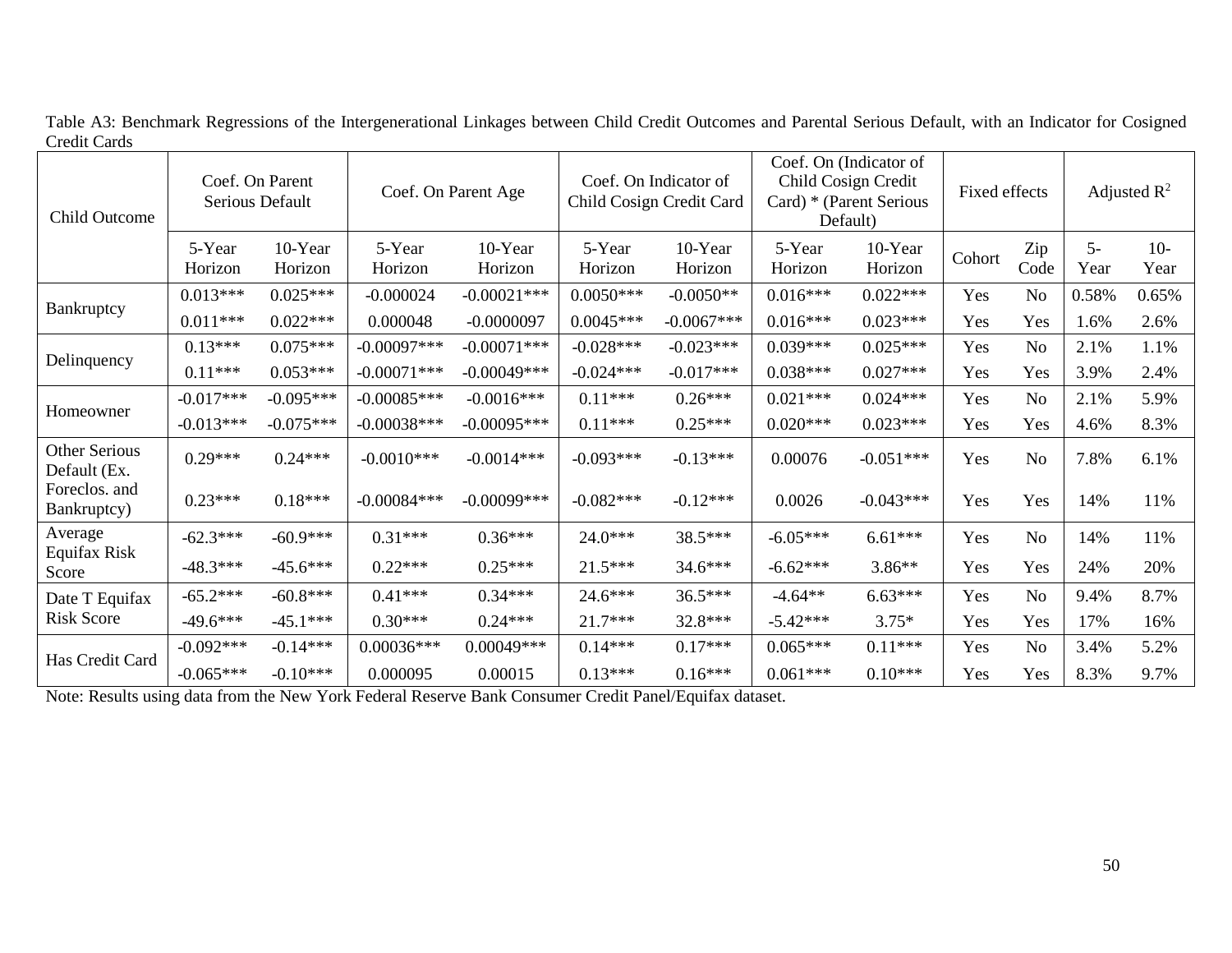Table A4: Benchmark Regressions of the Intergenerational Linkages between Child Credit Outcomes and Parental Equifax Risk Score, with an Indicator for Cosigned Credit Cards

| Child<br>Outcome                                    | Coef. On Parent Equifax<br><b>Risk Score</b> |                    | Coef. On Parent Age |                    | Coef. On Indicator of<br>Child Cosign Credit<br>Card |                    | Coef. On (Indicator of Child<br>Cosign Credit Card) *<br>(Parent Equifax Risk Score) |                    | Fixed effects |                | Adjusted $\mathbb{R}^2$ |               |
|-----------------------------------------------------|----------------------------------------------|--------------------|---------------------|--------------------|------------------------------------------------------|--------------------|--------------------------------------------------------------------------------------|--------------------|---------------|----------------|-------------------------|---------------|
|                                                     | 5-Year<br>Horizon                            | 10-Year<br>Horizon | 5-Year<br>Horizon   | 10-Year<br>Horizon | 5-Year<br>Horizon                                    | 10-Year<br>Horizon | 5-Year<br>Horizon                                                                    | 10-Year<br>Horizon | Cohort        | Zip<br>Code    | $5-$<br>Year            | $10-$<br>Year |
|                                                     | $-0.000062***$                               | $-0.00012***$      | 0.000056            | $-0.000085$        | $0.077***$                                           | $0.087***$         | $-0.000097***$                                                                       | $-0.00012***$      | Yes           | N <sub>o</sub> | 0.7%                    | 0.77%         |
| Bankruptcy                                          | $-0.000055***$                               | $-0.00011$ ***     | $0.00012***$        | 0.000089           | $0.074***$                                           | $0.084***$         | $-0.000095***$                                                                       | $-0.00012***$      | Yes           | Yes            | 1.7%                    | 2.6%          |
| Delinquency                                         | $-0.00094***$                                | $-0.00054***$      | $0.00047***$        | 0.00014            | $0.18***$                                            | $0.12***$          | $-0.00026$ ***                                                                       | $-0.00019***$      | Yes           | N <sub>o</sub> | 5.4%                    | 2.3%          |
|                                                     | $-0.00083***$                                | $-0.00043***$      | $0.00052***$        | 0.00017            | $0.17***$                                            | $0.13***$          | $-0.00025***$                                                                        | $-0.00020$ ***     | Yes           | Yes            | 6.3%                    | 3.2%          |
| Homeowner                                           | $0.000098***$                                | $0.00061***$       | $-0.0011***$        | $-0.0027***$       | $0.24***$                                            | $0.40***$          | $-0.00019***$                                                                        | $-0.00020$ ***     | Yes           | No             | 2.1%                    | 6.9%          |
|                                                     | $0.00010***$                                 | $0.00056***$       | $-0.00061$ ***      | $-0.0019***$       | $0.23***$                                            | $0.38***$          | $-0.00017***$                                                                        | $-0.00020$ ***     | Yes           | Yes            | 4.6%                    | 9%            |
| <b>Other Serious</b><br>Default (Ex.<br>Foreclosure | $-0.0018***$                                 | $-0.0016***$       | $0.0017***$         | $0.00097***$       | $-0.11***$                                           | $-0.36***$         | 0.000065                                                                             | $0.00035***$       | Yes           | N <sub>o</sub> | 16%                     | 12%           |
| and<br>Bankruptcy)                                  | $-0.0016***$                                 | $-0.0013***$       | $0.0013***$         | $0.00082***$       | $-0.094***$                                          | $-0.33***$         | 0.000048                                                                             | $0.00031***$       | Yes           | Yes            | 19%                     | 15%           |
| Average                                             | $0.41***$                                    | $0.42***$          | $-0.32***$          | $-0.28***$         | $-5.82$                                              | $60.5***$          | $0.031***$                                                                           | $-0.041***$        | Yes           | N <sub>o</sub> | 31%                     | 22%           |
| Equifax Risk<br>Score                               | $0.35***$                                    | $0.34***$          | $-0.29***$          | $-0.26***$         | $-8.42*$                                             | $50.6***$          | $0.034***$                                                                           | $-0.029***$        | Yes           | Yes            | 35%                     | 26%           |
| Date T                                              | $0.44***$                                    | $0.41***$          | $-0.26***$          | $-0.28***$         | $-2.05$                                              | $61.0***$          | $0.026***$                                                                           | $-0.043***$        | Yes           | No             | 22%                     | 18%           |
| Equifax Risk<br>Score                               | $0.37***$                                    | $0.34***$          | $-0.24***$          | $-0.25***$         | $-6.00$                                              | $50.6***$          | $0.030***$                                                                           | $-0.031***$        | Yes           | Yes            | 25%                     | 22%           |
| Has Credit                                          | $0.00067***$                                 | 0.00096***         | $-0.00067***$       | $-0.00088***$      | $0.47***$                                            | $0.70***$          | $-0.00049$ ***                                                                       | $-0.00077***$      | Yes           | N <sub>o</sub> | 5.3%                    | 8.5%          |
| Card                                                | $0.00051***$                                 | $0.00076***$       | $-0.00067***$       | $-0.00090$ ***     | $0.45***$                                            | $0.67***$          | $-0.00045***$                                                                        | $-0.00072***$      | Yes           | Yes            | 8.9%                    | 11%           |

Note: Results using data from the New York Federal Reserve Bank Consumer Credit Panel/Equifax dataset.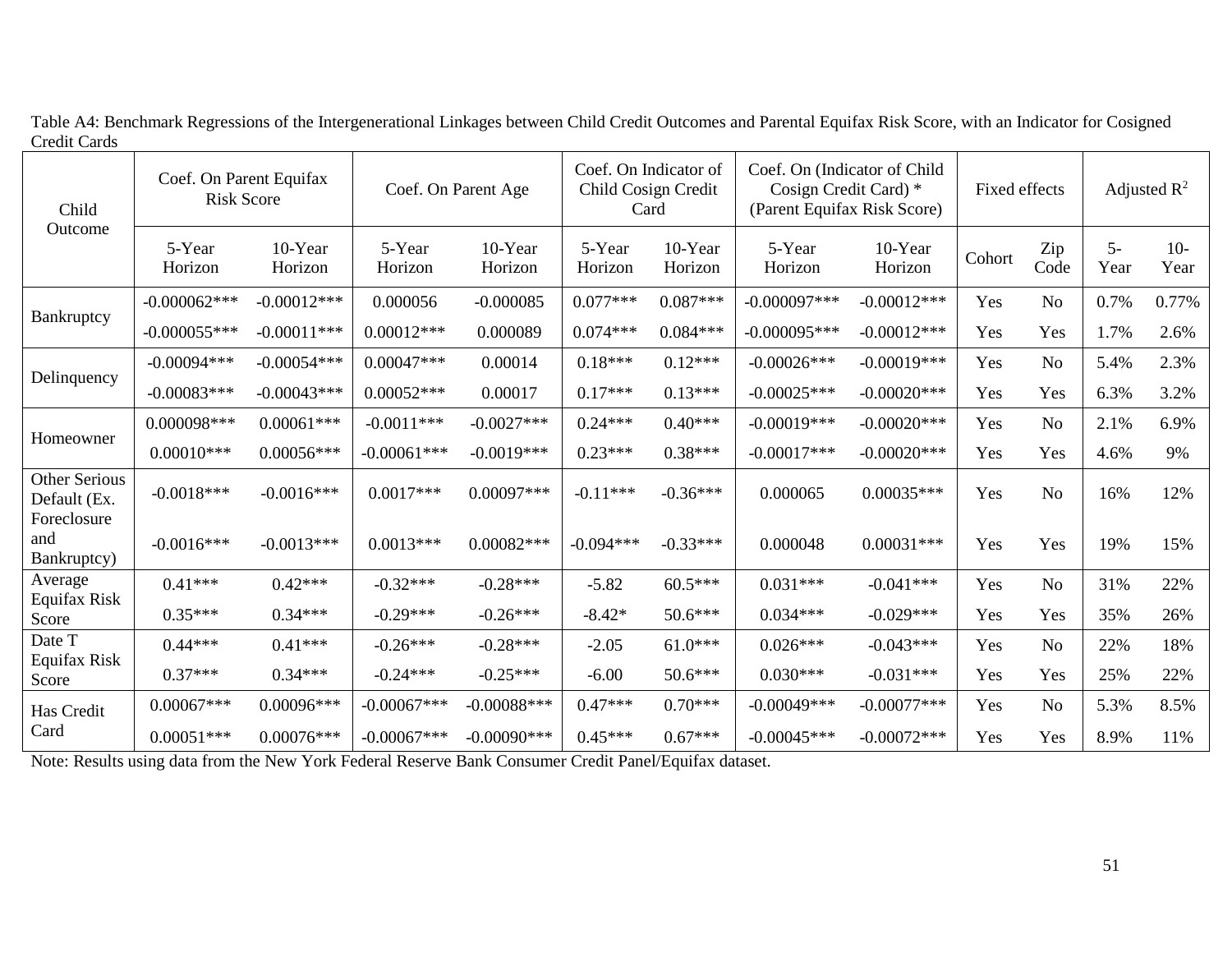| <b>Child Outcome</b> | Covariate Specification   | Coef. On Parent<br>Constrained |                    | Coef. On (Parent<br>Constrained) *<br><b>Educational Policy</b> |                    | Fixed effects |             |               | Adjusted $\mathbb{R}^2$ |                    |
|----------------------|---------------------------|--------------------------------|--------------------|-----------------------------------------------------------------|--------------------|---------------|-------------|---------------|-------------------------|--------------------|
|                      |                           | 5-Year<br>Horizon              | 10-Year<br>Horizon | 5-Year<br>Horizon                                               | 10-Year<br>Horizon | Cohort        | Zip<br>Code | Parent<br>Age | 5-Year<br>Horizon       | 10-Year<br>Horizon |
|                      | None (Benchmark)          | $0.17***$                      | $0.11***$          | $\mathbf X$                                                     | $\mathbf{X}$       | Yes           | Yes         | Yes           | 4.6%                    | 2.9%               |
| Delinquency          | Personal Finance          | $0.17***$                      | $0.10***$          | $0.0083**$                                                      | $0.0076*$          | Yes           | Yes         | Yes           | 4.6%                    | 2.9%               |
|                      | <b>Economic Education</b> | $0.17***$                      | $0.11***$          | $-0.0069$                                                       | $-0.012**$         | Yes           | Yes         | Yes           | 4.6%                    | 2.9%               |
|                      | None (Benchmark)          | $-0.025***$                    | $-0.12***$         | X                                                               | $\mathbf{X}$       | Yes           | Yes         | Yes           | 3.1%                    | 4.5%               |
| Homeownership        | Personal Finance          | $-0.027***$                    | $-0.12***$         | $0.013**$                                                       | 0.016              | Yes           | Yes         | Yes           | 3.1%                    | 4.5%               |
|                      | <b>Economic Education</b> | $-0.027***$                    | $-0.13***$         | 0.0071                                                          | $0.018*$           | Yes           | Yes         | Yes           | 3.1%                    | 4.5%               |
|                      | None (Benchmark)          | $-71.4****$                    | $-67.4***$         | X                                                               | $\mathbf{X}$       | Yes           | Yes         | Yes           | 16%                     | 15%                |
| Date T Riskscore     | Personal Finance          | $-70.5***$                     | $-66.8***$         | $-5.61***$                                                      | $-3.72**$          | Yes           | Yes         | Yes           | 16%                     | 15%                |
|                      | <b>Economic Education</b> | $-72.3***$                     | $-68.9***$         | 2.36                                                            | 4.05               | Yes           | Yes         | Yes           | 16%                     | 15%                |
| Has Credit Card      | None (Benchmark)          | $-0.070***$                    | $-0.11***$         | $\mathbf X$                                                     | $\mathbf{x}$       | Yes           | <b>Yes</b>  | Yes           | 4.7%                    | 5.6%               |
|                      | Personal Finance          | $-0.071***$                    | $-0.11***$         | 0.0090                                                          | $0.013*$           | Yes           | Yes         | Yes           | 4.7%                    | 5.6%               |
|                      | <b>Economic Education</b> | $-0.072***$                    | $-0.11***$         | 0.0066                                                          | 0.0060             | Yes           | Yes         | Yes           | 4.7%                    | 5.6%               |

Table A5. Educational Policies (Urban and Schmeiser, 2015) and Strength of Intergenerational Linkages between Child Credit Outcomes and Parental Credit Constraints

Note: Results using data from the New York Federal Reserve Bank Consumer Credit Panel/Equifax dataset and educational policy data from Urban and Schmeiser (2015).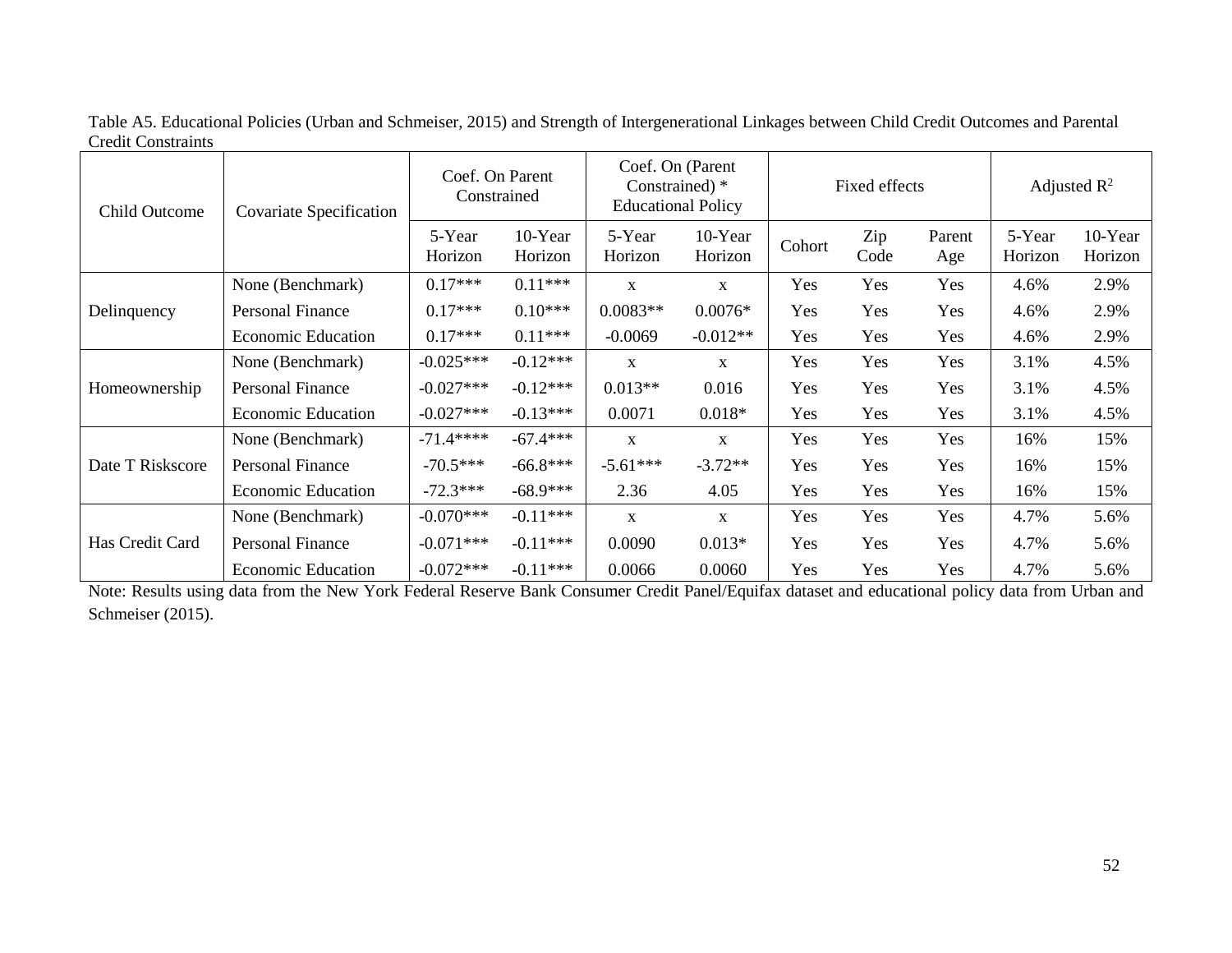| Child Outcome                       | Covariate<br>Specification | Coef. On Parent Equifax Risk<br>Score |                    | Coef. On (Parent Equifax<br>Risk Score) * Educational<br>Policy | Controls           |        |             | Adjusted $\mathbb{R}^2$ |                   |                    |
|-------------------------------------|----------------------------|---------------------------------------|--------------------|-----------------------------------------------------------------|--------------------|--------|-------------|-------------------------|-------------------|--------------------|
|                                     |                            | 5-Year<br>Horizon                     | 10-Year<br>Horizon | 5-Year<br>Horizon                                               | 10-Year<br>Horizon | Cohort | Zip<br>Code | Parent<br>Age           | 5-Year<br>Horizon | 10-Year<br>Horizon |
|                                     | None (Benchmark)           | $-0.00086***$                         | $-0.00046$ ***     | $\mathbf{x}$                                                    | X                  | Yes    | Yes         | Yes                     | 6.3%              | 3.1%               |
| Delinquency                         | Personal Finance           | $-0.00086***$                         | $-0.00046***$      | $-0.000034***$                                                  | $-0.0000023$       | Yes    | Yes         | Yes                     | 6.3%              | 3.1%               |
|                                     | <b>Economic Education</b>  | $-0.00086$ ***                        | $-0.00046***$      | $-0.0000074$                                                    | $-0.0000039$       | Yes    | Yes         | Yes                     | 6.3%              | 3.1%               |
|                                     | None (Benchmark)           | $0.00012***$                          | $0.00062***$       | X                                                               | X                  | Yes    | Yes         | Yes                     | 3%                | 5.4%               |
| Homeownership                       | Personal Finance           | $0.00013***$                          | $0.00062***$       | $-0.000040**$                                                   | $-0.000042$        | Yes    | Yes         | Yes                     | 3%                | 5.4%               |
|                                     | <b>Economic Education</b>  | $0.00012***$                          | $0.00063***$       | $-0.000011$                                                     | $-0.000032*$       | Yes    | Yes         | Yes                     | 3%                | 5.4%               |
|                                     | None (Benchmark)           | $0.38***$                             | $0.34***$          | X                                                               | $\mathbf X$        | Yes    | Yes         | Yes                     | 25%               | 21%                |
| Date T Equifax<br><b>Risk Score</b> | Personal Finance           | $0.38***$                             | $0.34***$          | 0.0062                                                          | 0.0032             | Yes    | Yes         | Yes                     | 25%               | 21%                |
|                                     | <b>Economic Education</b>  | $0.38***$                             | $0.34***$          | $-0.0013$                                                       | $-0.0041$          | Yes    | Yes         | Yes                     | 25%               | 21%                |
|                                     | None (Benchmark)           | $0.00050***$                          | $0.00073***$       | X                                                               | X                  | Yes    | Yes         | Yes                     | 7.1%              | 8.8%               |
| Has Credit Card                     | Personal Finance           | $0.00051***$                          | $0.00073***$       | $-0.000050$                                                     | $-0.000027$        | Yes    | Yes         | Yes                     | 7.1%              | 8.8%               |
|                                     | <b>Economic Education</b>  | $0.00051***$                          | $0.00074***$       | $-0.000033*$                                                    | $-0.000026$        | Yes    | Yes         | Yes                     | 7.1%              | 8.8%               |

Table A6: Educational Policies (Urban and Schmeiser, 2015) and Strength of Intergenerational Linkages between Child Credit Outcomes and Parental Equifax Risk Score

Note: Results using data from the New York Federal Reserve Bank Consumer Credit Panel/Equifax dataset and educational policy data from Urban and Schmeiser (2015).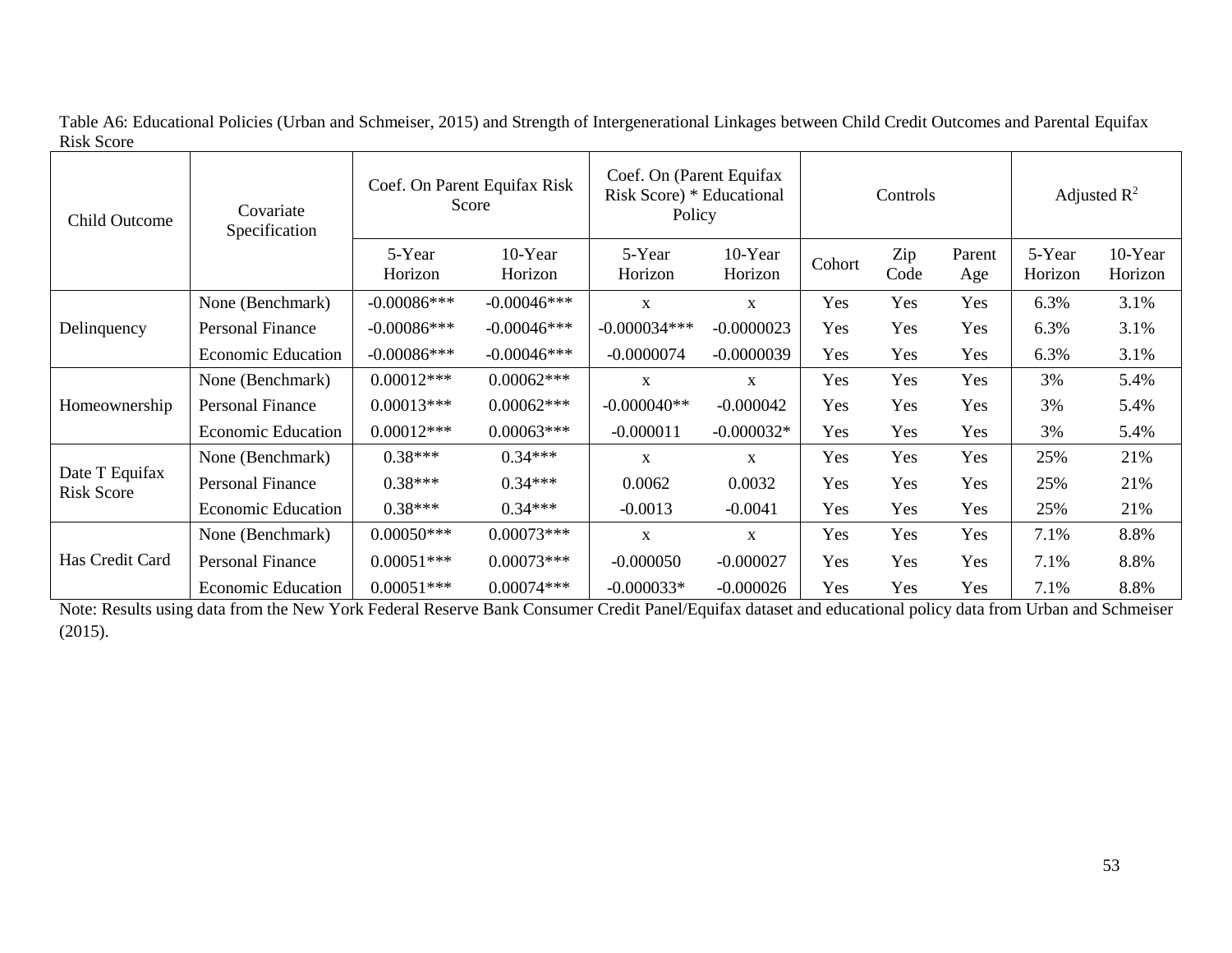Table A7. Sibling Age Differences (19 year olds)

|                      | Mean | Std. Dev. | Min | 25th % | Median | 75th % | Max | $^{\prime}$ )bs. |
|----------------------|------|-----------|-----|--------|--------|--------|-----|------------------|
| 5 Yr Horizon Sample  | .96  | 0.92      |     |        |        |        |     | 36,592           |
| 10 Yr Horizon Sample | 1.92 | 0.92      |     |        |        |        |     | 16.943           |

Notes: 1) Results using data from the New York Federal Reserve Bank Consumer Credit Panel/Equifax dataset. 2) The summary statistics are from the sibling sample, i.e., the subsample of children who have at least one sibling in our data.